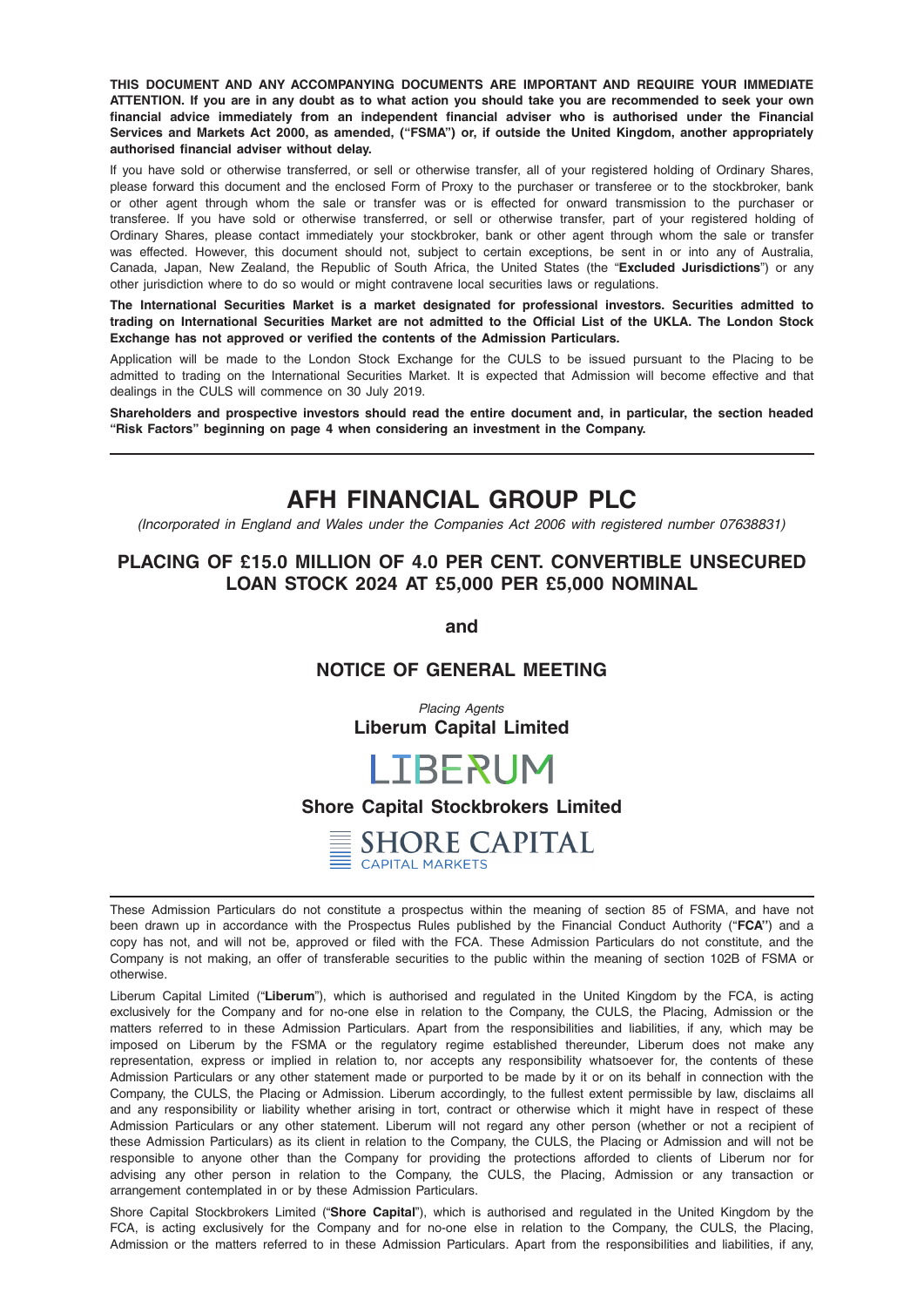which may be imposed on Shore Capital by the FSMA or the regulatory regime established thereunder, Shore Capital does not make any representation, express or implied in relation to, nor accepts any responsibility whatsoever for, the contents of these Admission Particulars or any other statement made or purported to be made by it or on its behalf in connection with the Company, the CULS, the Placing or Admission. Shore Capital accordingly, to the fullest extent permissible by law, disclaims all and any responsibility or liability whether arising in tort, contract or otherwise which it might have in respect of these Admission Particulars or any other statement. Shore Capital will not regard any other person (whether or not a recipient of these Admission Particulars) as its client in relation to the Company, the CULS, the Placing or Admission and will not be responsible to anyone other than the Company for providing the protections afforded to clients of Shore Capital nor for advising any other person in relation to the Company, the CULS, the Placing, Admission or any transaction or arrangement contemplated in or by these Admission Particulars.

A notice convening a General Meeting of the Company is set out in Part 7 of this document. The General Meeting will be held at the Company's registered office at AFH House, Buntsford Drive, Stoke Heath, Bromsgrove, Worcestershire, B60 4JE on 29 July 2019 commencing at 11.00 a.m. To be valid for use at the General Meeting, the accompanying Form of Proxy should be completed and returned in accordance with the instructions printed on it as soon as possible and, in any event, so as to be received by no later than 11.00 a.m. on 25 July 2019.

Neither the CULS nor the Ordinary Shares arising on any conversion of the CULS have been, or will be, registered under the United States Securities Act of 1933, as amended (the "US Securities Act") or with any securities regulatory authority of any state or other jurisdiction of the United States, and they may not be offered or sold within the United States or to, or for the account or benefit of, US Persons (as defined in Regulation S under the US Securities Act) ("US Persons"), except pursuant to an exemption from, or in a transaction not subject to, the registration requirements of the US Securities Act (including qualified institutional buyers (as defined in Rule 144a under the US Securities Act of 1933 (as amended) ("QIBs")), and in compliance with any applicable securities laws of any state or other jurisdiction of the United States. The CULS may be being offered or sold outside of the United States to non-US Persons in offshore transactions in reliance on the exemptions from the registration requirements of the US Securities Act provided by Regulation S thereunder.

None of the CULS, the Ordinary Shares arising on any conversion of the CULS or this document has been approved or disapproved by the US Securities and Exchange Commission, any state securities commission in the United States or any other US regulatory authority, nor have any of the foregoing authorities passed upon or endorsed the merits of the offering of the CULS or the accuracy or adequacy of this document. Any representation to the contrary is a criminal offence in the United States.

This document does not constitute an offer to sell, or the solicitation of an offer to acquire or subscribe for CULS or any Ordinary Shares arising on any conversion of the CULS in any jurisdiction where such offer or solicitation is unlawful or would impose any unfulfilled registration, qualification, publication or approval requirements on the Company. The offer and sale of CULS or any Ordinary Shares arising on any conversion of the CULS has not been and will not be registered under the applicable securities laws of any Excluded Jurisdiction.

Subject to certain exceptions, the CULS or any Ordinary Shares arising on any conversion of the CULS may not be offered to or sold within the Excluded Jurisdictions or to any national, resident or citizen of the Excluded Jurisdictions.

Solely for the purposes of the product governance requirements contained within: (a) EU Directive 2014/65/EU on markets in financial instruments, as amended ("MiFID II"); (b) Articles 9 and 10 of Commission Delegated Directive (EU) 2017/593 supplementing MiFID II; and (c) local implementing measures (together, the "MiFID II Product Governance Requirements"), and disclaiming all and any liability, whether arising in tort, contract or otherwise, which any "manufacturer" (for the purposes of the MiFID II Product Governance Requirements) may otherwise have with respect thereto, the securities the subject of the Placing have been subject to a product approval process, which has determined that such securities are: (i) compatible with an end target market of eligible counterparties and professional clients only, each as defined in MiFID II and (ii) all channels for distribution of the securities to eligible counterparties and professional clients are appropriate. Any person subsequently offering, selling or recommending the securities (a "Distributor") should take into consideration the manufacturer's target market assessment; however, a distributor subject to MiFID II is responsible for undertaking its own target market assessment in respect of the securities and determining appropriate distribution channels.

The target market assessment is without prejudice to the requirements of any contractual, legal or regulatory selling restrictions in relation to the Placing.

For the avoidance of doubt, the target market assessment does not constitute: (a) an assessment of suitability or appropriateness for the purposes of MiFID II; or (b) a recommendation to any investor or group of investors to invest in, or purchase, or take any other action whatsoever with respect to the securities.

The securities are not intended to be offered, sold or otherwise made available to and should not be offered, sold or otherwise made available to any retail investor in the EEA.

For these purposes, a retail investor means a person who is one (or more) of: (i) a retail client as defined in point (11) of article 4(1) of MiFID II; or (ii) a customer within the meaning of EU Directive 2002/92/EC, where that customer would not qualify as a professional client as defined in point (10) of article 4(1) of MiFID II. Consequently, no key information document required by EU regulation no 1286/2014, as amended (the "PRIIPs regulation") for offering or selling the securities or otherwise making them available to retail investors in the EEA has been prepared and therefore offering or selling the securities or otherwise making them available to any retail investor in the EEA may be unlawful under the PRIIPs regulation.

Dated: 12 July 2019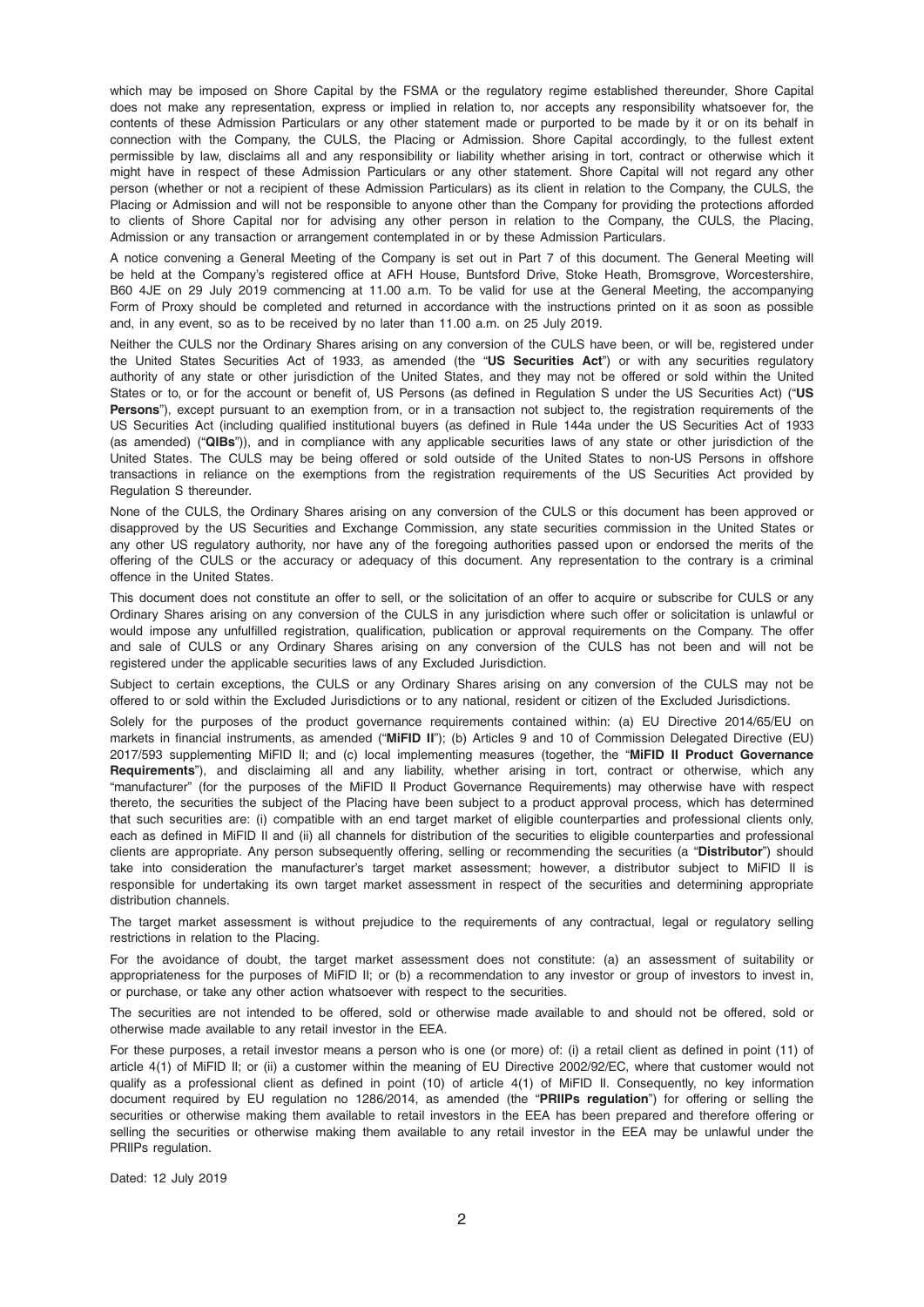# **CONTENTS**

# Page

|                                                               | 4  |
|---------------------------------------------------------------|----|
|                                                               | 9  |
|                                                               | 11 |
|                                                               | 12 |
|                                                               | 12 |
|                                                               | 13 |
| PART 1 – LETTER FROM THE CHAIRMAN OF AFH FINANCIAL GROUP PLC  | 15 |
|                                                               | 22 |
|                                                               | 27 |
|                                                               | 45 |
|                                                               | 48 |
|                                                               | 55 |
| PART 7 - NOTICE OF GENERAL MEETING OF AFH FINANCIAL GROUP PLC | 58 |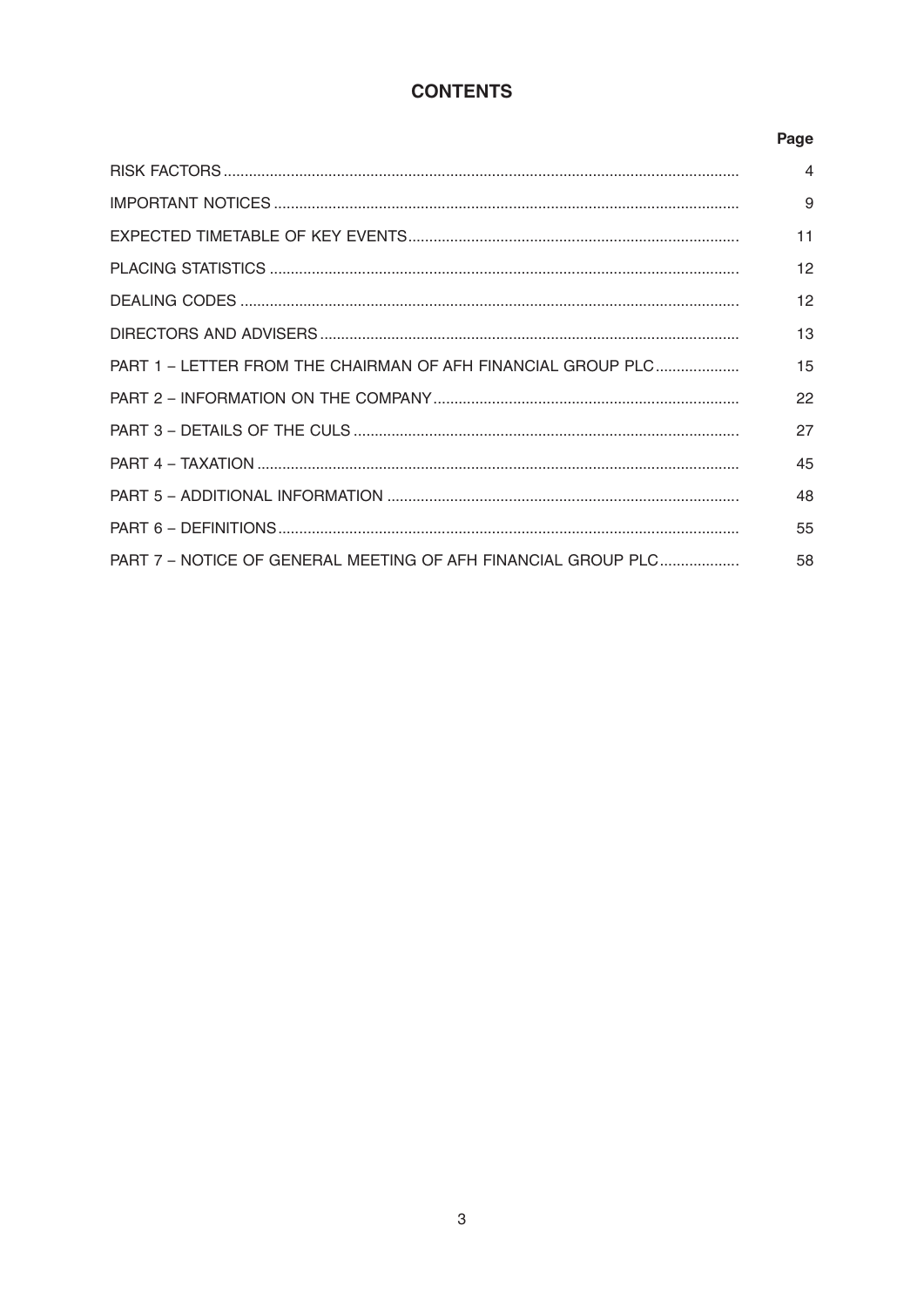# RISK FACTORS

Prospective investors should consider carefully the risks described below, together with all the other information set out in this document and their own circumstances, before deciding to invest in the CULS or the Ordinary Shares. This is a high risk investment and investors may lose a substantial portion or even all of the money they invest in the CULS or the Ordinary Shares.

The risks described below are all of the material risks relating to the Company and an investment in CULS or Ordinary Shares known to the Directors at the date of this document. If any of the adverse events described below actually occur, the financial condition, performance or prospects of the Company, and the market price of CULS and/or the Ordinary Shares, could be materially adversely affected. Additional risks which were not known to the Directors at the date of this document, or that the Directors considered at the date of this document to be immaterial, may also have a material adverse effect on the financial condition, performance or prospects of the Company, and the market price of CULS and/or the Ordinary Shares.

If prospective investors are in any doubt as to the consequences of their acquiring, holding or disposing of CULS and/or Ordinary Shares or whether an investment in the Company is suitable for them, they should consult their stockbroker, bank manager, solicitor, accountant or other independent financial adviser authorised under FSMA or, in the case of investors outside the United Kingdom, another appropriately authorised independent financial adviser.

#### General risk factors

Securities issued and to be issued by the Company (which include the Ordinary Shares and the CULS) are designed to be held over the long-term and may not be suitable as short-term investments. The value of securities issued by the Company may go down as well as up. Accordingly, investors may not get back the full value of their original investment in any such securities.

The past performance of the Company is not, and should not be relied upon as, a guide to the future performance of the Company.

There can be no guarantee that a liquid market will exist in securities issued by the Company and it may be difficult to realise an investment in such securities at their quoted market price.

An investment in the Company should constitute part of a diversified investment portfolio and is only suitable for investors capable of evaluating the risks (including the potential risk of capital loss) and merits of such investment and who have sufficient resources to bear any loss which may result from such investment.

If the Resolutions are not passed at the General Meeting the Placing will not complete but the Company will still bear the costs associated with the Placing and the preparation of these Admission Particulars.

# Risks relating to the CULS

The market price of the CULS will be influenced by a number of factors, including:

- the supply of, and demand for, CULS;
- the price and dividend yield of the Ordinary Shares;
- prevailing interest rates;
- market conditions: and
- \* investor sentiment, either general or specific to the Company,

and there can be no guarantee that the market price of the CULS will fully reflect any value inherent in their convertibility into Ordinary Shares. Accordingly, the value of an investment in the CULS may go down as well as up and CULS Holders may not be able to realise the amount of their original investment.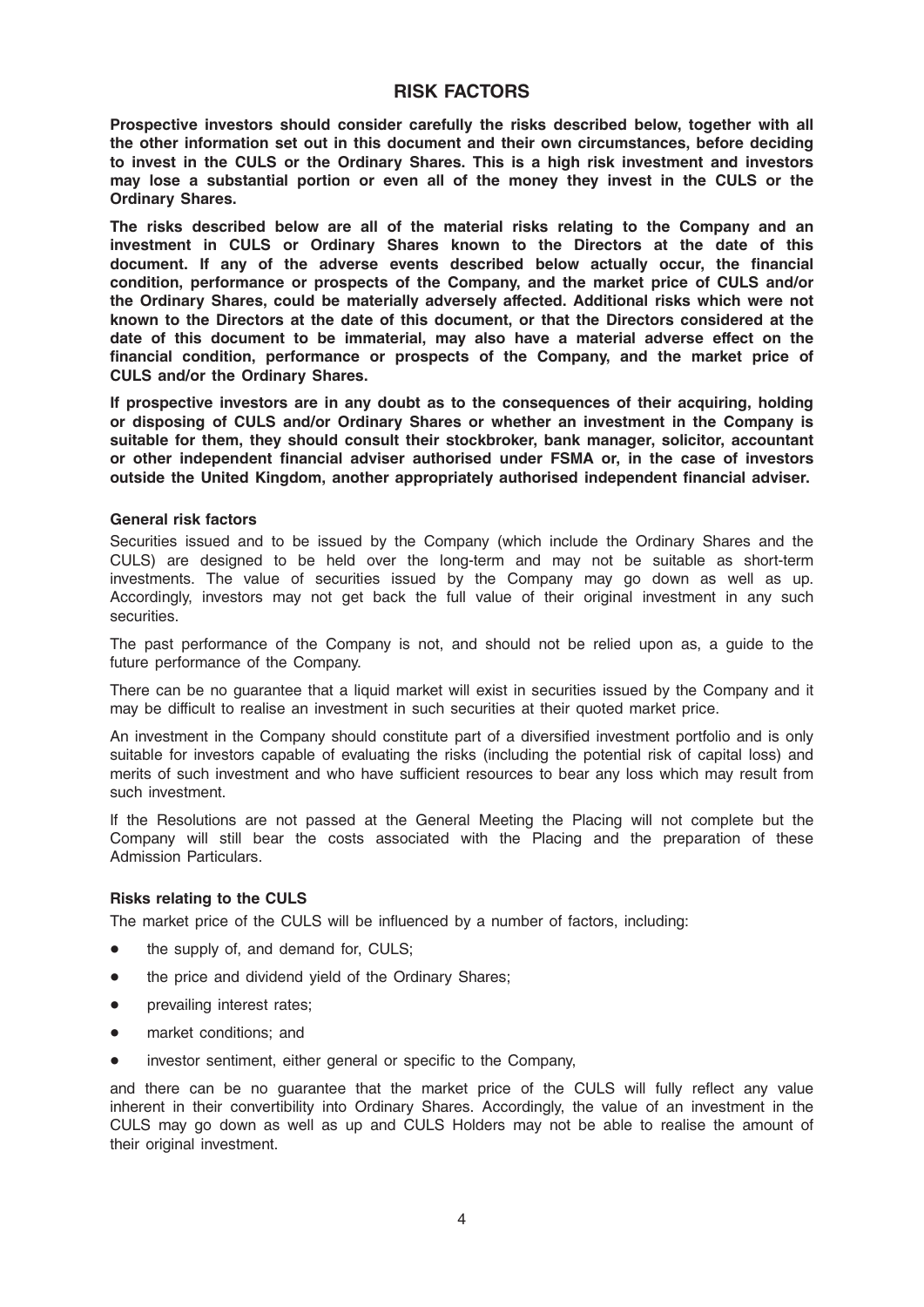At any time during the Compulsory Conversion Period the Company will be entitled to require remaining CULS Holders to convert their outstanding CULS into Ordinary Shares by serving a Compulsory Conversion Notice on CULS Holders provided that the Mid Market Price is, for at least 20 dealing days during the period of 30 consecutive dealing days immediately prior to the date of the Compulsory Conversion Notice, at least 20 per cent. above the Conversion Price prevailing at the start of such 30 day period. For the avoidance of doubt, the 30 dealing days referred to must expire during the Compulsory Conversion Period. In the event of such Compulsory Conversion Notice being given as aforesaid, the holding of CULS of each CULS Holder shall be automatically converted at such Conversion Price applicable on the date of the Compulsory Conversion Notice.

There can be no certainty of any liquidity in the CULS admitted to trading on the International Securities Market.

The Trust Deed will not contain a restriction on the level of borrowings which may be incurred by the Company or the Group. The Company could therefore enter into other unsecured or secured indebtedness which may rank in priority to the CULS which may adversely impact on the Company's ability to meet its obligations to CULS Holders.

The Trust Deed will not contain any restriction on the disposal of assets or the creation of charges by, or changes in, the nature of the business of the Company. Any material disposal of assets or creation of charges by, or material changes in, the nature of the Company's business could adversely affect the rights of the CULS Holders and the value of the CULS and/or the Ordinary Shares.

#### Risks relating to the Ordinary Shares

The market price of the Ordinary Shares will be influenced by a number of factors, including:

- the supply of, and demand for, Ordinary Shares;
- the dividend yield of the Ordinary Shares;
- the potential dilution of the value per Ordinary Share for existing Shareholders that will arise when any CULS converts into Ordinary Shares at a time when the price per Ordinary Share is greater than the Conversion Price;
- market conditions; and
- investor sentiment, either general or specific to the Company.

As a result, the market price of the Ordinary Shares may vary considerably from the intrinsic value of an Ordinary Share. Accordingly, the value of an investment in the Ordinary Shares may go down as well as up and Shareholders may not be able to realise the amount of their original investment.

Shareholders will suffer a reduction in their proportionate ownership and voting interest in the share capital of the Company as represented by their holding of Ordinary Shares upon any conversion of the CULS. When any CULS converts into Ordinary Shares at a time when the price per Ordinary Share is greater than the Conversion Price, there will be a dilution in the price per Ordinary Share held by existing Shareholders.

Notwithstanding the admission of the Ordinary Shares to trading on AIM, the Ordinary Shares may have limited liquidity. The ability of Shareholders to realise their investment is dependent on the existence of a liquid market in the Ordinary Shares and on the extent of such liquidity. Investors should not expect that they will necessarily be able to realise, within a period which they would otherwise regard as reasonable, their investment in the Ordinary Shares.

The Company may issue additional shares from time to time, including pursuant to the Company's share option schemes. Any additional issuances by the Company, or the possibility of such issues, may cause the market price of the existing Ordinary Shares to decline and will dilute the voting rights of the holders of Ordinary Shares. The Company is proposing a special resolution at the General Meeting for pre-emption rights to be disapplied in respect of the issue of the CULS. In addition, the statutory pre-emption rights do not apply to Ordinary Shares issued pursuant to the Company's share option schemes. Any such issue of Ordinary Shares will dilute the economic interests of existing Shareholders.

A fall in the value of the Company's assets may affect the Company's ability to pay dividends. Accordingly, the amount of dividends payable by the Company may fluctuate. In addition, pursuant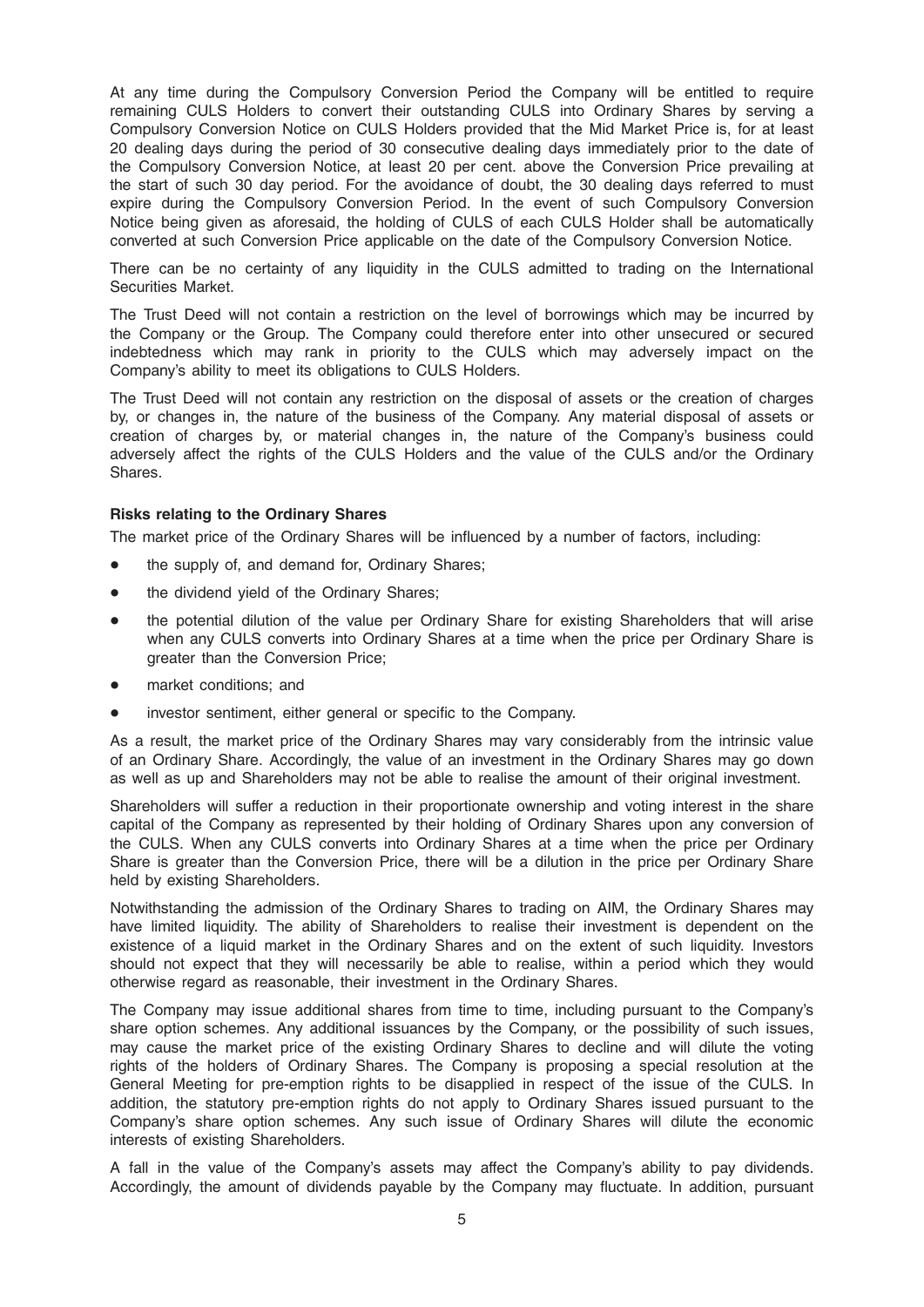to the Trust Deed, the Company shall not declare or pay dividends to holders of Ordinary Shares if at the relevant time any interest due and payable in respect of the CULS has not been paid. Also, if the Company declares or pays dividends per Ordinary Share to holders of Ordinary Shares of an amount exceeding 50 per cent. of the amount of audited statutory fully diluted earnings per Ordinary Share for a financial year, the Conversion Price shall be adjusted downwards which would result in more Ordinary Shares being issued on conversion of the CULS and further diluting the interests of Shareholders. Further details of the other adjustments to the Conversion Price are set out at paragraph 4 of Part 3 of these Admission Particulars.

In the event of a winding-up of the Company, the Ordinary Shares will rank behind any creditors or prior ranking capital of the Company, including the CULS.

Neither the Ordinary Shares nor the CULS have been registered and will not be registered in the United States under the US Securities Act or under any other applicable securities laws.

#### Risks relating to the Company and its business

#### Investment performance

The performance of the investment markets will fluctuate and any volatility may adversely affect the trading and/or the value of the Company's funds under management. Any reduction in the Company's funds under management may lead to a reduction in the Company's recurring revenues. In addition, in an environment where market forecasters are projecting lower returns in the future the Company may fail to deliver past levels of return to its clients, possibly leading to reduced client numbers and consequently lower funds under management.

#### Growth through acquisition

The Company's strategy is to grow through both the recruitment of financial advisers and by acquiring IFA businesses. Whilst the Directors believe that there will continue to be a large number of IFA businesses available to acquire due to changes and consolidation within the IFA marketplace, if the Company is unable to find and complete acquisitions or recruit new financial advisers, then the Company's future growth plans may not be achieved. In addition, whilst the Company employs a full time acquisitions team responsible for undertaking commercial, legal and financial due diligence, risks remain around integrating people into the Company who do not share the Company's culture or standards.

#### The Company may not successfully manage its growth

Expansion of the business of the Company, organically and through acquisitions, may place additional demands on the Company's management, administrative and infrastructure, and may require additional management expertise or capital expenditure. If the Company is unable to manage any such expansion effectively, then this may adversely impact, *inter alia*, the business, development, financial condition, results of operations, prospects, profits, cashflow and reputation of the Company.

#### Reliance on key personnel

Loss of key management or other key personnel, particularly to competitors, could have adverse consequences for the Company. While the Company has entered into service agreements or letters of appointment with each of its Directors, the retention of their services cannot be guaranteed. Furthermore as the Company expands it may need to recruit and integrate additional personnel. The Company may not be successful in identifying and engaging suitably qualified people or integrating them into the Company and this could have an adverse effect on the Company's business, financial condition and operating results.

The Company's business is significantly and indirectly dependent on the relationships, connections, industry knowledge and other skills of Alan Hudson. If Mr Hudson's input to and/or involvement with the Company ceased for any reason then the Company would lose the benefit of his significant expertise, and unless the Company had, prior to any such cessation, been able to reduce that dependency, its results of operations and business may be adversely affected.

#### Adviser recruitment & retention risk

The Company's continued success depends on its ability to attract and retain skilled financial services sector employees and adviser recruitment and retention is an ongoing focus for the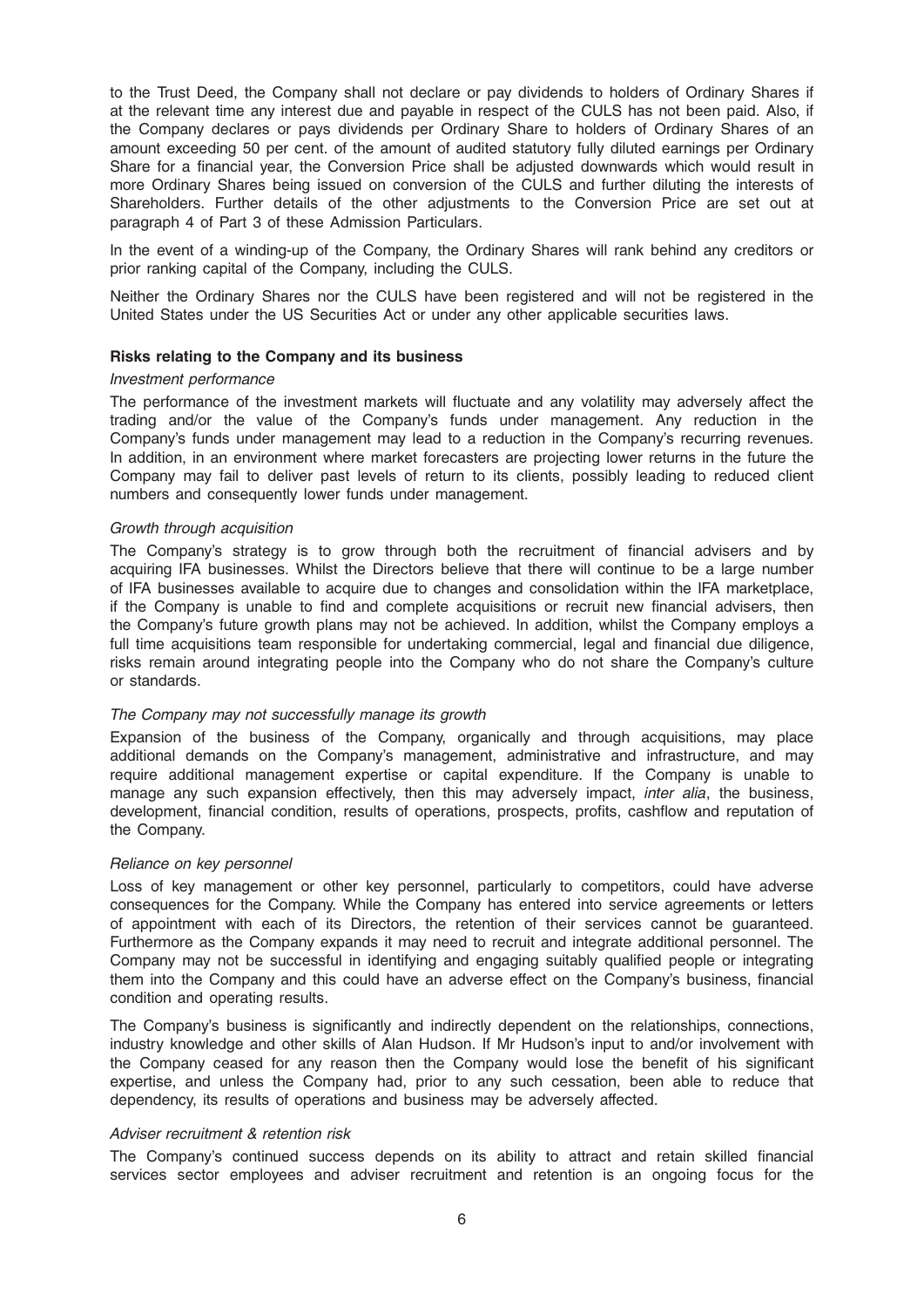Company. If the Company is unable to attract and retain skilled advisers, this could result in a decline in the service levels provided to end clients. This could cause a reduction in funds under management or revenues and negative market perception and, in turn, could lead to a failure to attract new clients or failure to retain existing clients. The loss of a material number of staff and/or the failure to recruit sufficiently skilled staff could have a material adverse effect on the Company's business, results of operations and/or financial condition.

#### Changes to the financial advisers' self-employed status

Whilst the Company complies with current HMRC rules relating to self-employed consultants any changes to these rules or the interpretation of these rules in the future may lead to significant employment tax liabilities for the Company at that time. The Company's use of self-employed financial advisers is in line with current market practice.

#### Cyber risk

The Company could be the target of cybercrime and other fraudulent activity, by cybercriminals and other actors (including state-sponsored groups) and the failure or compromise of a Company IT system, whether internal or outsourced, could lead to disruption of services to clients, reputational damage and a negative impact on profitability. Techniques used to obtain unauthorised access to, or sabotage, systems and data change frequently, are becoming ever more sophisticated and may not be known until launched against the Company or its third party service providers; therefore the Company may be unable to anticipate these incidents, or otherwise not have in place adequate preventative measures (including those which would enable it to recover from such an incident).

Any actual or perceived cyber incident could significantly disrupt the Company's operations; damage the Company's reputation; expose it to a risk of loss (including loss of market share), fine, sanction or litigation and possible exposure to the liability and loss suffered by financial advisers and/or clients; require the Company to incur significant expenditure and divert the attention of the Directors and senior management from the day-to-day management of the Company in order to seek to resolve problems caused by such incidents; and have a material adverse effect on the Company's business, results of operations and/or financial condition.

#### Regulatory, legislative or tax risk

Whilst the Company actively engages with its regulators in an open and constructive manner, the Company's business depends substantially on being authorised by the FCA to conduct investment and protection broking business. Loss of these authorisations would have a material adverse effect on the Company's business. The regulatory regime applicable to the Company is under regular review and future changes made by a regulatory body could impose a greater burden upon the Company in terms of additional compliance costs. In addition, changes in legislation or taxation could have a material impact on the Company's activities. Any change in the tax regulation (including tax rates), or in the interpretation of tax legislation by tax authorities or in courts, could affect the Company's ability to implement its strategy. Any such change could adversely affect the Company's ability to provide the same returns to investors.

#### **Competition**

The Company operates in a highly competitive market. Some of the Company's competitors have greater financial and other resources than the Company and, as a result, may be in a better position to compete for future business opportunities. These competitors compete directly with the Company for clients, financial advisers and potential acquisition targets. The Company is also at risk of new competitors entering the IFA marketplace and/or existing competitors developing new strategies. Increased competition may materially adversely impact both the scale of the Company's revenue and its profitability.

#### Technological risks

The Company operates in an industry where competitive advantage is heavily dependent on technology. It is possible that technological developments may reduce the effectiveness of the Company's existing systems. Staying abreast of technological changes may require further investment by the Company in the future. The Company's success depends in part upon its ability to maintain and enhance its existing systems and to develop and introduce new systems. If the Company fails to keep up with technological developments its business, financial condition and results of operations may be materially and adversely affected.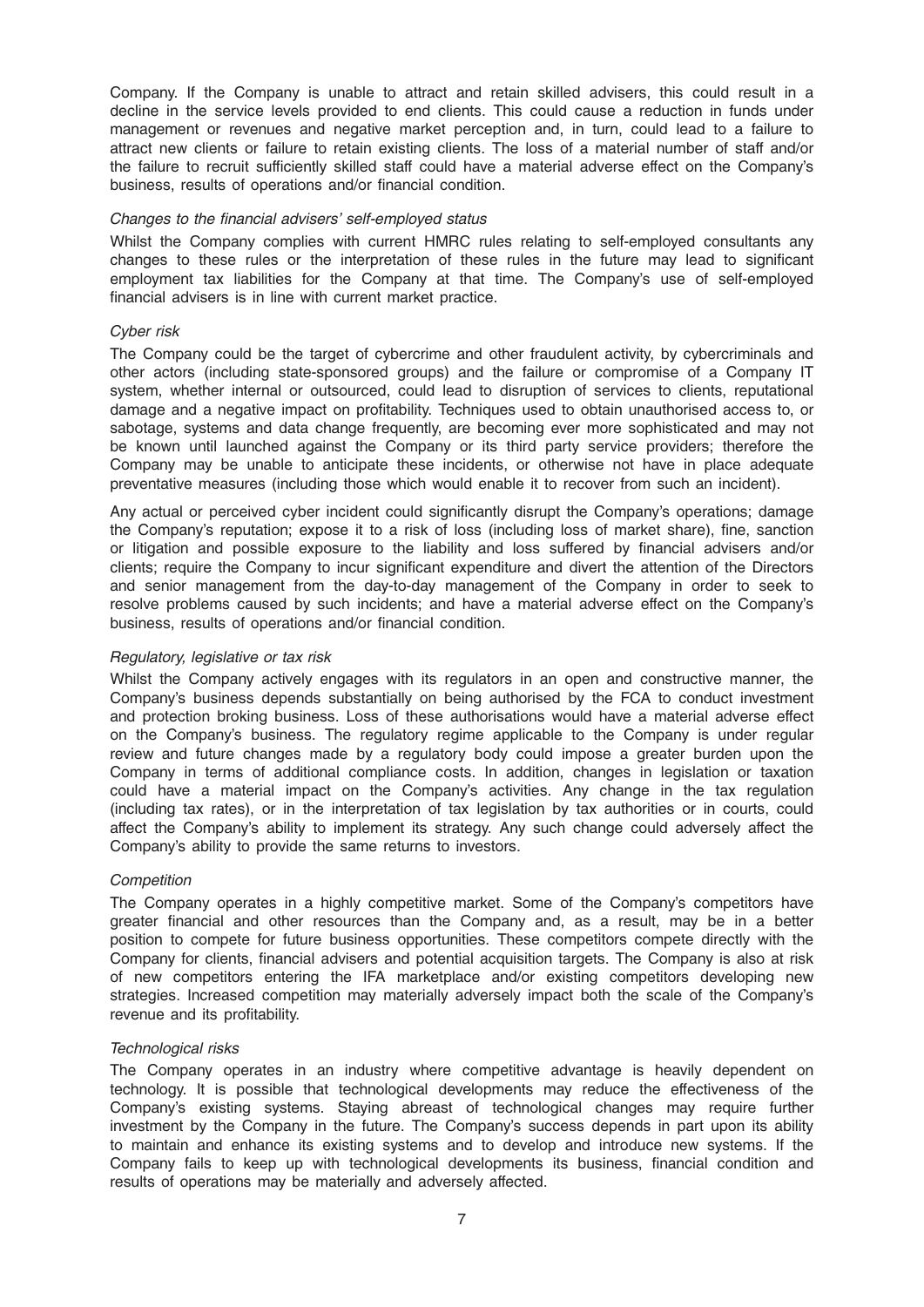### Credit risk

Credit risk arises from cash and cash equivalents and deposits with banks and financial institutions, as well as commercial transactions. It also refers to the risk that a counterparty will default on its contractual obligations resulting in financial loss to the Company. The Company is exposed to credit risk in respect of these counterparties such that if one or more of these counterparties encounter financial difficulties, this could materially and adversely affect the Company's financial condition, results or operations.

#### Third party service providers

Aspects of the Company's business rely upon certain third party service providers. A deterioration or interruption in the performance of these service providers could impair the quality and timing of the Company's services to its clients. In addition, any regulatory breach or service failure on the part of an outsourced service provider could expose the Company to the risk of regulatory sanctions and reputational damage.

#### Risk of loss of business continuity

The Company's business operations, information systems and processes are vulnerable to damage or interruption from fires, power loss, telecommunication failures, bomb threats, explosions or other forms of terrorist activity and other natural and man-made disasters. These systems may also be subject to sabotage, vandalism, theft and other similar misconduct. The same is true of third party service providers on which the Company depends.

The Company has in place disaster recovery plans covering current business requirements. However if the disaster recovery plans are found to be inadequate as a result of events outside of the Company's control, there could be an adverse impact on the Company's financial condition, results or operations.

#### Liquidity risk

The operations of the Company are dependent on it having sufficient cash and marketable securities, availability of funding and the ability to meet its obligations. An inadequate level of financial resource to finance the Company's liquidity requirements in the medium to long term could have an adverse impact on the short, medium and long term cash resources of the Company.

#### Interest rate and operating cash flow risks

Whilst the majority of the Company's sources of revenue and operating cash flows are substantially independent of changes in market interest rates, an increase in interest rates may result in higher interest payments payable by the Company on its liabilities.

#### Capital availability risk

It remains the Company's strategy to ensure that sufficient funding has been raised to finance both the initial consideration and any additional cash requirement that could arise through deferred consideration relating to that acquisition in advance of any acquisition being completed. The failure of the Company to raise sufficient funding may result in the inability to service initial or deferred considerations on acquisitions that are completed or anticipated for completion in the short to medium term.

#### Risks relating to taxation

Any change in the Company's tax position or status, or in tax legislation (including tax rates) or in the interpretation of tax legislation by tax authorities or courts, could adversely affect the value of assets held by the Group or affect the Company's ability to implement its strategy. Any such change could adversely affect the Company's ability to provide returns to its investors or alter the post-tax returns to investors. Furthermore, the Company may incur costs in taking steps to mitigate this effect. As a result, any such change may have a material adverse effect on the Company's performance, financial condition or prospects.

The Company will be required to withhold income tax (currently at the rate of 20 per cent.) from interest payable under the CULS except in the case of the payment of interest to CULS Holders who are UK resident companies, UK registered pension schemes or charities. CULS Holders who are eligible to the benefits of a tax treaty may be entitled to receive interest under deduction of tax at a reduced rate of withholding tax on making an appropriate claim under the relevant treaty.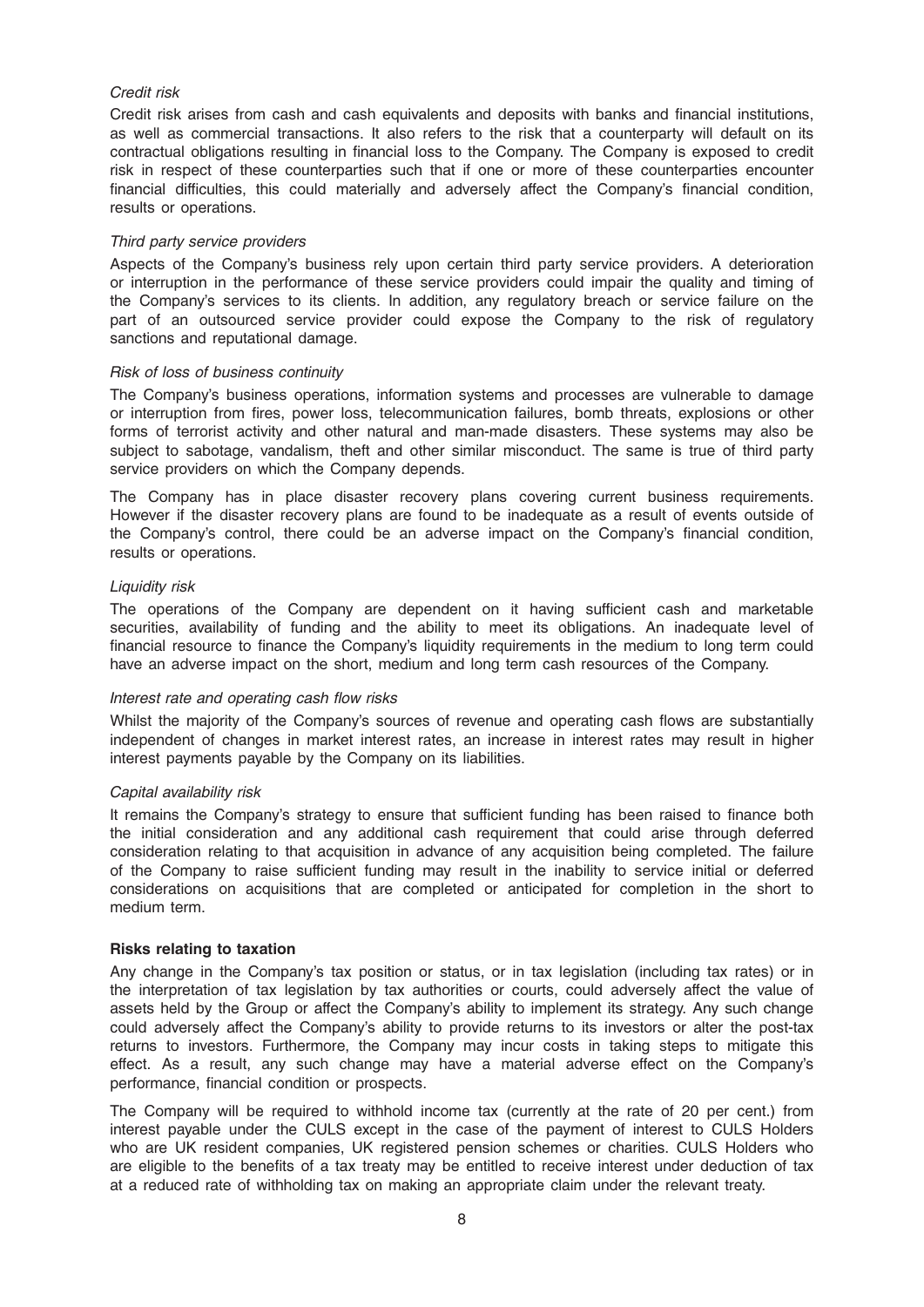# IMPORTANT NOTICES

# General

No broker, dealer or other person has been authorised by the Company to issue any advertisement or to give any information or to make any representations in connection with the offering or sale of CULS other than those contained in this document and, if issued, given or made, such advertisement, information or representation must not be relied upon as having been authorised by the Company.

This document does not constitute, and may not be used for the purposes of, an offer or solicitation to anyone in any jurisdiction in which such offer or solicitation is not authorised or to any person to whom it is unlawful to make such offer or solicitation. The distribution of this document and the offering of CULS in certain jurisdictions may be restricted and accordingly persons into whose possession this document is received are required to inform themselves about and to observe such restrictions.

#### Presentation of information

#### Currency presentation

Unless otherwise indicated, all references in this document to "Sterling", "Pounds Sterling", "£" or "pence" are to the lawful currency of the UK.

#### **Definitions**

A list of defined terms used in this document is set out in Part 6 at pages 55 to 57.

#### Past performance

Past performance is not necessarily indicative of future results, and there can be no assurance that the Company will achieve comparable results to those presented in this document or that the returns generated by any investments by the Company will equal or exceed any past returns presented herein.

#### Investment considerations

The contents of this document are not to be construed as advice relating to legal, financial, taxation, investment or any other matters.

Prospective investors must rely upon their own representatives, including their own legal advisers and accountants, as to legal, tax, investment or any other related matters concerning the Company and an investment in CULS.

This document should be read in its entirety before making any investment in CULS.

Prospective investors should rely only on the information contained in this document. No person has been authorised to give any information or make any representations other than as contained in this document and, if given or made, such information or representations must not be relied on as having been authorised by the Company, Liberum, Shore Capital or any of their respective affiliates, officers, directors, members, employees or agents.

No legal, business, tax or other advice is provided in this document.

Statements made in this document are based on the law and practice in force in England and Wales as at the date of this document and are subject to changes therein.

#### Forward-looking statements

This document contains forward-looking statements including, without limitation, statements containing the words "believes", "estimates", "anticipates", "expects", "intends", "may", "will", or "should" or, in each case, their negative or other variation or similar expressions. Such forwardlooking statements involve unknown risks, uncertainties and other factors which may cause the actual results, financial condition, performance or achievement of the Company, or industry results, to be materially different from future results, financial condition, performance or achievements expressed or implied by such forward-looking statements.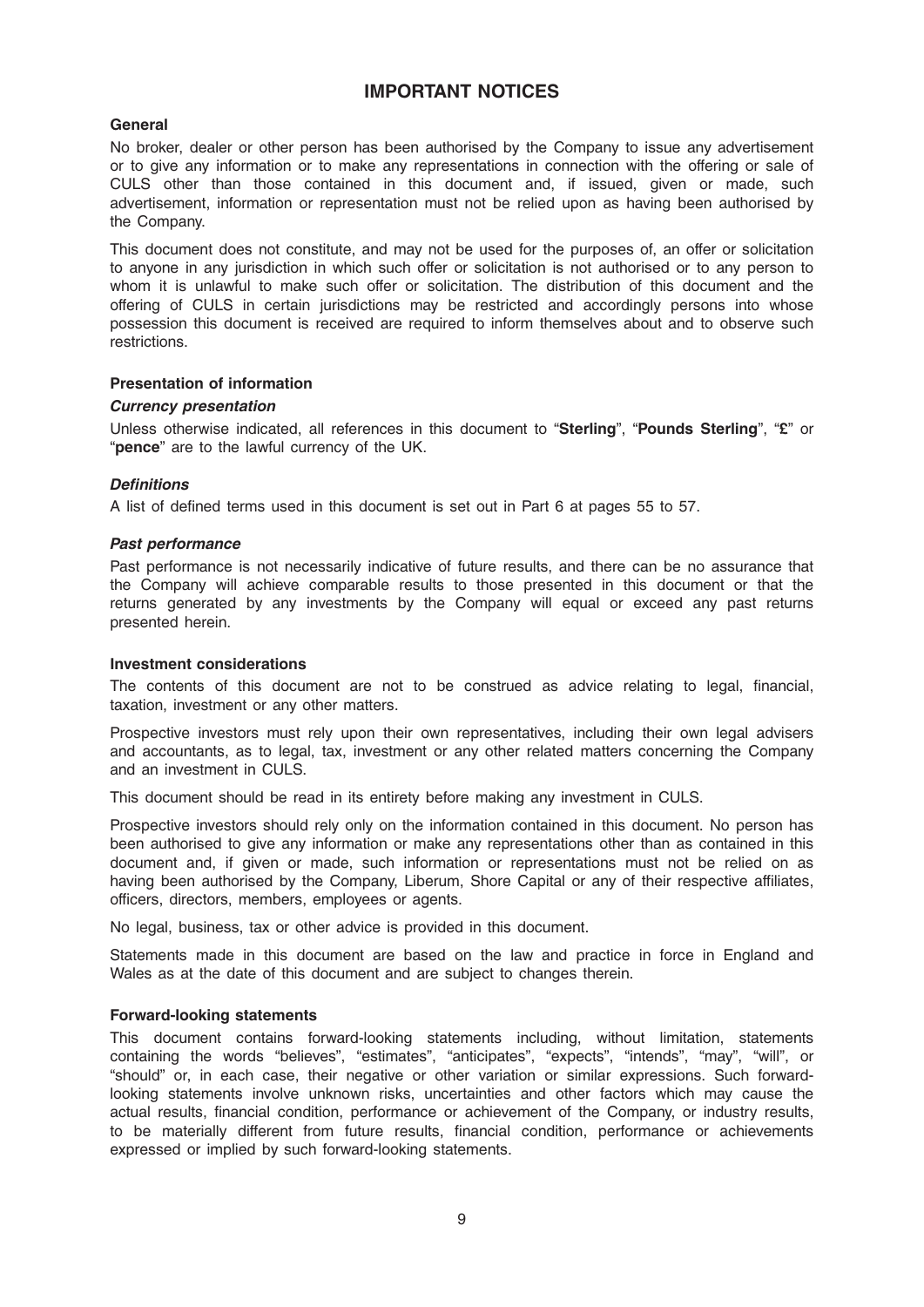Given these uncertainties, prospective investors are cautioned not to place any undue reliance on such forward-looking statements. These forward-looking statements speak only as at the date of this document. Subject to its legal and regulatory obligations, the Company expressly disclaims any obligation to update or revise any forward-looking statement contained herein to reflect changes in expectations with regard thereto or any change in events, conditions, or circumstances on which any statement is based, unless required to do so by law or any appropriate regulatory authority, including FSMA, the AIM Rules, the rules of the International Securities Market and the Market Abuse Regulation.

#### Information for overseas investors

Prospective investors should consult their professional advisers as needed on the potential consequences of subscribing for, purchasing, holding or selling CULS or Ordinary Shares arising on a conversion of CULS under the laws of their country and/or state of citizenship, domicile or residence. This document does not constitute an offer to sell, or the solicitation of an offer to buy or subscribe for, CULS or Ordinary Shares arising on a conversion of CULS in any jurisdiction in which such offer or solicitation is unlawful and, in particular, these Admission Particulars are not for distribution in or into the United States of America (except to qualified institutional buyers (as defined in Rule 144a under the US Securities Act of 1933 (as amended) ("QIBs")), Australia, Canada, Japan, New Zealand or the Republic of South Africa. The distribution of these Admission Particulars in other jurisdictions may be restricted by law. CULS and the Ordinary Shares have not been and will not be registered under the applicable securities laws of the United States of America, Australia, Canada, Japan, New Zealand or the Republic of South Africa and, subject to certain exceptions, may not be offered, sold, re-sold, renounced, taken up or delivered, directly or indirectly, in, into or from the United States of America, Australia, Canada, Japan, New Zealand or the Republic of South Africa or to any national of the United States of America, Australia, Canada, Japan, New Zealand or the Republic of South Africa or to any national of those countries. These Admission Particulars should not be distributed, published, reproduced or otherwise made available in whole or in part, or disclosed by recipients to any other person, in, and in particular, should not be distributed to persons with addresses in, the United States of America of America (except to QIBs), Australia, Canada, Japan, New Zealand or the Republic of South Africa. No action has been taken by the Company, Liberum or Shore Capital that would permit an offer of CULS or Ordinary Shares or possession or distributions of these Admission Particulars where action for that purpose is required. Persons into whose possession these Admission Particulars comes should inform themselves about and observe any such restrictions. Any failure to comply with these restrictions may constitute a violation of the securities law or other laws of any such jurisdictions.

# Data Protection Legislation

Pursuant to Data Protection Legislation the Company and/or its Registrar may hold personal data (as defined in the Data Protection Legislation) relating to past and present investors. Such personal data held is used by the Registrar to maintain the Company's registers of Shareholders and CULS Holders and mailing lists and this may include sharing such data with third parties when: (a) effecting the payment of dividends, interest and other moneys to investors; and (b) filing returns of Shareholders or CULS Holders and their respective transactions in Ordinary Shares or CULS with statutory bodies and regulatory authorities. Personal data may be retained on record for a period exceeding six years after it is no longer used. By becoming registered as a holder of Ordinary Shares or CULS a person is deemed to have consented to the controlling and/or processing by the Company or its Registrar of any personal data relating to them in the manner described above.

#### International Securities Market

The International Securities Market is intended for products targeted at professional and/or institutional investors, and includes securities that may have characteristics such as: (i) variable levels of secondary market liquidity; (ii) sophisticated investment propositions with concentrated risks; (iii) highly leveraged structures; and (iv) sophisticated corporate structures, which are therefore targeted at professional and/or institutional investors. Investments in securities traded on the International Securities Market may have limited liquidity and may experience greater price volatility than those listed on the Official List of the UK Listing Authority.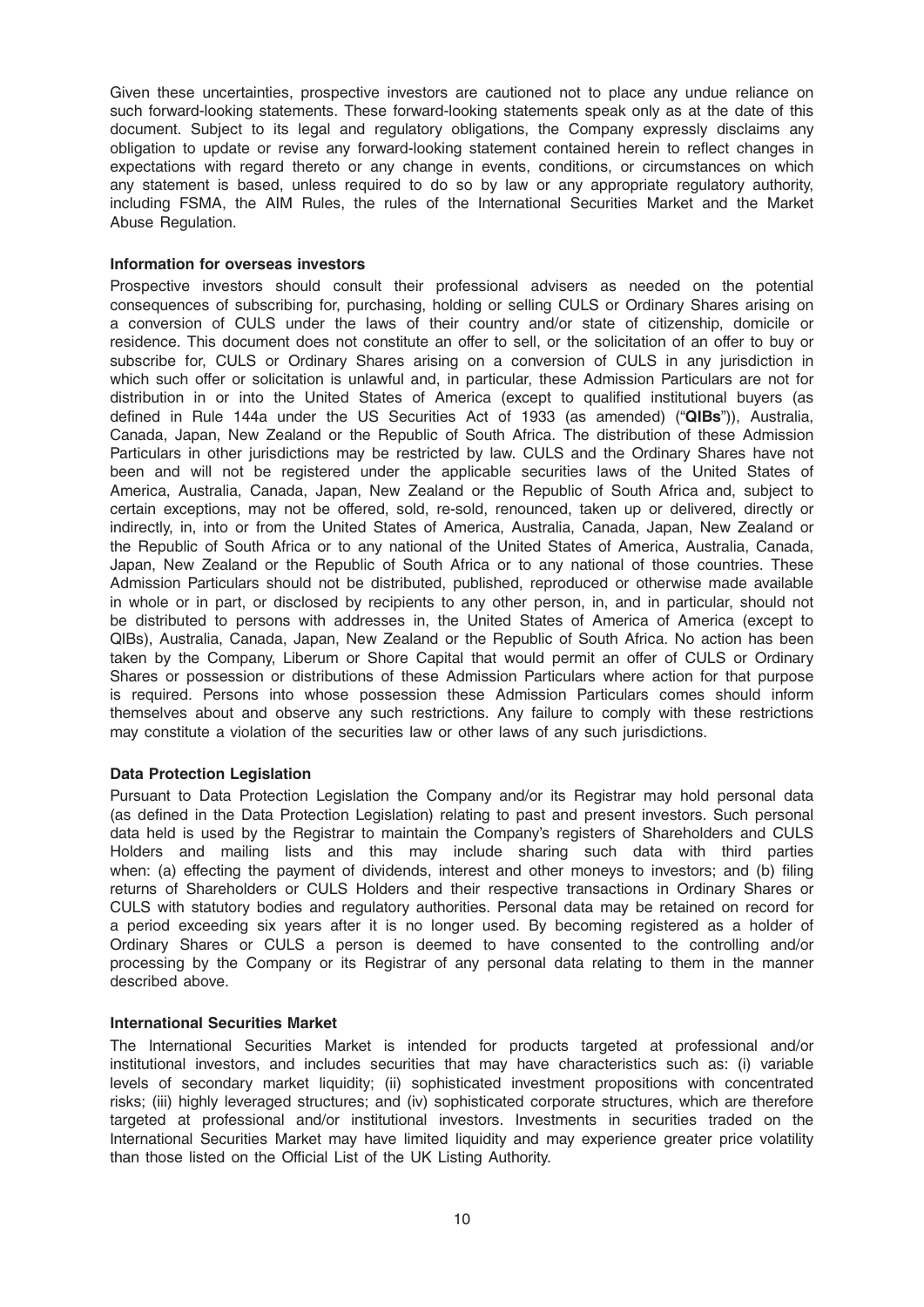# EXPECTED TIMETABLE OF KEY EVENTS

| Admission Particulars published and Forms of Proxy despatched                               | 12 July 2019                            |
|---------------------------------------------------------------------------------------------|-----------------------------------------|
| Latest time and date for receipt of Forms of Proxy for use at the<br><b>General Meeting</b> | 11.00 a.m. on 25 July 2019              |
| <b>General Meeting</b>                                                                      | 11.00 a.m. on 29 July 2019              |
| Admission and commencement of dealings in CULS on the<br>International Securities Market    | 8.00 a.m. on 30 July 2019               |
| CREST stock accounts credited with CULS issued in uncertificated<br>form                    | 8.00 a.m. on 30 July 2019               |
| Definitive certificates for CULS issued in certificated form                                | within 10 Business Days of<br>Admission |

Notes:

<sup>1.</sup> Reference to times in this document are to British Summer Time.

<sup>2.</sup> All times and dates in the expected timetable above and elsewhere in this document are indicative only and may be adjusted by the Company (with the agreement of Liberum and Shore Capital). Any changes to the timetable will be notified by publication of a notice through an RIS announcement.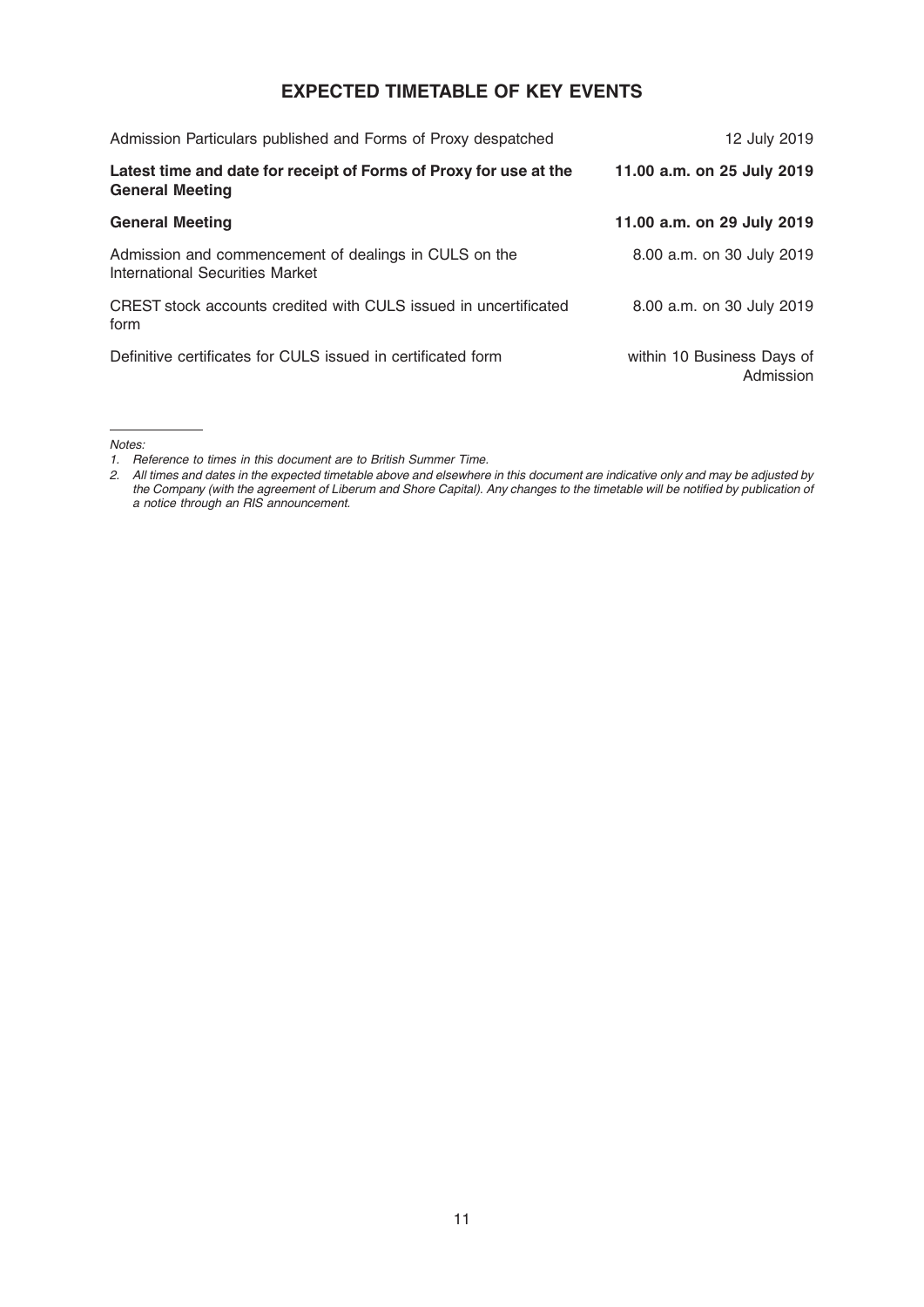# PLACING STATISTICS

| <b>Issue Date</b>                                                                                                                                                                              | 30 July 2019                |
|------------------------------------------------------------------------------------------------------------------------------------------------------------------------------------------------|-----------------------------|
| <b>Final Maturity Date</b>                                                                                                                                                                     | 30 July 2024                |
| CULS interest rate (per annum)                                                                                                                                                                 | 4.0 per cent.               |
| Nominal amount of CULS issued                                                                                                                                                                  | £15.0 million               |
| CULS issue price per £5,000 nominal                                                                                                                                                            | £5,000                      |
| CULS conversion premium <sup>1</sup>                                                                                                                                                           | 16.67 per cent.             |
| Initial Conversion Price <sup>2</sup>                                                                                                                                                          | 420 pence                   |
| Expected net Placing proceeds                                                                                                                                                                  | approximately £14.5 million |
| Number of Ordinary Shares in issue at the date of this document <sup>3</sup>                                                                                                                   | 42,681,425                  |
| Illustrative number of Ordinary Shares to be issued on exercise of<br>Conversion Rights <sup>4</sup>                                                                                           | 3,571,428                   |
| Illustrative number of Ordinary Shares to be issued on exercise of<br>Conversion Rights as a percentage of the number of Ordinary<br>Shares in issue at the date of this document <sup>5</sup> | 8.4 per cent.               |

# DEALING CODES

|             | <b>Ordinary Shares</b> | <b>CULS</b>  |
|-------------|------------------------|--------------|
| <b>ISIN</b> | GB00B4W5WQ08           | GB00BJLFJB09 |
| SEDOL (LSE) | B4W5WQ0                | BJLFJB0      |
| <b>TIDM</b> | AFHP                   | <b>AFHC</b>  |

<sup>1</sup> To the Mid Market Price per Ordinary Share as at 27 June 2019.<br>
2 Being a 16.67 per cent. premium to the Mid Market Price per Ordinary Share as at 27 June 2019. The Conversion Price is<br>
subject to adjustment in certain c

subject to adjustment in certain circumstances.<br>3 Including 43,931 Ordinary Shares in treasury which do not carry any voting rights.<br>4 Based on the initial Conversion Price and on the assumption that all of the CULS is con

<sup>&</sup>lt;sup>5</sup> Based on the initial Conversion Price and on the assumption that all of the CULS is converted into Ordinary Shares and including 43,931 Ordinary Shares in treasury which do not carry any voting rights.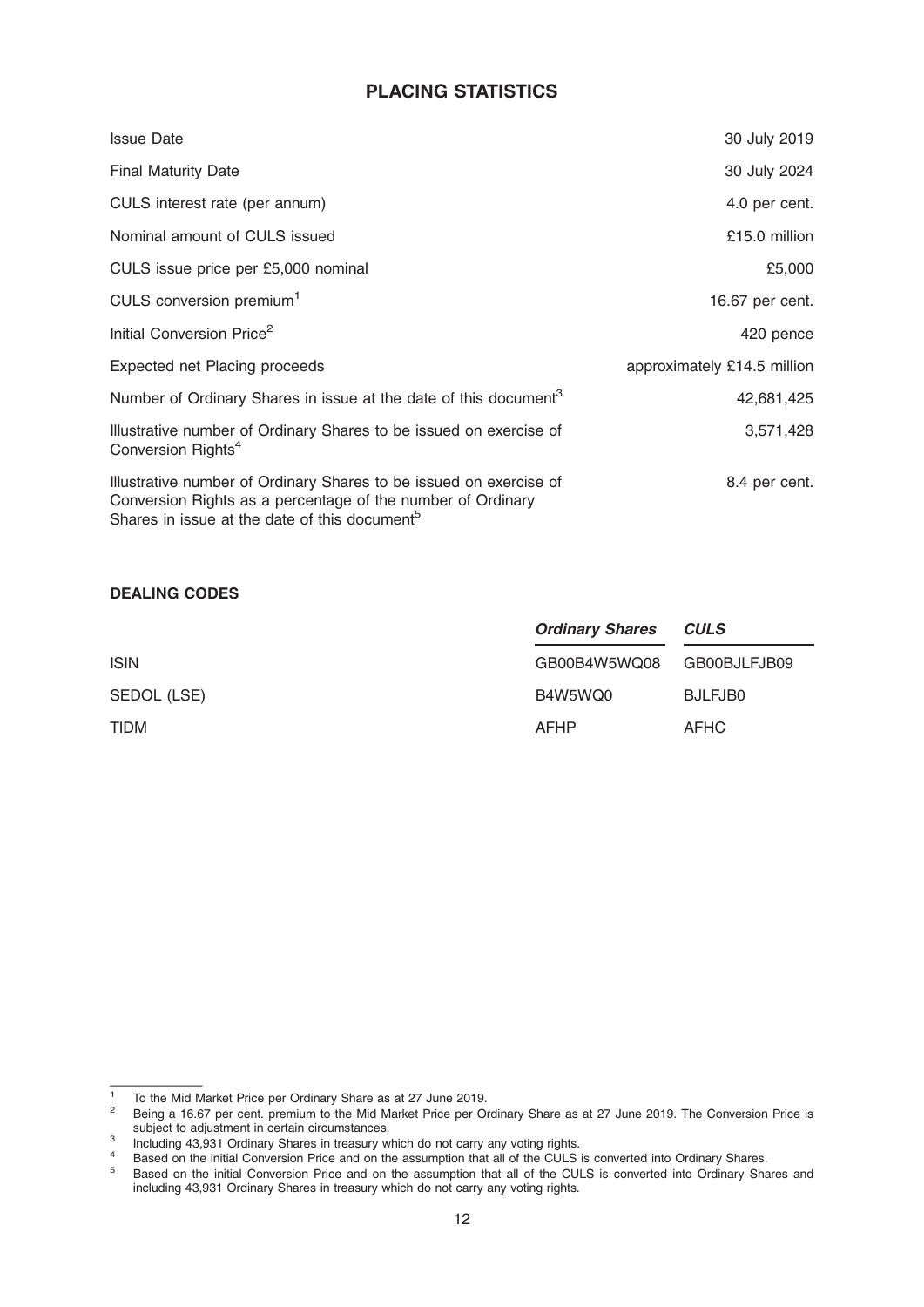# DIRECTORS AND ADVISERS

| <b>Directors</b>                                                                       | John Wheatley (Non-Executive Chairman)<br>Alan Hudson (Chief Executive Officer)<br>Paul Wright (Chief Financial Officer)<br>Alex Larvin (Executive Director)<br>Austin Broad (Executive Director)<br>Sue Lewis (Non-Executive Director)<br>Mark Chambers (Non-Executive Director) |
|----------------------------------------------------------------------------------------|-----------------------------------------------------------------------------------------------------------------------------------------------------------------------------------------------------------------------------------------------------------------------------------|
|                                                                                        | All of the registered office address below                                                                                                                                                                                                                                        |
| <b>Registered Office and Business</b><br><b>Address</b>                                | <b>AFH House</b><br><b>Buntsford Drive</b><br><b>Stoke Heath</b><br><b>Bromsgrove</b><br>Worcestershire<br><b>B60 4JE</b>                                                                                                                                                         |
| <b>Company Secretary</b>                                                               | Anne-Marie Brown<br><b>AFH House</b><br><b>Buntsford Drive</b><br>Stoke Heath<br>Bromsgrove<br>Worcestershire<br><b>B60 4JE</b>                                                                                                                                                   |
| <b>Joint Placing Agent, AIM</b><br><b>Nominated Adviser and Joint</b><br><b>Broker</b> | Liberum Capital Limited<br>Level 12, Ropemaker Place<br>25 Ropemaker Street<br>London<br>EC2Y 9LY                                                                                                                                                                                 |
| Joint Placing Agent and Joint<br><b>Broker</b>                                         | Shore Capital Stockbrokers Limited<br><b>Bond Street House</b><br>14 Clifford Street<br>London<br>W1S 4JU                                                                                                                                                                         |
| <b>Legal Adviser to the Company</b>                                                    | Goodman Derrick LLP<br>10 St Bride Street<br>London<br>EC4A 4AD                                                                                                                                                                                                                   |
| <b>Legal Adviser to the Placing</b><br><b>Agents</b>                                   | Gowling WLG (UK) LLP<br>4 More London Riverside<br>London<br>SE1 2AU                                                                                                                                                                                                              |
| <b>Auditors</b>                                                                        | Mazars LLP<br>45 Church Street<br>Birmingham<br><b>B3 2RT</b>                                                                                                                                                                                                                     |
| <b>Registrar and Paying Agent</b>                                                      | <b>SLC Registrars Limited</b><br><b>Elder House</b><br>St Georges Business Park<br>Weybridge, Surrey<br>KT13 0TS                                                                                                                                                                  |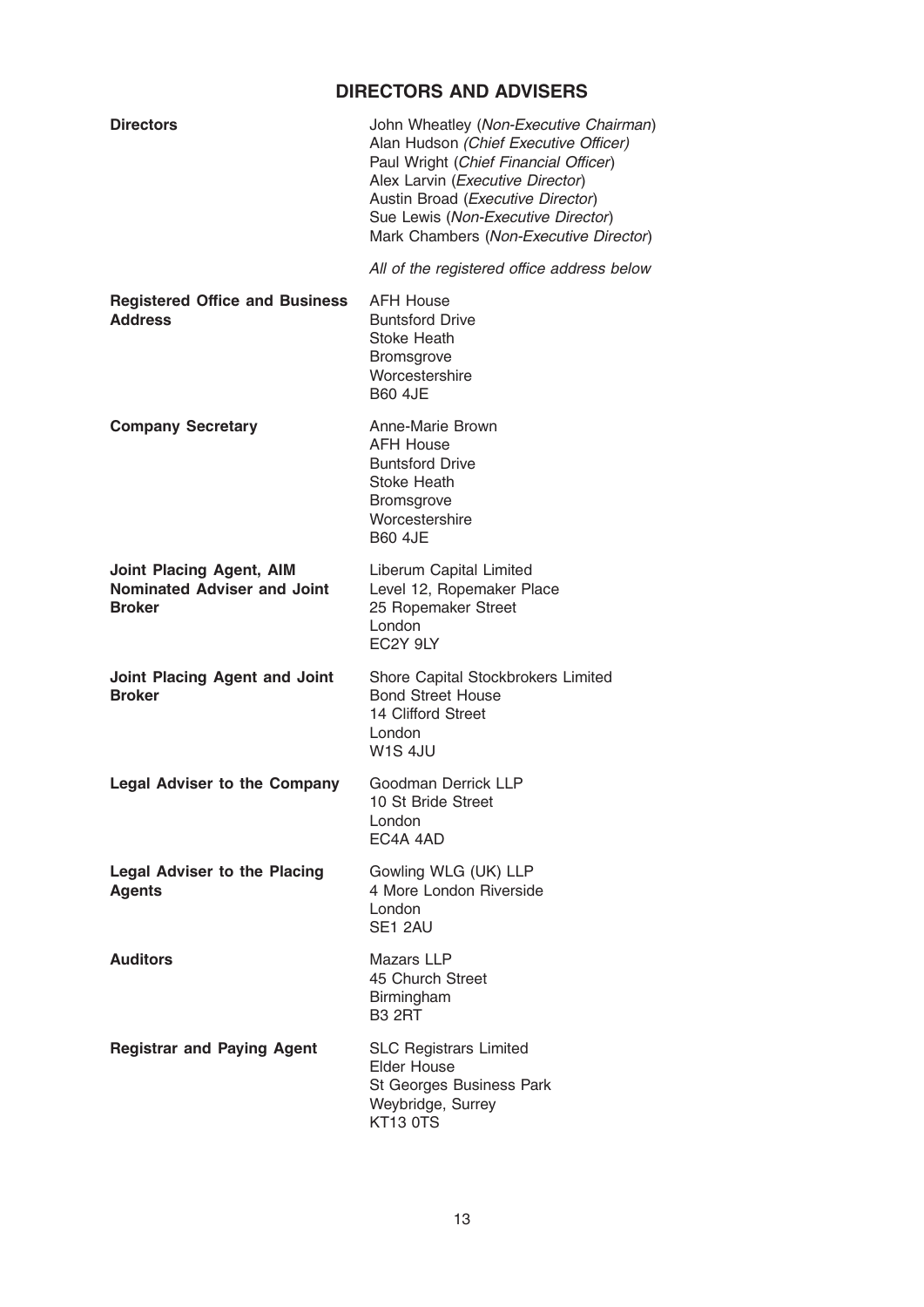| Trustee to the CULS                         | The Law Debenture Trust Corporation PLC<br>Fifth Floor<br>100 Wood Street<br>London<br>EC <sub>2</sub> V 7EX |
|---------------------------------------------|--------------------------------------------------------------------------------------------------------------|
| Legal Adviser to the Trustee to<br>the CULS | Stephenson Harwood LLP<br>1 Finsbury Circus<br>London<br>EC <sub>2</sub> M 7SH                               |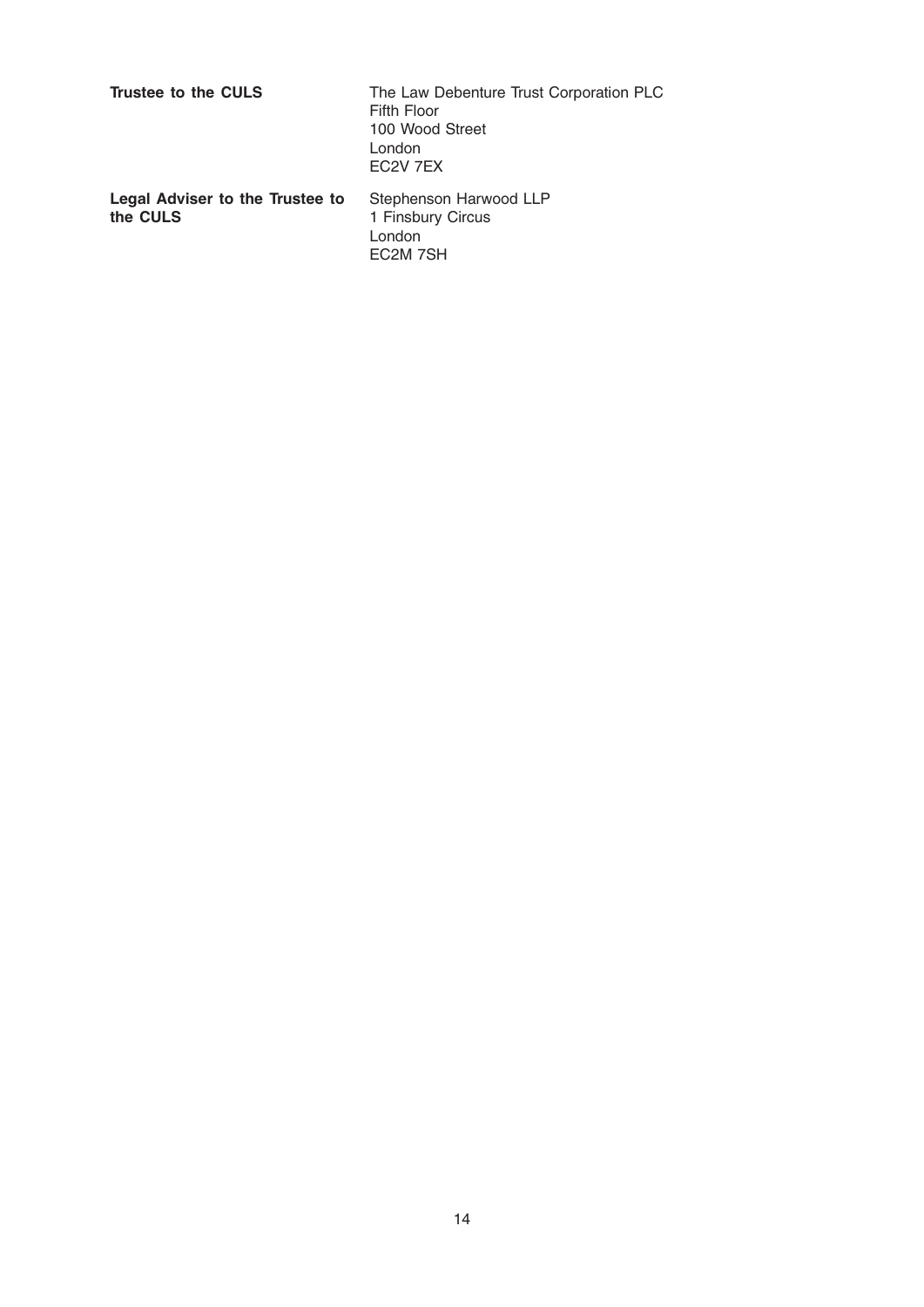# PART 1 – LETTER FROM THE CHAIRMAN OF AFH FINANCIAL GROUP PLC

(Incorporated in England and Wales under the Companies Act 2006 with registered number 07638831)

#### **Directors**

John Wheatley (Non-Executive Chairman) Alan Hudson (Chief Executive Officer) Paul Wright (Chief Financial Officer) Alex Larvin (Executive Director) Austin Broad (Executive Director) Sue Lewis (Non-Executive Director) Mark Chambers (Non-Executive Director)

Registered Office AFH House Buntsford Drive Stoke Heath Bromsgrove **Worcestershire** B60 4JE

12 July 2019

To Shareholders

Dear Shareholder

#### ISSUE OF £15.0 MILLION NOMINAL OF 4.0 PER CENT. CONVERTIBLE UNSECURED LOAN STOCK 2024 AT £5,000 PER £5,000 NOMINAL AND NOTICE OF GENERAL MEETING

#### 1 Introduction

The Company announced on 28 June 2019 that it proposed to raise up to £20 million though a conditional placing of 4.0 per cent. convertible unsecured loan stock 2024 ("CULS").

On 12 July 2019, the Board announced that the Company had conditionally raised gross proceeds of £15.0 million through a placing of CULS. The Directors intend to apply the net proceeds of the Placing to execute the Company's acquisition pipeline and for general corporate purposes.

The CULS is made available under the Placing at a placing price of £5,000 per £5,000 nominal. The interest rate on the CULS will be 4.0 per cent. per annum, payable semi annually in equal instalments in arrear on 30 June and 31 December in each year. CULS Holders will be able to convert their CULS into Ordinary Shares on a quarterly basis throughout the life of the CULS commencing on 31 December 2019. In addition, the Company may during the Compulsory Conversion Period (as described in further detail in paragraph 5 of this Part 1 and paragraph 3.3 of Part 3 of this document) require CULS Holders to convert their CULS (together with payment of any accrued interest) into Ordinary Shares, if the Mid Market Price is, for at least 20 dealing days during the period of 30 consecutive dealing days immediately prior to the date of the Compulsory Conversion Notice, at least 20 per cent. above the Conversion Price prevailing at the start of such 30 day period.

All outstanding CULS that have not been redeemed, purchased or converted will be redeemed by the Company on 30 July 2024 at its nominal amount together with interest accrued up to but excluding the date of redemption. The initial Conversion Price is 420 pence, being a 16.67 per cent. premium to the Mid Market Price of the Ordinary Shares of 360 pence on 27 June 2019.

The Placing is subject, *inter alia*, to Shareholder approval. A General Meeting of the Company is being convened for 11.00 a.m. on 29 July 2019. The passing by Shareholders of the Resolutions at the General Meeting will give the Directors the required authority to issue the CULS.

The notice convening the General Meeting is set out in Part 7 of this document. Part 3 of this document also contains the details of the CULS.

#### 2 Benefits of the Placing

The Board has confidence in the long-term prospects for the Company and its sector of operation and as such believes that the issue of the CULS should provide it with the ability to execute on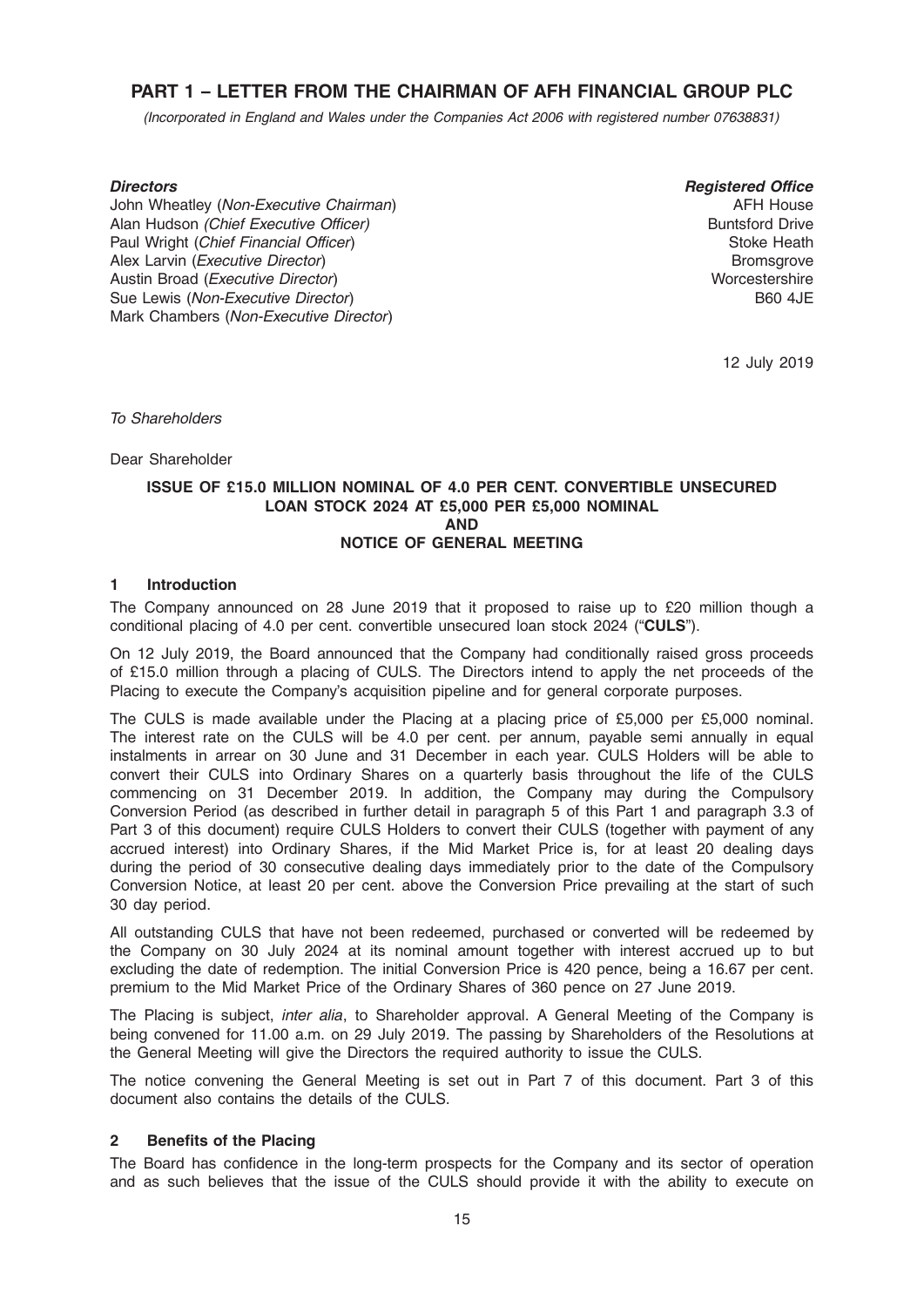value adding acquisitions. The Directors believe that an issue of CULS will have the following advantages:

- (i) the CULS will give the Company:
	- long-term structural gearing at a fixed cost that is competitive with the cost of other forms of gearing that the Company might have employed and which has the potential to be converted into the permanent capital base of the Company; and
	- additional funds available for investment which, as the initial Conversion Price is at a premium to the market price of Ordinary Shares, reduces the dilution of current Shareholders than would otherwise be the case on an equity fundraising at the existing market price;
- (ii) the CULS will provide CULS Holders with:
	- an attractive vield of 4.0 per cent. per annum:
	- capital protection through repayment at par (to the extent the CULS have not been redeemed, purchased or converted into Ordinary Shares); and
	- the potential to participate in further growth of the Company through the ability to convert the CULS into new Ordinary Shares over the next five years;
- (iii) relative to other forms of gearing, CULS Holders' interests should be more closely aligned with those of Shareholders through being convertible into Ordinary Shares in the future and relatively long-term in nature; and
- (iv) following any conversion of CULS:
	- the Company would have an increased number of Ordinary Shares in issue, which should, in due course, enhance the liquidity in the market for the Ordinary Shares; and
	- the Company will have a wider Shareholder base to support its growth ambitions.

#### 3 Company overview and performance to date

Founded in 1990 by current Chief Executive Officer, Alan Hudson, the Company is one of the UK's leading independent financial advisory, discretionary wealth management and protection insurance broking firms. The Company currently retains approximately 450 financial advisers who provide financial planning-led wealth management and protection broking advice and services to the mass affluent and high net worth private client market in the UK, as well as to a number of companies. The Company's financial advisers are supported by approximately 400 staff, which the Directors believe establishes the Company as one of the leading financial planning-led wealth managers in the UK with funds under management of £5.4 billion as at 30 April 2019.

Since its formation, the Company has grown both organically and through acquisitions. Since 2014 the Company has completed over 45 value adding acquisitions and has a track record of both revenue and operating profit growth. Over the same period, the Company increased underlying EBITDA margins from 17 per cent. to 21 per cent. In the year ended 31 October 2018, the Company recorded revenues of £50.7 million, underlying EBITDA of £10.4 million and underlying earnings of 16 pence per Ordinary Share. The Company is cash generative at the operating level and since its admission to AIM has adopted a progressive dividend policy, declaring aggregate dividends of 6.0 pence per Ordinary Share for the financial year ending 31 October 2018.

The Company reported a fifth consecutive year of profitable growth in the financial year ending 31 October 2018, with increased margins complementing both organic and acquisitive growth. During a year in which equity markets had exhibited significant volatility driven by political and economic uncertainty, the Company undertook two successful fund raisings which enabled it to complete sixteen acquisitions and end the financial year with significant cash balances of £21.5 million with which to continue its expansion.

AFH's focus on allocating capital and combining value-adding acquisitions with organic growth during the 2018 financial year generated an increase in earnings per Ordinary Share of 43 per cent. Acquisitions are expected to provide the Company with the scale to deliver the aspirations that the Chief Executive set out in his 2017 report to Shareholders.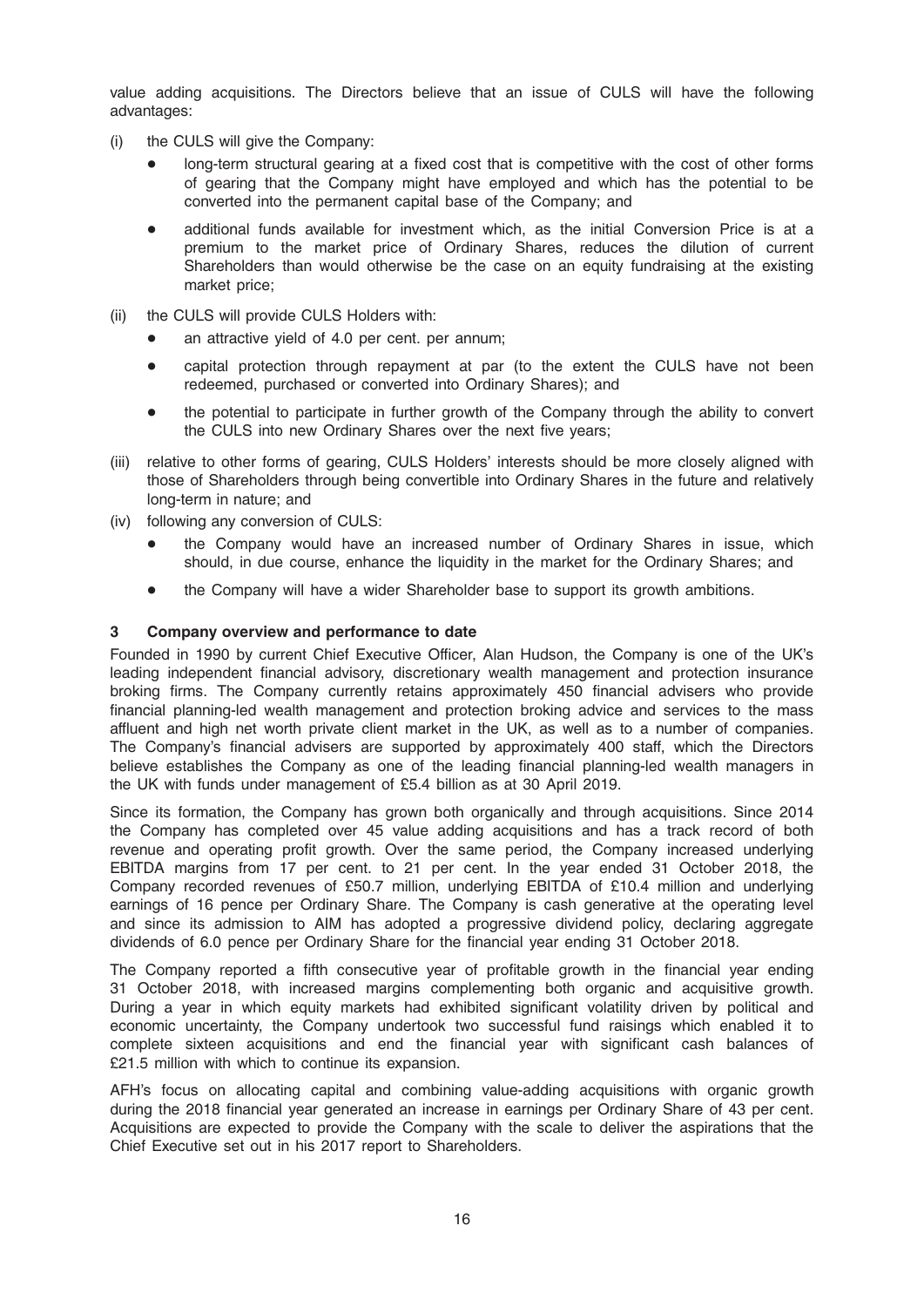Of the three financial aspirations the Company set out at the beginning of 2017, it achieved the first of these targets during the 2018 financial year with an underlying EBITDA margin exceeding 20 per cent. Post period end, it also reached its funds under management target of £5 billion, achieving the second of its mid-term aspirational targets. Considering the Company's continued strong growth, it saw a sharp increase in revenue to £50.7 million in 2018 and the Board is confident that the final aspirational target of revenues totalling £75 million per annum will also be achieved in the current financial year, ahead of original expectations.

The Company maintains in-house acquisitions and integration teams that allows the Group to undertake multiple acquisitions and to integrate them fully into the AFH model. This has been a core part of the Company's strategy since its admission to AIM in 2014 and during the year ended 31 October 2018 the Company completed 16 acquisitions with a combined value of £34 million, including two acquisitions with a target value in excess of £5 million (assuming in both cases that performance criteria are satisfied). In addition to the experience of the advisers who have joined AFH through these acquisitions the Company added almost £1.5 billion to funds under management. The Company targets paying between 3-5x post completion EBITDA for acquisitions, and structures transactions on a 50:50 initial and deferred consideration payment model, with the deferred consideration being paid over two years subject to performance criteria being achieved. During the financial years ended October 2016 to 31 October 2018, the average deferred pay-out for those acquisitions exceeded 90 per cent. of the target set at the time of the transactions.

The Company is currently exploring options to access additional capital, including the use of bank debt, to enhance its ability to undertake value-adding acquisitions and for general corporate purposes.

The acquisition of IFA businesses typically encompass retiring IFAs, whose client portfolios are transitioned to existing AFH advisers, as well as larger organisations whose clients and advisers are absorbed into the AFH model. This approach allows investments to be retained on existing platforms and products where appropriate but enables clients to move to the Company's cost effective discretionary service where a clear benefit to the client can be demonstrated.

The Company's strategy has enabled it to achieve annual double digit organic growth in both funds under management and recurring revenue since its admission to AIM in 2014 while maintaining gross margins and generating operating efficiencies to drive growth in earnings per Ordinary Share. The Board remains committed to maintaining its existing strategy to meet clients' ongoing needs in order to fulfil the Company's vision and expand its brand throughout the UK financial services sector.

In addition to the core business, in 2017 the Company launched its Protection Broking division to take advantage of the growing protection market. For the year ended 31 October 2018, the Protection Broking division generated £9.1 million of revenue at a 45 per cent. gross margin and for the six month period ended 30 April 2019 the division generated £7.3 million of revenue at 51 per cent. gross margin.

Since March 2018, approximately 80 per cent. of new business written by the Protection Broking division has been moved from an indemnified to a non-indemnified model with selected providers. Under the non-indemnified model AFH receives revenue on a monthly basis over a 48-month period, in line with the premium received by the providers, rather than as an upfront commission on commencement of the policy. In exchange for the deferred payment (and therefore, revenue received) AFH receives an increased share of the overall commission. Whilst the move to a nonindemnified model has increased gross profit and EBITDA margins, it absorbs working capital for the first 20 months of the policy. The growth of the non-indemnified model is expected to be working capital consumptive until the end of 2019 when the non-indemnity book will move towards a balanced position, after which it will generate positive working capital.

The Company considers that the non-indemnified model represents an efficient use of free cash compared to leaving free cash earning interest at 0.7 per cent. per annum and at steady state the return on the debtor balance over the initial 24 month period is in excess of 20 per cent. The nonindemnified model can be cancelled on one month's notice, resulting in an immediate monthly working capital movement, although at the expense of margin.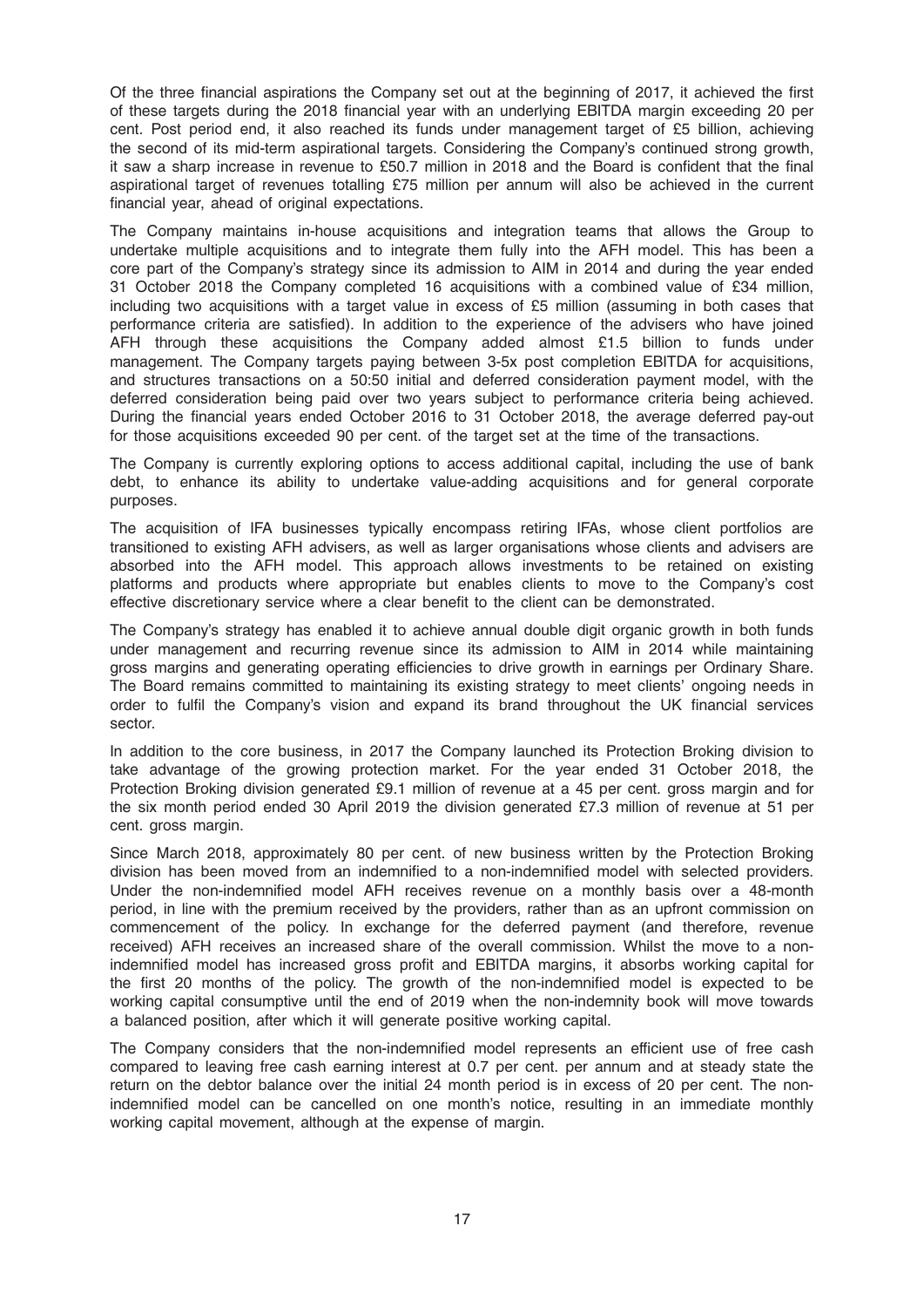#### 4 Outlook and current trading

On 28 May 2019, the Company released its interim results for the six month period ended 30 April 2019. In those results, the Chief Executive of the Company stated:

"I am pleased to report another set of strong results for the first half of 2019 demonstrating our progress as we continue to build ourselves into the leading financial planning-led wealth manager in the UK. Despite turbulence in the equity markets and subdued investor confidence over the period, we have delivered increased revenues, reporting 61% growth from the previous period to £36.6 million and improved trading margins demonstrated by our underlying  $EBITDA<sup>1</sup>$  margin increasing to 21.0%.

Our growth continues to be generated organically from new and existing clients together with the benefits of the four acquisitions made in the first half of FY 2019 as well as those acquisitions made towards the end of 2018. Our protection business, which is not aligned to the stock markets, continued the strong growth reported in 2018.

Following the Company's success in meeting its strategic and financial aspirations set out in January 2017, the Board set new aspirational targets in January 2019 to be achieved within a three to five-year period.

The overarching strategy of the Company continues to be to generate long term value for shareholders by driving revenue growth and margin expansion while providing exceptional value and service to our clients, using our increasing size to drive down platform and fund management charges aligned to an appropriate risk-based investment model.

On the basis of our results and the opportunities identified, we look forward to continuing to deliver continued profitable growth in the second half of 2019 and beyond."

The Board has also set new aspirations to be achieved within a three to five-year timeframe:

1. funds under management of £10 billion;

2. revenues of £140 million per annum; and

3. underlying EBITDA margin of 25 per cent. of revenue.

There has been no material change in the outlook or trading of the Company since the release of its interim results.

#### 5 Overview of the CULS

The interest rate on the CULS will be 4.0 per cent. per annum (less any deduction or withholding required by law), payable semi annually in equal instalments in arrear on 30 June and 31 December in each year with the first interest payment on 31 December 2019 in respect of the period from Admission (expected to be 30 July 2019) to 31 December 2019.

CULS Holders will be able to convert their CULS into Ordinary Shares on a quarterly basis throughout the life of the CULS commencing on 31 December 2019 with the final conversion date being on 30 June 2024. All outstanding CULS not previously redeemed, purchased or converted will be redeemed by the Company on the Final Maturity Date at its nominal amount together with interest accrued up to but excluding the date of redemption. The initial Conversion Price will be 420 pence, being a 16.67 per cent. premium to the Mid Market Price of the Ordinary Shares of 360 pence on 27 June 2019. Based on the initial Conversion Price, a holder of £5,000 nominal of CULS would be entitled to 1,190 Ordinary Shares on conversion of their CULS. Under the terms of the Trust Deed, the Conversion Price will be subject to subsequent adjustment on the occurrence of certain events.

At any time during the Compulsory Conversion Period the Company will be entitled to require remaining CULS Holders to convert their outstanding CULS into Ordinary Shares by giving the CULS Holders notice in writing ("Compulsory Conversion Notice") provided that the Mid Market Price is, for at least 20 dealing days during the period of 30 consecutive dealing days immediately prior to the date of the Compulsory Conversion Notice, at least 20 per cent. above the Conversion Price prevailing at the start of such 30 day period. For the avoidance of doubt, the 30 dealing days

<sup>1</sup> Underlying excludes amortisation of intangible assets arising on business combinations and the non-cash charge/credit for share based payment costs.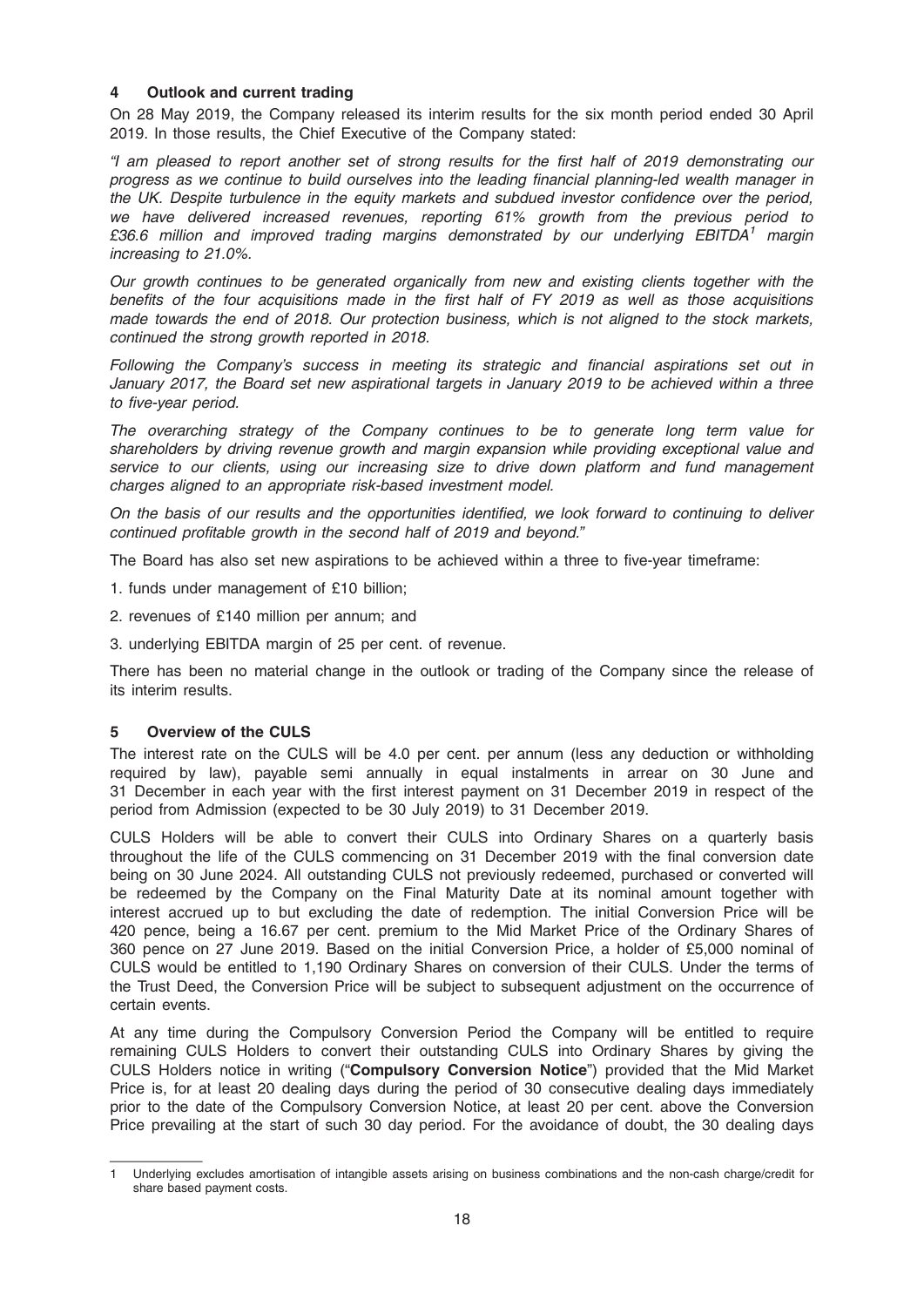referred to must expire during the Compulsory Conversion Period. In the event of such Compulsory Conversion Notice being given as aforesaid, each CULS Holder shall be deemed to have exercised their Conversion Rights on the date of the Compulsory Conversion Notice at such Conversion Price prevailing at the start of such 30 dealing day period referred to above.

Any CULS not previously redeemed, purchased or converted will be repaid by the Company on the Final Maturity Date at its nominal amount plus accrued interest.

The Trust Deed does not contain a restriction on the level of borrowings which may be incurred by the Company or the Group. Therefore the Company could incur other unsecured or secured indebtedness throughout the term of the CULS. On a winding-up of the Company, the nominal amount of the CULS will rank ahead of the Ordinary Shares, but may be subordinated to the Company's other borrowings and creditors.

The Trust Deed contains a restriction on the Company issuing any other securities (including Ordinary Shares) or rights to subscribe for or convert any securities into Ordinary Shares where such shares have more favourable rights than those attached to the Ordinary Shares. The Trust Deed does not contain any restriction on the Company purchasing any of its own Ordinary Shares or disposing of assets or the creation of charges by, or changes in the nature of the business of, the Company.

The terms of the Trust Deed prevents the Company from declaring or paying dividends to holders of Ordinary Shares if at the relevant time any interest due and payable in respect of the CULS has not been paid. In addition, if the Company declares or pays dividends per Ordinary Share to holders of Ordinary Shares of an amount exceeding 50 per cent. of the amount of audited statutory fully diluted earnings per Ordinary Share for a financial year, the Conversion Price shall be adjusted downwards. Further details of the adjustments to the Conversion Price which arises in certain circumstances (such as on a rights issue, issue of shares or a change of control) are set out at paragraph 4 of Part 3 of these Admission Particulars.

The CULS will be issued in registered form, and may be held in certificated or uncertificated form. The CULS will be admitted to trading on the International Securities Market of the London Stock Exchange.

Further details of the CULS are set out in Part 3 of this document.

#### 6 The Placing

£15.0 million nominal of CULS has been conditionally placed at a placing price of £5,000 per £5,000 nominal of CULS. In connection with the Placing, the Company and the Placing Agents entered into the Placing Agreement on 28 June 2019. Pursuant to the terms of the Placing Agreement, the Company has given certain warranties to the Placing Agents. The Company has also given an indemnity to the Placing Agents in respect of any losses or liabilities arising out of the proper performance by the Placing Agents of their duties under the Placing Agreement.

Application has been made to the London Stock Exchange for the CULS to be issued pursuant to the Placing to be admitted to trading on the London Stock Exchange's International Securities Market with effect from 8.00 a.m. on 30 July 2019. The Placing has not been underwritten.

The Placing is conditional, *inter alia*, upon:

- the passing of the Resolutions at the General Meeting;
- the Placing Agreement having become unconditional in all respects (save for any condition relating to Admission) and not having been terminated in accordance with its terms prior to Admission; and
- Admission taking place no later than 8.00 a.m. on 30 July 2019 (or such later date as the Company and the Placing Agents may agree, not being later than 9 August 2019).

In the event that these conditions are not satisfied, the Placing will not proceed.

# 7 General Meeting

The issue of the CULS pursuant to the Placing requires Shareholders to approve the Resolutions to be proposed at the General Meeting. The notice of the General Meeting, to be held at the Company's registered office at AFH House, Buntsford Drive, Stoke Heath, Bromsgrove,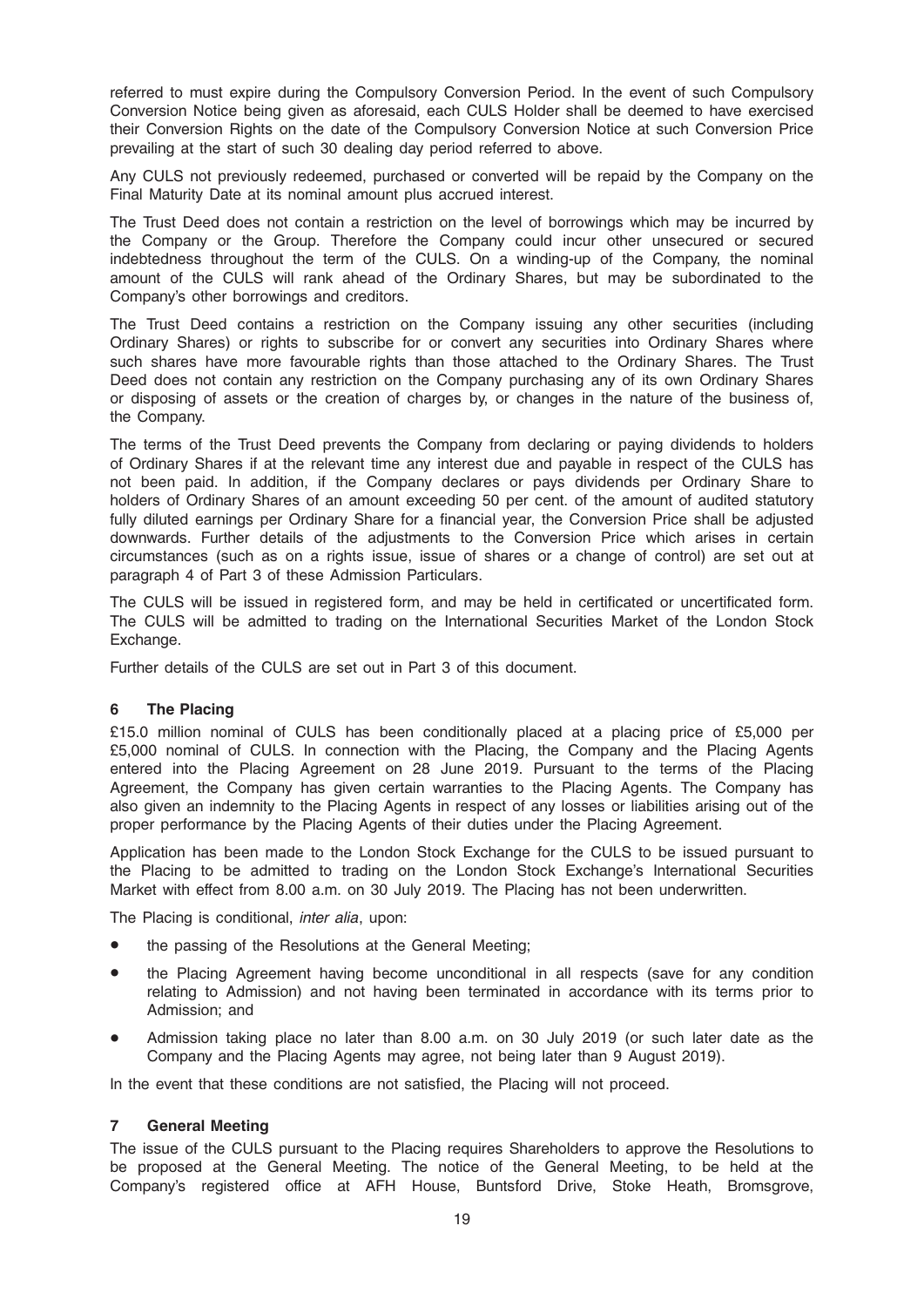Worcestershire, B60 4JE at 11:00 a.m. on 29 July 2019, is set out in Part 7 of this document. The business to be considered at the General Meeting is set out in the notice of General Meeting. The Placing is conditional upon, *inter alia*, the passing of the Resolutions.

The issue of £15.0 million nominal of CULS pursuant to the Placing, based on the initial Conversion Price of 420 pence and exercise in full of the Conversion Rights of the CULS issued pursuant to the Placing, would result in 3,571,428 Ordinary Shares being issued, which would represent approximately 8.4 per cent. in the issued Ordinary Share capital at the date of this document.

The authorities granted at the annual general meeting of the Company held on 1 March 2019 are insufficient to allow the issue of the CULS to proceed without further Shareholder approval. Accordingly, the issue of the CULS is conditional on the Resolutions being passed.

The Company is therefore proposing that Shareholders pass the Resolutions in order to:

- (i) grant authority to the Directors under section 551 of the Companies Act, to grant rights to subscribe for or to convert any security into Ordinary Shares up to a maximum aggregate nominal amount of £500,000.00 being the maximum required for the purposes of issuing the CULS; and
- (ii) empower the Directors, under section 571 of the Companies Act, to issue the CULS on a non pre-emptive basis.

Each of the authorities sought at the General Meeting will be in addition to the authorities granted at the Company's 2019 annual general meeting.

#### 8 Overseas Shareholders

The CULS has not been made available in whole or in part to the public. The Placing has not been made, subject to certain exemptions, to Shareholders resident in Excluded Jurisdictions.

Any Shareholder who is in any doubt as to their position should consult an appropriate independent professional adviser without delay.

#### 9 Taxation

Certain information about taxation in relation to the Company, the CULS and the Ordinary Shares is set out in Part 4 of this document. We recommend that you consult your own independent tax adviser as to your tax position.

#### 10 Action to be taken by Shareholders

You will find enclosed with this document a Form of Proxy for use at the General Meeting. Regardless of whether you intend to attend the General Meeting in person, it is important that you complete and sign the enclosed Form of Proxy in accordance with the instructions printed on it and return it to the Company's registrars, SLC Registrars Limited, as soon as possible and, in any event, so as to be received not later than 11.00 a.m. on 25 July 2019.

The completion and return of a Form of Proxy will not preclude you from attending the General Meeting and voting in person if you wish to do so.

#### 11 Further information and Risk Factors

Your attention is drawn to the further information set out in Part 2 to Part 6 of this document. In addition, your attention is drawn to the section entitled "Risk Factors" on pages 4 to 8 of this document. You are advised to read the whole of this document and not to rely solely on the information contained in this letter.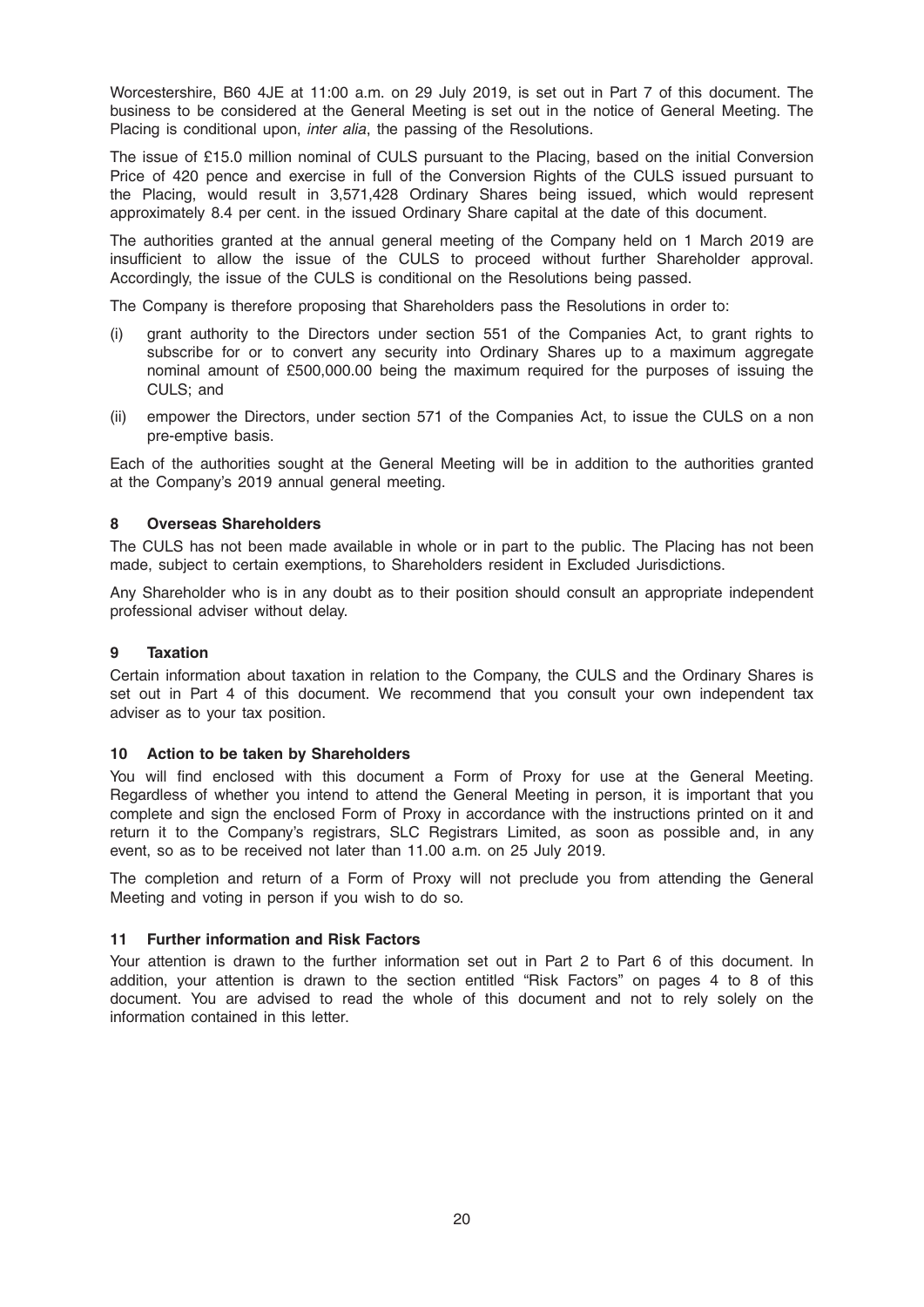#### 12 Recommendation

The Board considers the passing of the Resolutions to be proposed at the General Meeting to be in the best interests of Shareholders as a whole.

The Board recommends that you vote in favour of the Resolutions to be proposed at the General Meeting, as they intend to do in respect of their own beneficial holdings of Ordinary Shares amounting, in aggregate, to 6,872,799 Ordinary Shares (representing 16.1 per cent. of the issued Ordinary Share capital).

Yours faithfully

John Wheatley Chairman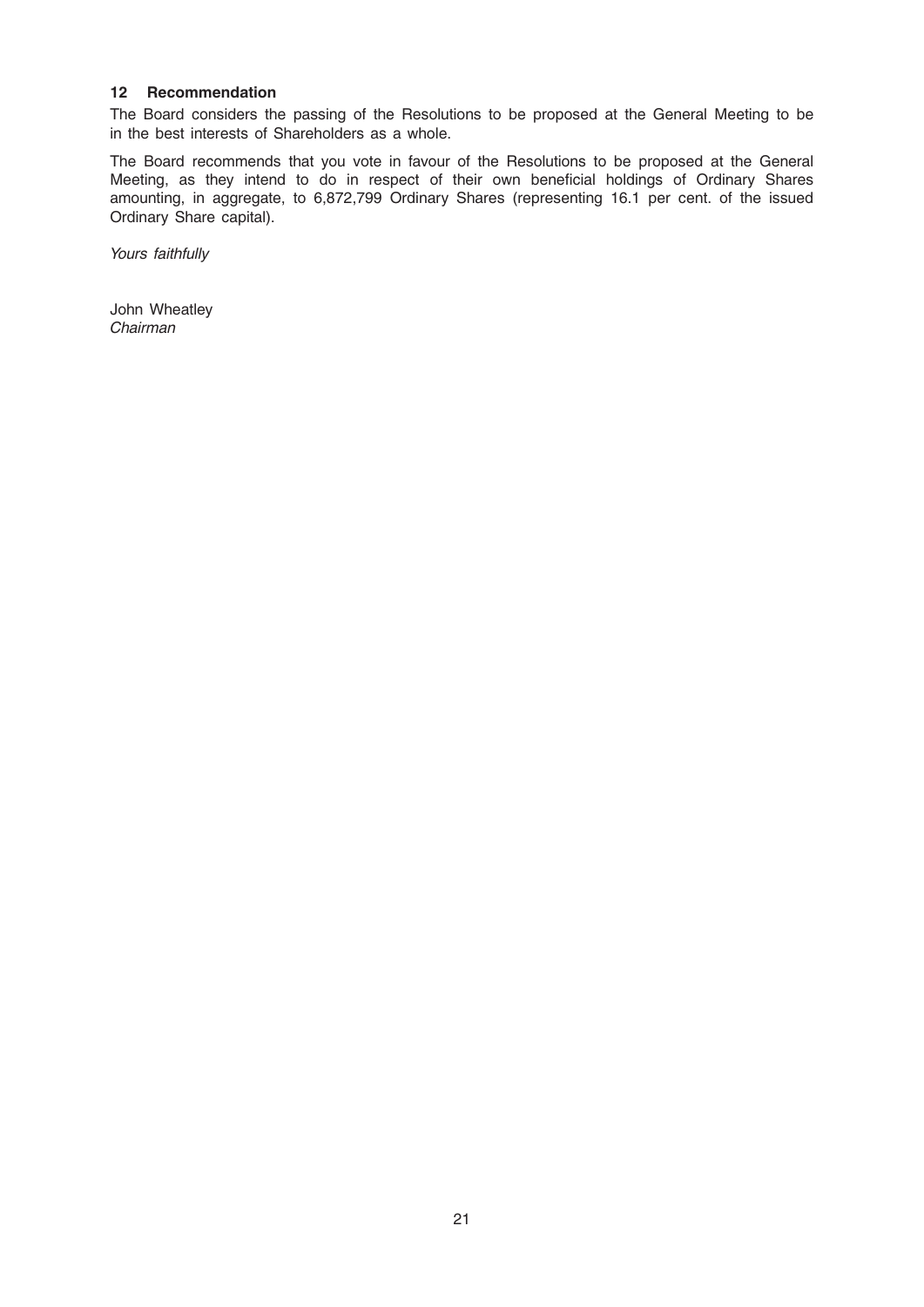# PART 2 – INFORMATION ON THE COMPANY

#### 1 The Company's business strategy

The Company's strategy to increase Shareholder value through the expansion of the AFH community remains at the heart of the Company's growth. This strategy continues to be driven by a combination of organic growth through greater productivity of the Company's financial advisers and by value adding acquisitions. At the start of the 2017 financial year the Board set itself three financial aspirations over a three to five year timeframe:

- funds under management of £5 billion;
- revenues of £75 million per annum; and
- underlying EBITDA margin of 20 per cent. on revenue.

Having achieved the funds under management and EBITDA margin targets ahead of time, and remaining on target to achieve its revenue target for the year ended 31 October 2019, in January 2019 the Board set new milestones with the objective of meeting them within a three to five year timeframe:

- funds under management of £10 billion;
- revenues of £140 million per annum; and
- underlying EBITDA margin of 25 per cent. on revenue.

#### 2 The Company's financial performance

The information below has been extracted from the Company's annual reports for the financial years ended 31 October 2016 to 31 October 2018.

|                                        | <b>Financial Year ended 31 October</b> |                 |                         |
|----------------------------------------|----------------------------------------|-----------------|-------------------------|
|                                        | 2018<br>£ '000s                        | 2017<br>£ '000s | 2016<br>$2000$ $\Omega$ |
| Revenue                                | 50,664                                 | 33,639          | 24,130                  |
| Cost of sales                          | (23,099)                               | (15, 672)       | (10, 771)               |
| Gross profit                           | 27,565                                 | 17,967          | 13,359                  |
| Administrative expenses                | (17, 126)                              | (12, 320)       | (9,771)                 |
| <b>Underlying EBITDA</b>               | 10,439                                 | 5,647           | 3,588                   |
| Amortisation and Depreciation          | (2, 415)                               | (1,778)         | (1,206)                 |
| Non cash share based payments          | (88)                                   | (136)           | (144)                   |
| <b>Operating profit</b>                | 7,936                                  | 3,733           | 2,238                   |
| Finance income                         | 101                                    | 19              | 40                      |
| Finance costs                          | (250)                                  | (245)           | (248)                   |
| <b>Profit before taxation</b>          | 7,787                                  | 3,507           | 2,030                   |
| Income tax expense                     | (1,833)                                | (444)           | (353)                   |
| <b>Profit after taxation</b>           | 5,954                                  | 3,063           | 1,677                   |
| Earnings per Ordinary Share (in pence) |                                        |                 |                         |
| <b>Basic</b>                           | 16.0                                   | 11.2            | 7.2                     |
| <b>Diluted</b>                         | 14.6                                   | 10.3            | 6.6                     |

Copies of the Company's annual report for the financial years ended 31 October 2016 to 31 October 2018 are set out on its website at www.afhwm.co.uk/investor-relations.

#### 3 Operational infrastructure

The Board is responsible for the management of the Company by formulating, reviewing and approving the Company's strategy, budgets, and corporate actions. In order to achieve its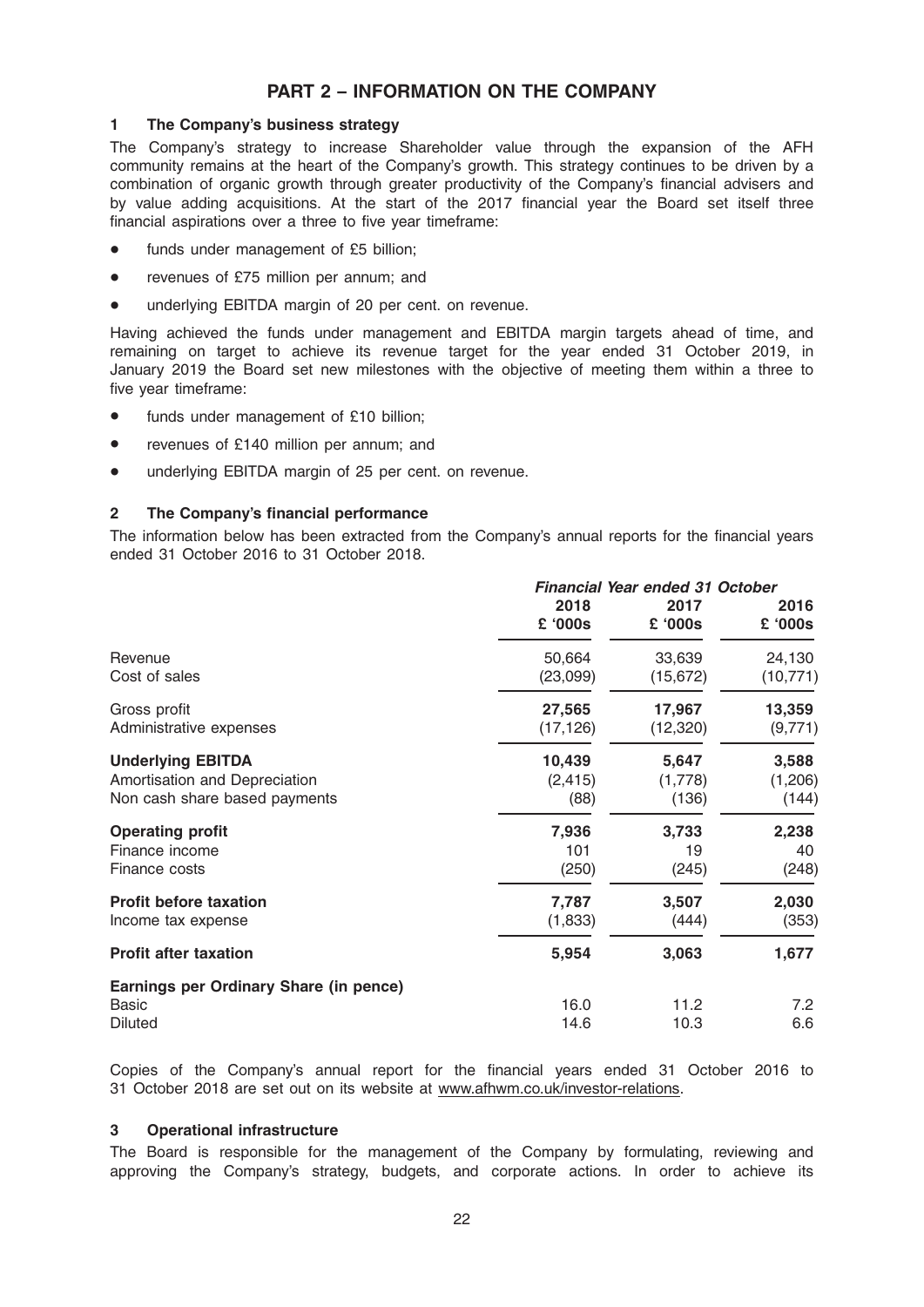objectives, the Board adopts the ten principles of the Quoted Companies Alliance Corporate Governance Code (the "QCA Code"). Through implementing these principles, the Company is able to deliver long-term growth for Shareholders and maintain a flexible, efficient and effective management framework within an entrepreneurial environment.

The Board is comprised of seven Directors, four of whom are executive Directors and three of whom are non-executive Directors.

The Directors are as follows:

#### John Wheatley (Non-Executive Chairman)

John has been with the Company since November 2008 and was the Company's finance director from November 2008 to February 2014 following which he assumed the role of Non-Executive Chairman. John is Chairman of the Company's Audit Committee and a member of the Company's Remuneration Committee. John qualified as a Chartered Accountant with Peat Marwick Mitchell. After a three-year period working as finance director of a packaging manufacturer in West Bromwich, he returned to the profession and became a partner in the Midlands Region of KPMG in 1985 where he gained an extensive experience of working with public and private companies in a wide range of industries. He left KPMG at the end of 1998 to set up his own practice. He has held a number of non-executive directorships in public and private companies.

#### Alan Hudson (CEO)

Alan is responsible for the day to day running of the Company with a particular focus on the acquisition strategy of the Company. He has considerable financial planning and investment management experience as a chartered financial planner and in 1990 founded the business operated by the Company. Prior to founding AFH, Alan ran the Birmingham office of Target Life. Alan is a member of the Company's Remuneration and Risk Committees.

#### Paul Wright (CFO)

Paul qualified as a chartered accountant with KPMG in London, before moving into the wholesale financial services sector with Exco International PLC. Here he spent 10 years working across the London and Asia Pacific regions – a period of significant growth for the business. Since 1995, Paul has held the position of group CFO for a number of UK listed companies, including several technology companies serving the UK financial markets. Previously, Paul was involved in securing the MBO of Workplace Systems International plc, an AIM-quoted company. Paul joined AFH in 2014 and is responsible for overall financial control and planning of the Company.

#### Alex Larvin (Executive Director)

At university, Alex studied business management, before going on to advise on mortgages and training at HSBC. She has since been with AFH for 11 years and is registered with the FCA, CF1, CF10 and CF11. As Group Head of Risk, Alexis is responsible for developing and maintaining robust systems and controls in order to ensure that key risks are mitigated, communicating with the regulator, the oversight of advice and regulatory support and the oversight of operations. As part of the senior management team, Alex is also involved in the strategic development of the business.

#### Austin Broad (Executive Director)

Austin is an experienced independent financial adviser and technical expert and has over 15 years' experience as an IFA prior to joining AFH. Previously he served as district manager for Nationwide Building Society, briefly tying this with an adviser role. Austin has been with AFH for 10 years, being appointed to the Board in October 2015. As Group Head of Advice his responsibilities include the strategic development of the quality and direction of financial planning and investment advice within the business, as well as working closely with the Head of Risk to develop strategic planning within the Group whilst managing risks.

#### Sue Lewis (Non-Executive Director)

Sue is Chairman of the Company's Remuneration Committee and a member of the Audit Committee. She joined the Company in 2014 prior to the admission to AIM. Sue is a former senior Partner at Eversheds Sutherland Limited, a leading international law firm, and is an experienced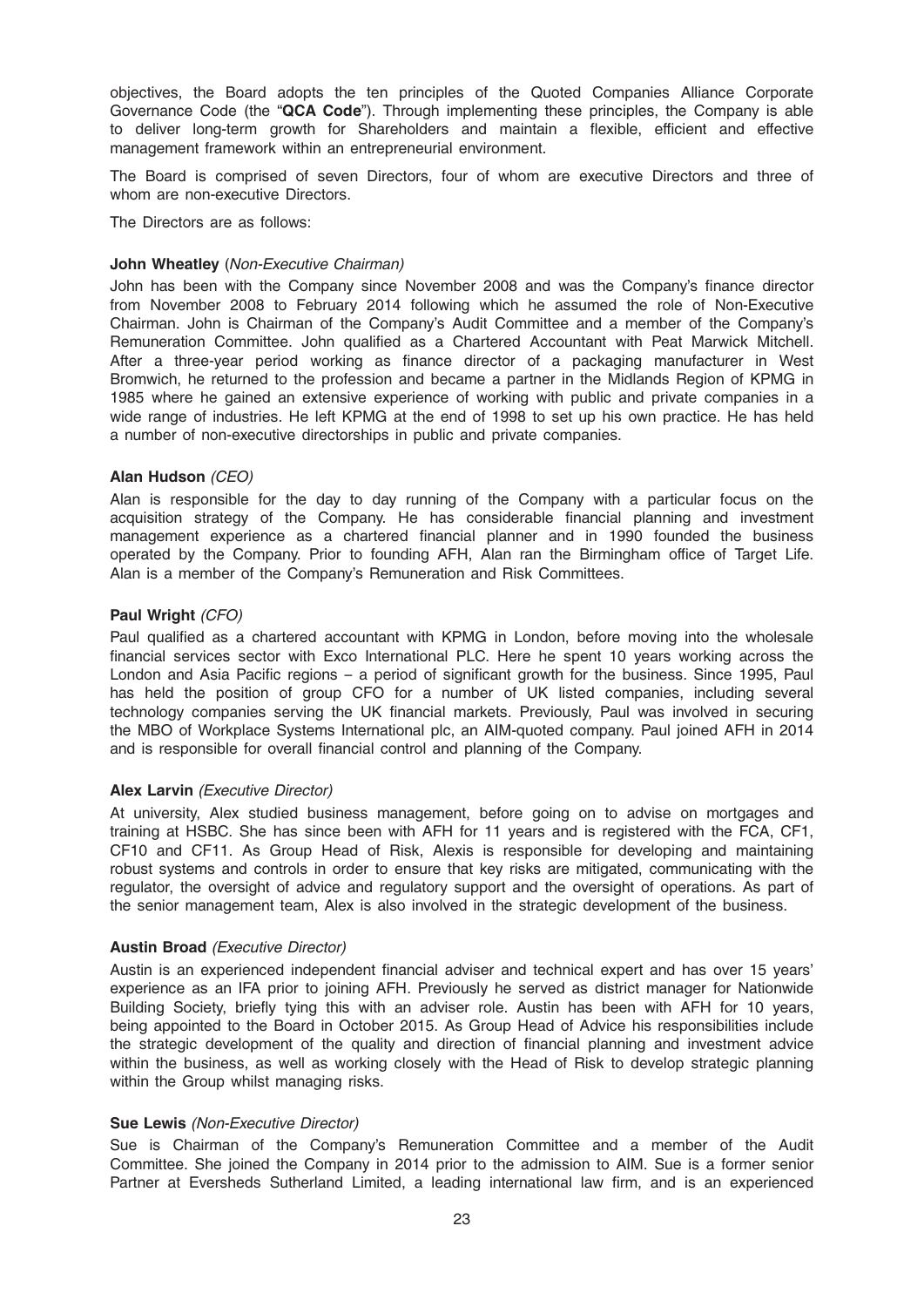corporate lawyer with an extensive track record of delivering complex, high-value merger and acquisition transactions, as well as advising at Board level on legal and strategic issues.

#### Mark Chambers (Non-Executive Director)

Mark joined AFH in October 2014 shortly after the Company was admitted to AIM and is a member of the Remuneration Committee and the Audit Committee. Mark has over 30 years of financial and business experience having spent 19 years at Man Company Plc between 1994 and 2013 in a range of senior roles including Head of Institutional Sales and Head of Global Banking Sales. Mark has also previously held senior positions at Daiwa Europe Ltd and County Nat West Securities Ltd.

#### Corporate governance

The Board considers that Sue Lewis and Mark Chambers are independent within the meaning of the UK Corporate Governance Code. The Board believes that the size and composition of the Board is appropriate given the size and stage of development of the Company and that the Directors bring a desirable range of skills and experience in light of the Company's challenges and opportunities, while at the same time ensuring that no individual (or a small group of individuals) can dominate the Board's decision making.

The Board is responsible for the overall management the Company and, save for those matters reserved for committees of the Board, all matters pertaining to the overall management of the Company and the measurement and review of its performance are reserved for the Board. The Board meet monthly and otherwise on an as required basis, to review, formulate and approve the Company's strategy, budgets, corporate actions and oversee the Company's progress towards its goals.

The key procedures which the Board has established with a view to providing effective internal financial control include the following:

- a monthly management reporting process to enable the Board to monitor the performance of the Company; and
- the Board has adopted and reviewed a comprehensive annual budget for the Company. Monthly results are examined against the budget and deviations are closely monitored by the Board.

The Company is committed to maintaining the highest standards of corporate governance throughout its operations and to ensuring that all of its practices are conducted transparently, ethically and efficiently. The Company believes that scrutinising all aspects of its business and reflecting, analysing and improving its procedures will result in the continued success of the Company and improve Shareholder value. Therefore, and in compliance with the AIM Rules for Companies, the Company has chosen to formalise its governance policies by complying with the QCA Code. Accordingly, the Company has established specific committees and implemented certain policies, to ensure that:

- it is led by an effective Board which is collectively responsible for the long-term success of the Company;
- the Board and the committees have the appropriate balance of skills, experience, independence, and knowledge of the Company to enable them to discharge their respective duties and responsibilities effectively;
- the Board establishes a formal and transparent arrangement for considering how it applies the corporate reporting, risk management, and internal control principles and for maintaining an appropriate relationship with the Company's auditors; and
- there is a dialogue with Shareholders based on the mutual understanding of objectives.

In addition, the Company has adopted policies in relation to:

- anti-corruption and anti-bribery;
- whistleblowing;
- health and safety;
- environment and community;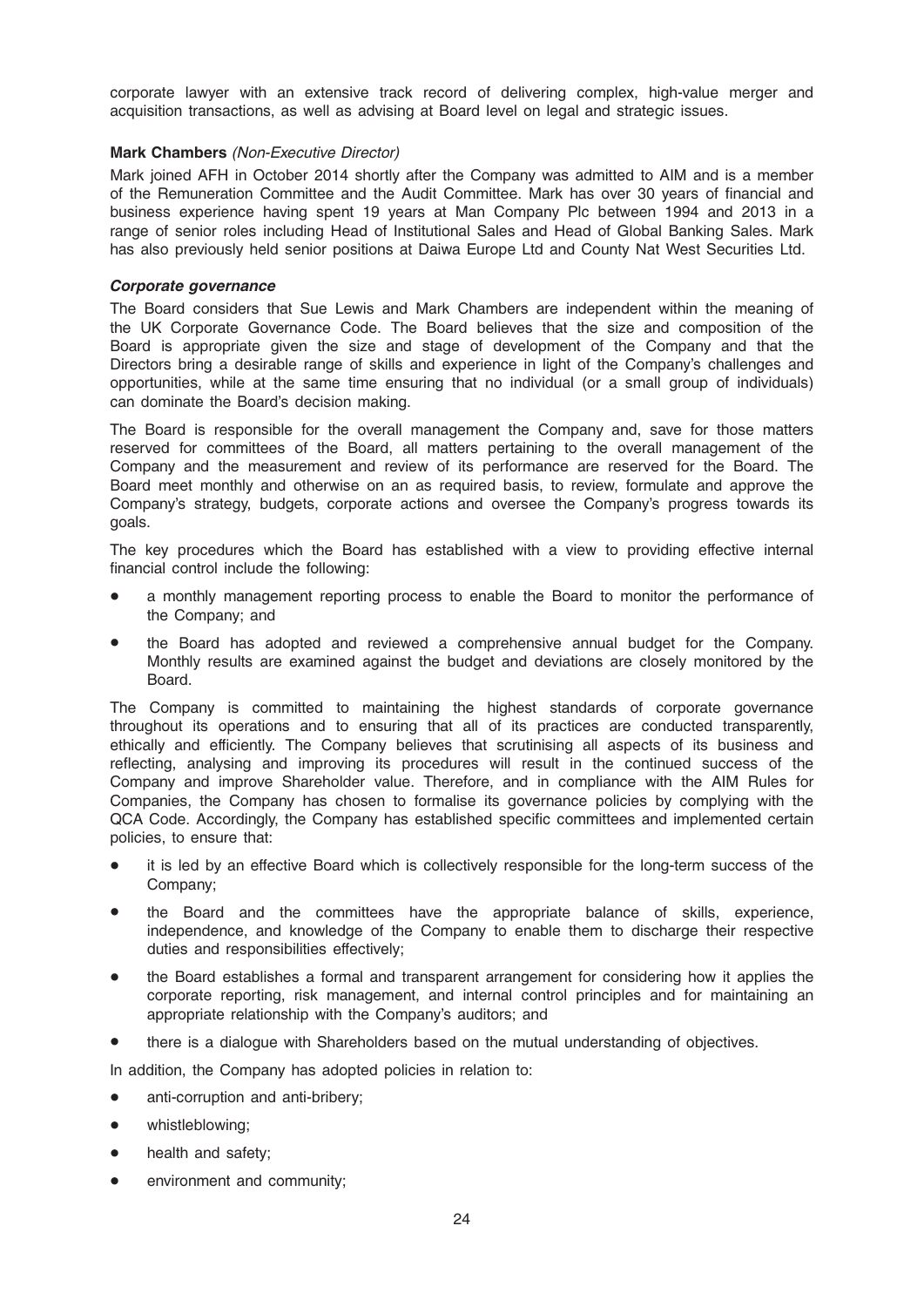- IT, communications and systems; and
- social media.

so that all aspects of the Company are run in a robust and responsible way.

The Company has established an Audit Committee and a Remuneration Committee, each with formally delegated duties and responsibilities and with written terms of reference. At this stage of the Company's development the Board does not consider it appropriate to establish a Nominations Committee and the Board will take decisions regarding the appointment of new Directors as a whole, following a thorough assessment of a potential candidate's skill and suitability for the role. The merits of constituting a separate nominations committee will be kept under review.

#### Audit Committee

The purpose of the Audit Committee is to monitor the integrity of the financial statements of the Company.

Some of the Audit Committee's duties include:

- reviewing the Company's accounting policies and reports produced by internal and external audit functions;
- \* considering whether the Company has followed appropriate accounting standards and made appropriate estimates and judgments, taking into account the views of the external auditor;
- reporting its views to the Board if it is not satisfied with any aspect of the proposed financial reporting by the Company;
- reviewing the adequacy and effectiveness of the Company's internal financial controls and internal control and risk management systems;
- reviewing the adequacy and effectiveness of the Company's anti-money laundering systems and controls for the prevention of bribery and receive reports on non-compliance; and
- overseeing the appointment of and the relationship with the external auditor.

The Audit Committee has three members, two of whom are independent, non-executive Directors and at least one member has recent and relevant financial experience. The current members of the Audit Committee are John Wheatley as the Chairman, Sue Lewis and Mark Chambers.

#### Remuneration Committee

The purpose of the Remuneration Committee is to determine and agree with the Board the framework or broad policy for the remuneration of the Company's chairperson and the executive Directors as well as the composition of the Board itself.

Some of the Remuneration Committee's duties include:

- reviewing the pay and employment conditions across the Company, including the Board; and
- approving targets and performance related pay schemes operated by the Company and all share incentive plans and pension arrangements.

The Remuneration Committee has four members, two of whom are independent, non-executive Directors. The current members of the Remuneration Committee are Sue Lewis as the Chairman, Mark Chambers, John Wheatley and Alan Hudson.

#### Risk Committee

The Board has adopted a risk policy with regard to the Company's business activities and formally considers its policy on a regular basis. The Board is responsible for assessing the principal risks and these are monitored on a regular basis by the Risk Committee under the Chairmanship of the Company Head of Risk. The Board considers risk within four categories: Conduct, Credit, Market and Operational. The Company's overall risk management programme seeks to minimise potential adverse effects on the Company's financial performance and its reputation arising from these risk areas.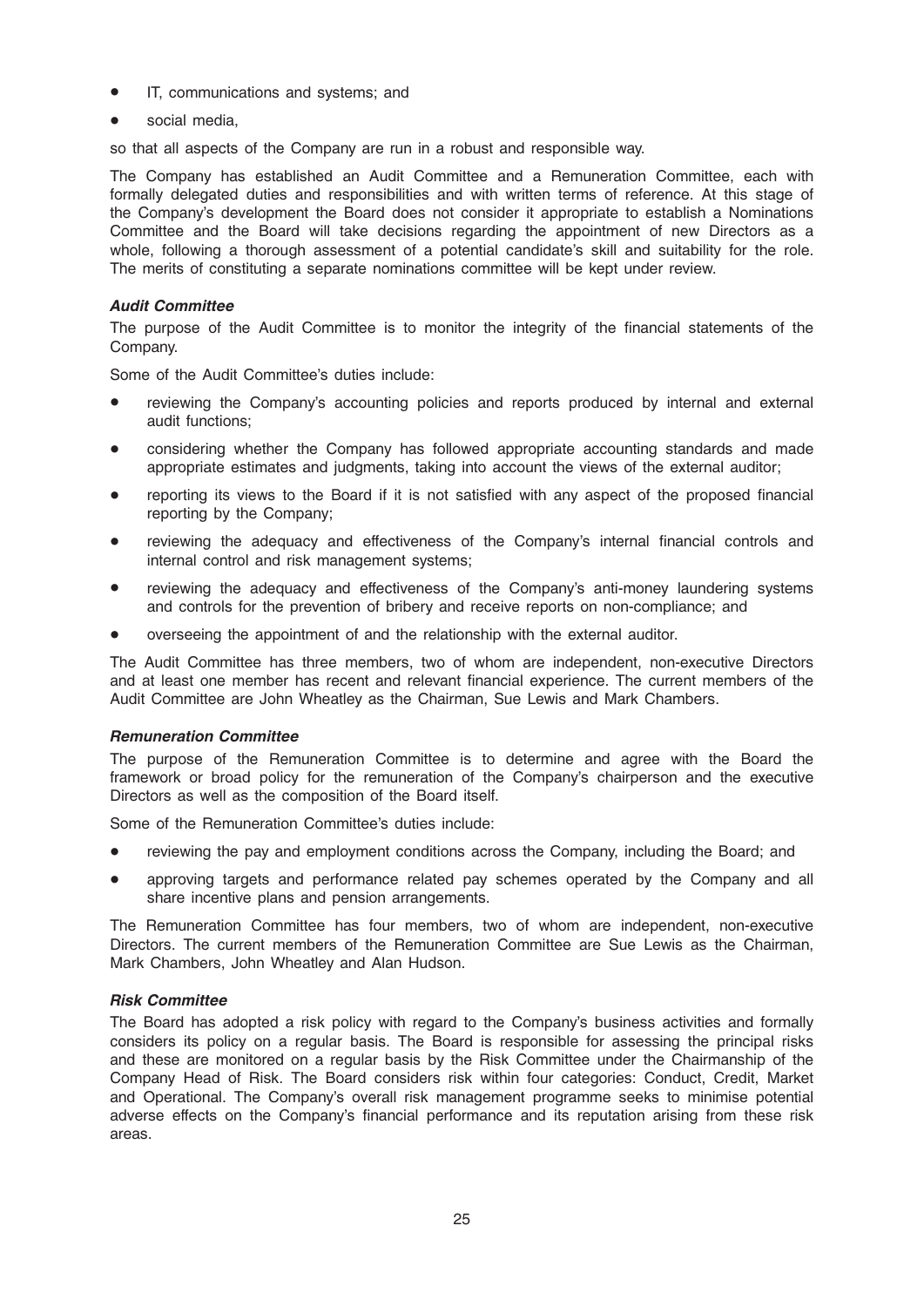# 4 Dividend policy

The Directors intend to continue the Company's progressive dividend policy while recognising the requirement to maintain sufficient cash reserves within the business to fund its growth strategy. Having considered this in the light of the strong performance during the financial year ending 31 October 2018, the Directors declared dividends of 6.0 pence per Ordinary Share, payable in two tranches, an increase of 50 per cent. over the 2017 dividend. It is the intention of the Board to continue to pay the bi-annual dividend in future years.

# 5 Share Option Scheme

The Company has established approved and unapproved share option schemes, in which the executive Directors may participate. Details of these schemes are set out in the Company's Annual Report.

# 6 Accounts and reports to Shareholders

The Company prepares annual accounts to 31 October in each year. It is expected that the audited annual accounts will be sent to Shareholders within six months of the year end to which they relate. Unaudited half-yearly reports, made up to 30 April each year, will be sent to Shareholders within three months thereof. The audited annual accounts and half-yearly reports are prepared in consolidated form and will also be available at the registered office of the Company. The Company has adopted IFRS.

# 7 Additional information

Your attention is drawn to the information included in Part 2 to Part 6 of this document. In particular, you are advised to carefully consider the Risk Factors contained at pages 4 to 8 of this document.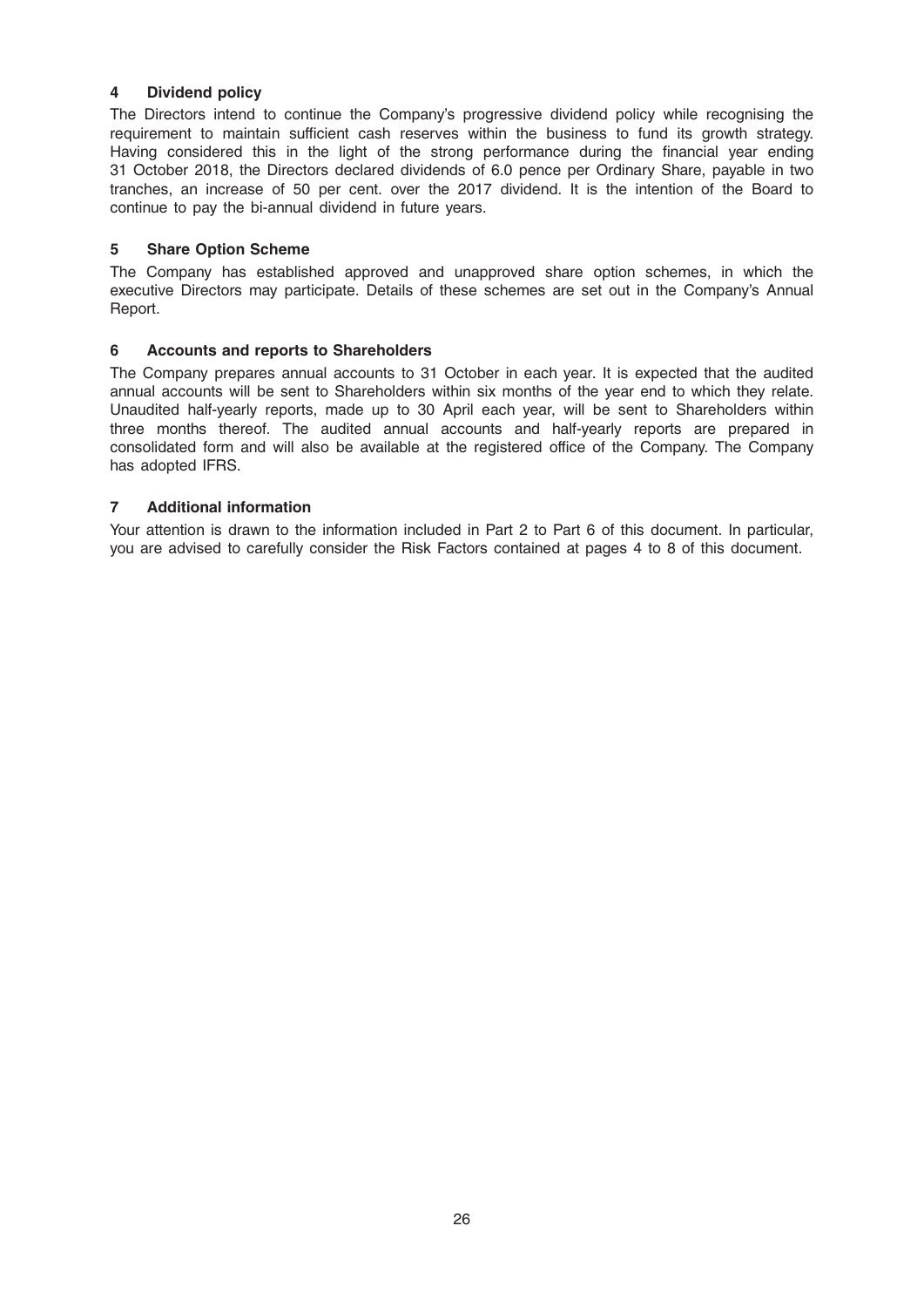# PART 3 – DETAILS OF THE CULS

The £15.0 million nominal of 4.0 per cent. convertible unsecured loan stock 2024 of the Company will be created by a resolution of the Board and will be constituted as an unsecured subordinated obligation of the Company by the Trust Deed between the Company and Law Debenture, whose registered office is at Fifth Floor, 100 Wood Street, London, EC2V 7EX, as trustee for the CULS Holders. Copies of the Trust Deed, when executed, will be available for inspection by CULS Holders at the registered office of the Company, being at the date of publication of this document, AFH House, Buntsford Drive, Stoke Heath, Bromsgrove, Worcestershire, B60 4JE.

The Trust Deed will contain provisions, inter alia, to the following effect:

#### 1 Definitions

In addition to the defined terms set out in Part 6 of this document, the following additional definitions apply for the purpose of this Part 3:

"Expert" means a financial adviser (which may, for the avoidance of doubt, be the auditors for the time being of the Company) appointed by the Company and approved in writing by the Trustee (such approval not to be unreasonably withheld or delayed) or, if the Company fails to make such appointment and such failure continues for a reasonable period (as determined by the Trustee), appointed by the Trustee following notification to the Company and provided that the Trustee has no obligation to make such appointment unless it has been indemnified and/or provided with security and/or pre-funded to its satisfaction in respect of all costs, fees and expenses of such adviser and of the Trustee in connection with such appointment;

"Further CULS" means further unsecured loan stock of the Company issued pursuant to the provisions described in paragraph 13 and constituted by a trust deed supplemental to the Trust Deed;

"Relevant Electronic System" means any computer-based system enabling title to units of CULS to be evidenced and transferred without a written instrument;

"subsidiary" means any company which is for the time being a subsidiary (within the meaning of section 1159 of the Companies Act) of the Company; and

"Uncertificated Conversion Notice" means a properly authenticated dematerialised instruction and/ or other instruction or notification received by the Company (or by such person as it may require for these purposes) in such form and subject to such terms and conditions as may from time to time be prescribed by the Company (subject always to the CREST Regulations and the facilities, rules and requirements of the Relevant Electronic System) and that specifies (in accordance with the form prescribed by the Company) the nominal amount of CULS in respect of which the Conversion Rights are being exercised.

References in this Part 3 to "paragraphs" are to paragraphs of this Part 3 of this document.

#### 2 Interest

- 2.1 The CULS will bear interest (which shall accrue from day to day) on the nominal amount of the CULS at the rate of 4.0 per cent. per annum (less any deduction or withholding required by law) such interest to be payable semi annually in equal instalments in arrear on 30 June and 31 December in each year (each an "Interest Payment Date"), save that the first payment of interest on the CULS, which will be made on 31 December 2019 (the "First Interest Payment Date"), will be in respect of the period from and including the Issue Date to (but excluding) 31 December 2019 and the final payment of interest on the CULS (the "Final Interest Payment Date") will be in respect of the period from (and including) the Interest Payment Date immediately preceding the Final Maturity Date to (but excluding) the Final Maturity Date.
- 2.2 The amount of interest payable in respect of any period which is either shorter or longer than an Interest Period (as defined below) shall be calculated at (i) the rate of 4.0 per cent. per annum divided by two multiplied by (ii) the number of calendar days in the relevant period from (and including) the first day of such period to (but excluding) the last day of such period divided by the number of calendar days in the Interest Period in which the relevant period falls.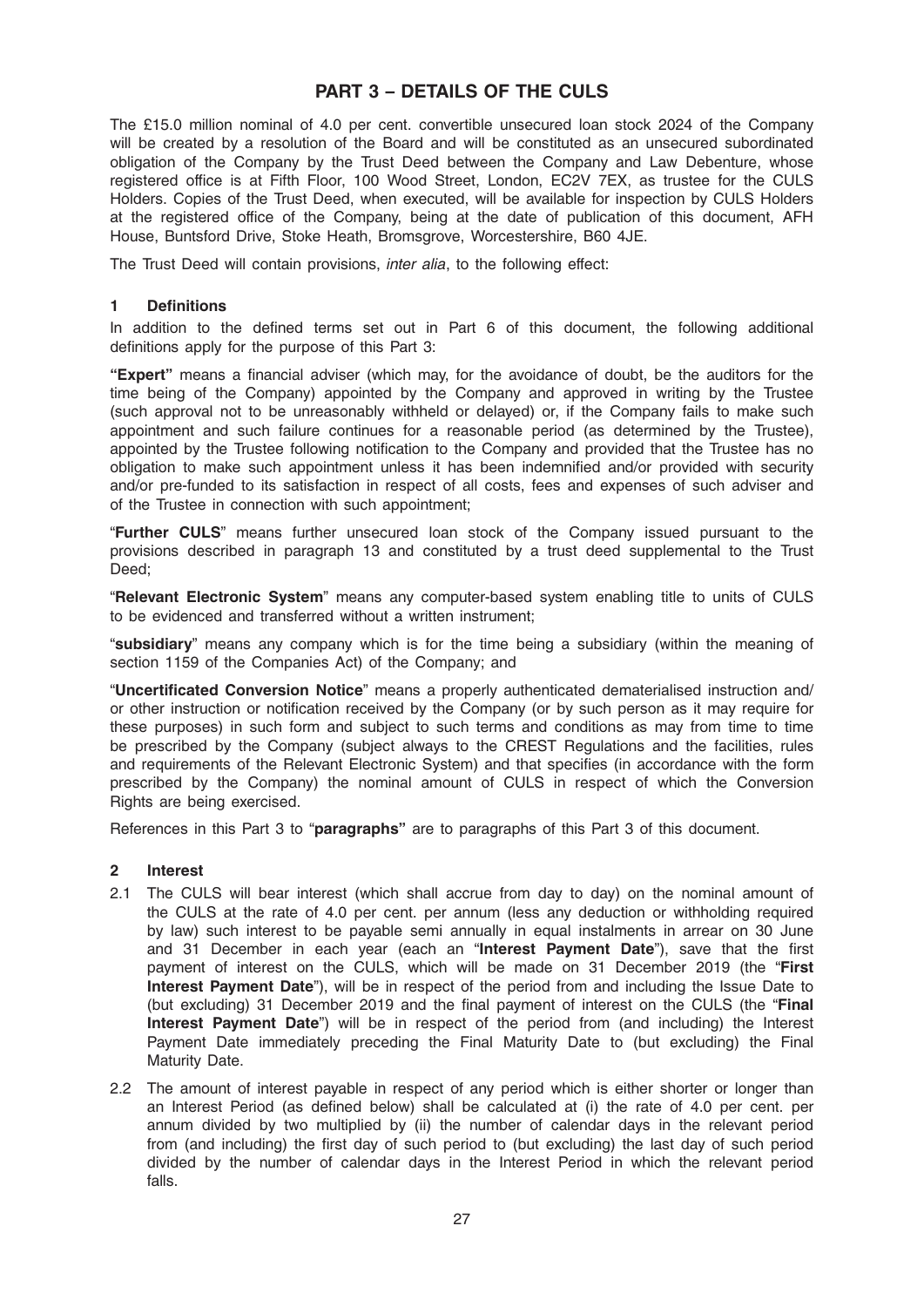"Interest Period" means each period from (and including) an Interest Payment Date to (but excluding) the next successive Interest Payment Date and, for the purposes of this definition, the first Interest Period shall be 30 June 2019 to 30 December 2019 and the final Interest Period shall be 30 June 2024 to 30 December 2024.

# 3 Conversion

- 3.1 Each CULS Holder (and for the purposes of paragraph 5 the Trustee and for the purposes of paragraph 3.3 the Company, on his behalf) shall (on and subject to the provisions herein) have the right to convert the whole or such part (being an integral multiple of £5,000 nominal) of his or her CULS as he or she may specify into fully paid Ordinary Shares. The number of Ordinary Shares to be issued by the Company on the exercise of a Conversion Right shall be determined by dividing the nominal amount of the CULS to be converted by the conversion price in effect on the relevant Conversion Date ("Conversion Price"). The initial Conversion Price is 420 pence per Ordinary Share (which shall be subject to adjustment in circumstances described in paragraph 4).
- 3.2 **Conversion at the option of CULS Holders**. The Conversion Rights shall be exercisable (in the manner described in paragraph 3.4 or paragraph 3.5, as applicable) at any time during the periods of 28 days ending 31 March, 30 June, 30 September and 31 December each year commencing 28 days prior to 31 December 2019 and ending 28 days prior to 30 June 2024 (each such period and any other period during which the Conversion Rights may be exercised a "Conversion Period") provided that the documents or notifications required are received by 6.00 pm on the last day of the relevant Conversion Period (each such last day a "Conversion Date" and the final Conversion Date falling on 30 June 2024 being the "Final Conversion Date").
- 3.3 Conversion at the option of the Company. At any time during the Compulsory Conversion Period the Company will be entitled to require all remaining CULS Holders to convert all their outstanding CULS into Ordinary Shares by giving the CULS Holders notice in writing ("Compulsory Conversion Notice") provided that the Mid Market Price is, for at least 20 dealing days during the period of 30 consecutive dealing days immediately prior to the date of the Compulsory Conversion Notice, at least 20 per cent. above the Conversion Price prevailing at the start of such 30 day period. For the avoidance of doubt, the 30 dealing days referred to in this paragraph must expire during the Compulsory Conversion Period. In the event of such Compulsory Conversion Notice being given as aforesaid, each CULS Holder shall be deemed to have exercised their Conversion Rights on the date of the Compulsory Conversion Notice at such Conversion Price prevailing at the start of such 30 dealing day period referred to above (and the provisions of paragraph 3.12 shall apply accordingly). The date of the deemed exercise of the Conversion Rights pursuant to this paragraph 3.3 shall be deemed to be a Conversion Date and the provisions of paragraphs 3.4 and 3.5 shall not apply. The Company shall have the right to issue any Ordinary Shares arising on conversion pursuant to this paragraph 3.3 in certificated form.

A certificate signed by the Directors as to the Mid Market Price may be relied upon by the Trustee as sufficient evidence thereof and, if so relied upon, shall (in the absence of manifest error) be binding on all parties.

3.4 Subject to paragraph 3.3, in order to exercise, in whole or in part, the Conversion Rights which are conferred by any CULS that is on the relevant Conversion Date in certificated form, the CULS Holder must lodge the relevant CULS certificate(s) (or such other document(s) as the Company may, in its absolute discretion, accept) at the office of the Company's registrars specified in the CULS certificate (or at such other place as the Company may from time to time notify the CULS Holders) during the relevant Conversion Period having completed and signed the notice of exercise of Conversion Rights thereon (a "Conversion Notice") (or by giving such other notice of exercise of Conversion Rights as the Company may, in its absolute discretion, accept). The Company may (at its sole discretion) accept as valid notices of exercise of Conversion Rights which are received after the relevant Conversion Date. Once lodged, a notice of exercise of Conversion Rights shall be irrevocable, save with the consent of the Company. Compliance must also be made with any statutory and regulatory requirements for the time being applicable.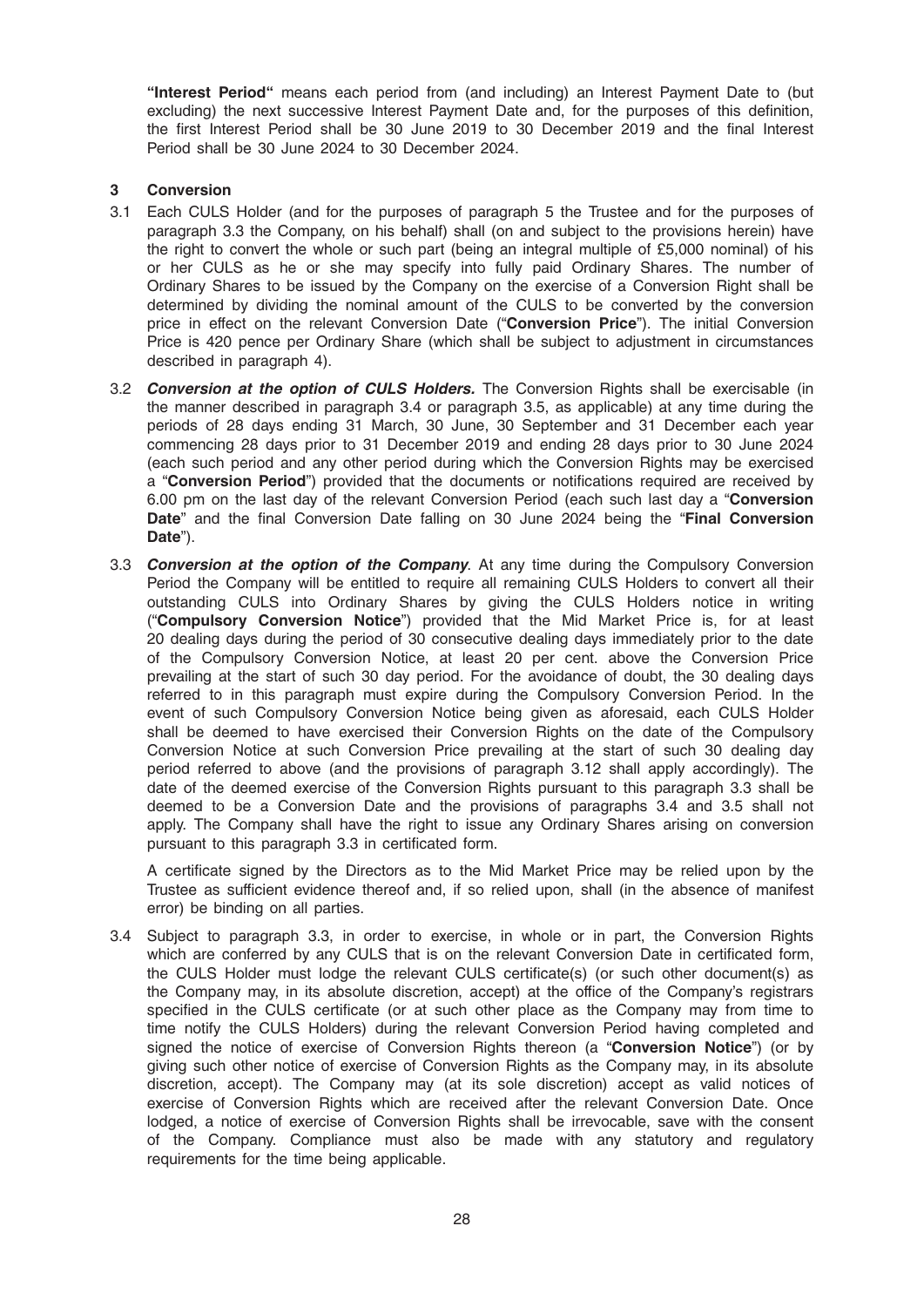- 3.5 Subject to paragraph 3.3, in order to exercise, in whole or in part, the Conversion Rights which are conferred by any CULS that is on the relevant Conversion Date in uncertificated form shall be exercisable, in whole or in part, (and treated by the Company as exercised) on that Conversion Date if an Uncertificated Conversion Notice is received as referred to below during the Conversion Period (but not later than the latest time for input of the instruction permitted by the Relevant Electronic System on that date) by the Company's Regulators (or by such person as it may require for such purposes) in such form and subject to such terms and conditions as may from time to time be prescribed by the Company (subject always to the CREST Regulations and the facilities, rules and requirements of the Relevant Electronic System concerned). The Company may, in addition but subject to the CREST Regulations and the facilities, rules and requirements of the Relevant Electronic System, determine when any such properly authenticated dematerialised instruction and/or other instruction or notification is to be treated as received by the Company (or by such other person as it may require for these purposes). Without prejudice to the generality of the foregoing, the effect of an Uncertificated Conversion Notice may be such as to divest the holder of the CULS concerned of the power to transfer such CULS to another person. Once lodged, an Uncertificated Conversion Notice shall be irrevocable, save with the consent of the Company. Compliance must also be made with any statutory and regulatory requirements for the time being applicable.
- 3.6 Fractions of Ordinary Shares will not be issued on exercise of Conversion Rights, and no payment of cash or other adjustment will be made in lieu thereof. Fractional entitlements will be rounded down.
- 3.7 The Company shall notify all CULS Holders via a Regulatory Information Service not less than four nor more than eight weeks prior to each Conversion Date (other than deemed Conversion Dates under paragraphs 3.3, 3.14 and 5) reminding them of their Conversion Rights then arising or current and stating the relevant basis of conversion (including the Conversion Price) (after taking into account any appropriate adjustments pursuant to Condition 4). Such notice shall give the address of the Registrars.
- 3.8 Ordinary Shares allotted pursuant to the exercise (or deemed exercise) of Conversion Rights which are conferred by any CULS that is in certificated form will be allotted not later than 14 days after, and with effect from, the relevant Conversion Date to the CULS Holder credited as fully paid and such allotment and issue shall (subject to any amount of accrued interest to which he or she may be entitled under the provisions of paragraph 3.12) be in full satisfaction and discharge of the principal moneys in respect of the CULS so converted.
- 3.9 The Company shall not later than the expiry of 28 days next following the relevant Conversion Date send, or procure to be sent, free of charge (at the risk of the person(s) entitled thereto) certificates in respect of Ordinary Shares allotted pursuant to the exercise (or deemed exercise) of Conversion Rights which are conferred by any CULS held in certificated form to the person(s) in whose name(s) the CULS is registered at the date of exercise (and, if more than one, to the first-named, which shall be sufficient despatch for all). In the event of partial exercise of the Conversion Rights evidenced by a Certificate, the Company shall, at the same time, issue a new Certificate in the name of the holder for the balance of that holder's CULS not converted.
- 3.10 Ordinary Shares allotted pursuant to the exercise of Conversion Rights which are conferred by any CULS that is in uncertificated form will be allotted not later than 14 days after, and with effect from, the relevant Conversion Date to the CULS Holder credited as fully paid and such allotment and issue shall (subject to any amount of accrued interest to which he or she may be entitled under the provisions of paragraph 3.12) be in full satisfaction and discharge of the principal moneys in respect of the CULS so converted. The Company shall procure that the appropriate instructions are given to enable such Ordinary Shares to be evidenced by means of the Relevant Electronic System as a holding of the person(s) in whose name(s) the CULS in respect of which Conversion Rights have been exercised were registered at the date of such exercise.
- 3.11 For the avoidance of doubt, unless the Company otherwise determines or unless the CREST Regulations or the facilities, rules or requirements of the Relevant Electronic System otherwise require, the Ordinary Shares issued on the exercise of Conversion Rights shall be issued in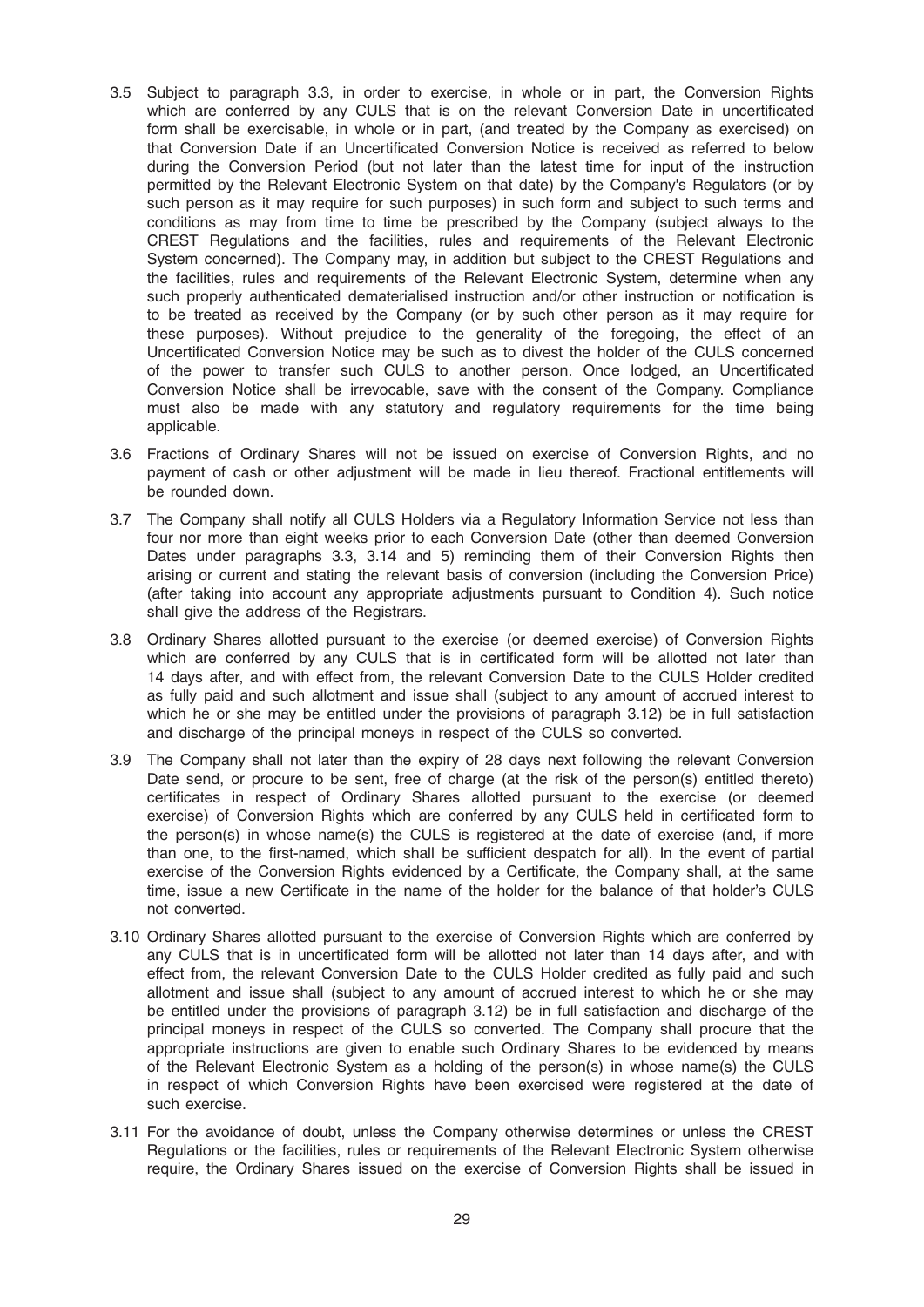certificated form where such Conversion Rights were conferred by CULS which was held in certificated form and in uncertificated form where such Conversion Rights were conferred by CULS which was held in uncertificated form.

- 3.12 Interest on CULS converted under this paragraph 3 shall be payable up to but excluding, but shall cease to accrue immediately after, the relevant Conversion Date (whether or not this is an Interest Payment Date in respect of the CULS). Ordinary Shares allotted on conversion shall be credited as fully paid. Such Ordinary Shares will not rank for any dividends or other distributions declared, paid or made on the Ordinary Shares by reference to a record date before the relevant Conversion Date, but, subject thereto, will rank in full for all dividends and other distributions declared, paid or made on the Ordinary Shares by reference to a record date on or after the relevant Conversion Date and otherwise will rank pari passu in all other respects, and form one class, with the Ordinary Shares in issue on the relevant Conversion Date.
- 3.13 Without prejudice to the generality of the final sentence of paragraph 3.4 and 3.5, the exercise of Conversion Rights by any CULS Holder (save in respect of a QIB) whose registered address is in an Excluded Jurisdiction or who is a citizen or national of, or resident in, an Excluded Jurisdiction or a custodian, nominee or trustee for a citizen or national of, or resident in, an Excluded Jurisdiction (including without limitation any US Person), and the right of such a CULS Holder to receive the Ordinary Shares falling to be issued to him following the exercise of his or her Conversion Rights, will be subject to such requirements, conditions, restrictions, limitations or prohibitions as the Company may at any time impose, in its absolute discretion, for the purpose of complying with any applicable securities laws of the relevant jurisdiction, which, in the case of the United States, shall include the US Securities Act and any rules or regulations promulgated under such acts. As used in this document, "US Person" means any person or entity defined as such in Rule 902(k) under the US Securities Act, and without limiting the generality of the foregoing, US Person includes a natural person resident in the United States, a corporation or partnership organised or incorporated under the laws of the United States (including any State thereof) and an estate or trust, if any executor, administrator or trustee is a US Person, but shall not include a branch or agency of a US Person located outside the United States if such agency or branch operates for valid business reasons and is engaged in the business of insurance or banking and is subject to substantive insurance or banking regulation, respectively, in the jurisdiction where located.

#### 3.14 Conversion by Trustee

The Trustee may, at its absolute discretion and without any responsibility for any loss occasioned thereby, at any time during the period of ten days before the Final Maturity Date (or such earlier date as all the CULS then outstanding shall be due to be redeemed by the Company) (the "Trustee Conversion Period"), exercise all Conversion Rights not exercised by CULS Holders (or deemed to be exercised pursuant to these Conditions) on or before the Trustee Conversion Period at the Conversion Price applicable on the date of commencement of the Trustee Conversion Period and sell for the benefit of the CULS Holders entitled thereto the Ordinary Shares allotted on such conversion, provided that the Trustee shall not exercise such Conversion Rights unless an Expert (acting as an expert and not an arbitrator) shall have stated in writing that in its opinion the exercise of such Conversion Rights and prompt sale by the Trustee would be in the interests of the CULS Holders concerned as a body and provided further that the Trustee shall not exercise such Conversion Rights in respect of any CULS whose holder has requested redemption thereof. The period of ten days referred to in this paragraph 3.14 shall be deemed to be a Conversion Period and the date of exercise of such Conversion Rights by the Trustee shall be deemed to be a Conversion Date and the provisions of paragraph 3.12 shall apply accordingly.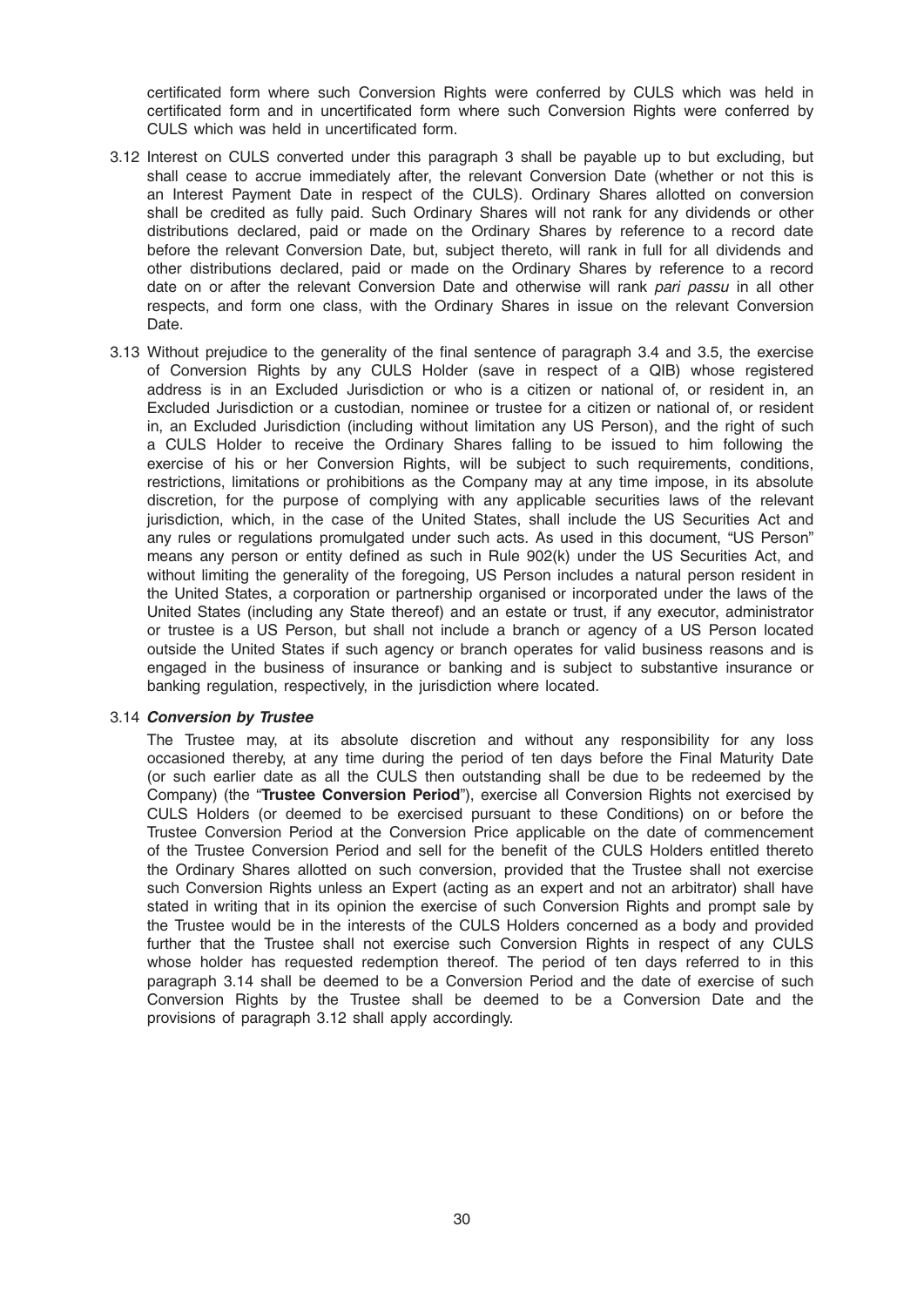### 4 Adjustments of the Conversion Price

4.1 The Conversion Price shall from time to time be adjusted in accordance with the provisions of this paragraph 4.

#### 4.2 Definitions

The following expressions shall, save as otherwise provided, have the following meanings in this paragraph 4:

"Average Mid Market Price" means the average of the Mid Market Price on each of the five consecutive dealing days up to and including the Effective Date;

"Fair Market Value" means the fair market value as determined by an Expert on the basis of a commonly accepted market valuation method and taking into account such factors as the Expert considers appropriate;

"Securities" means any securities, including without limitation the Ordinary Shares and any other shares in the capital of the Company and options, warrants or other rights to subscribe for or purchase or acquire Ordinary Shares or any other shares in the capital of the Company;

"Relevant Stock Exchange" means AIM or, if at the relevant time the Ordinary Shares are not at that time listed and admitted to trading on AIM, the principal stock exchange or securities market on which the Ordinary Shares are then listed, admitted to trading or quoted or dealt in.

#### 4.3 Consolidation, sub-division or reclassification of Ordinary Shares

If and whenever there shall be a consolidation, sub-division or reclassification of the Ordinary Shares, the Conversion Price shall be adjusted by multiplying the Conversion Price in force immediately before such alteration by the following fraction:

where:

A is the number of Ordinary Shares in issue immediately before such alteration; and

 $\underline{\mathsf{A}}$ B

B is the number of Ordinary Shares in issue immediately after such alteration.

Such adjustment shall become effective on the date the alteration takes effect.

#### 4.4 Capitalisation issue

If and whenever the Company shall allot to holders of Ordinary Shares any Ordinary Shares credited as fully paid by way of capitalisation of reserves or profits (including any share premium account or capital redemption reserve) other than Ordinary Shares (in an amount equal to the amount of the cash dividend foregone) issued in lieu of a cash dividend on a date (or by reference to a record date) on or before the Final Maturity Date, the Conversion Price shall be adjusted by multiplying the Conversion Price in force immediately before such issue by the following fraction:

where:

A is the number of Ordinary Shares in issue immediately before such issue; and

 $\underline{\mathsf{A}}$ B

B is the number of Ordinary Shares in issue immediately after such issue.

Such adjustment shall become effective on the date of issue of such Ordinary Shares.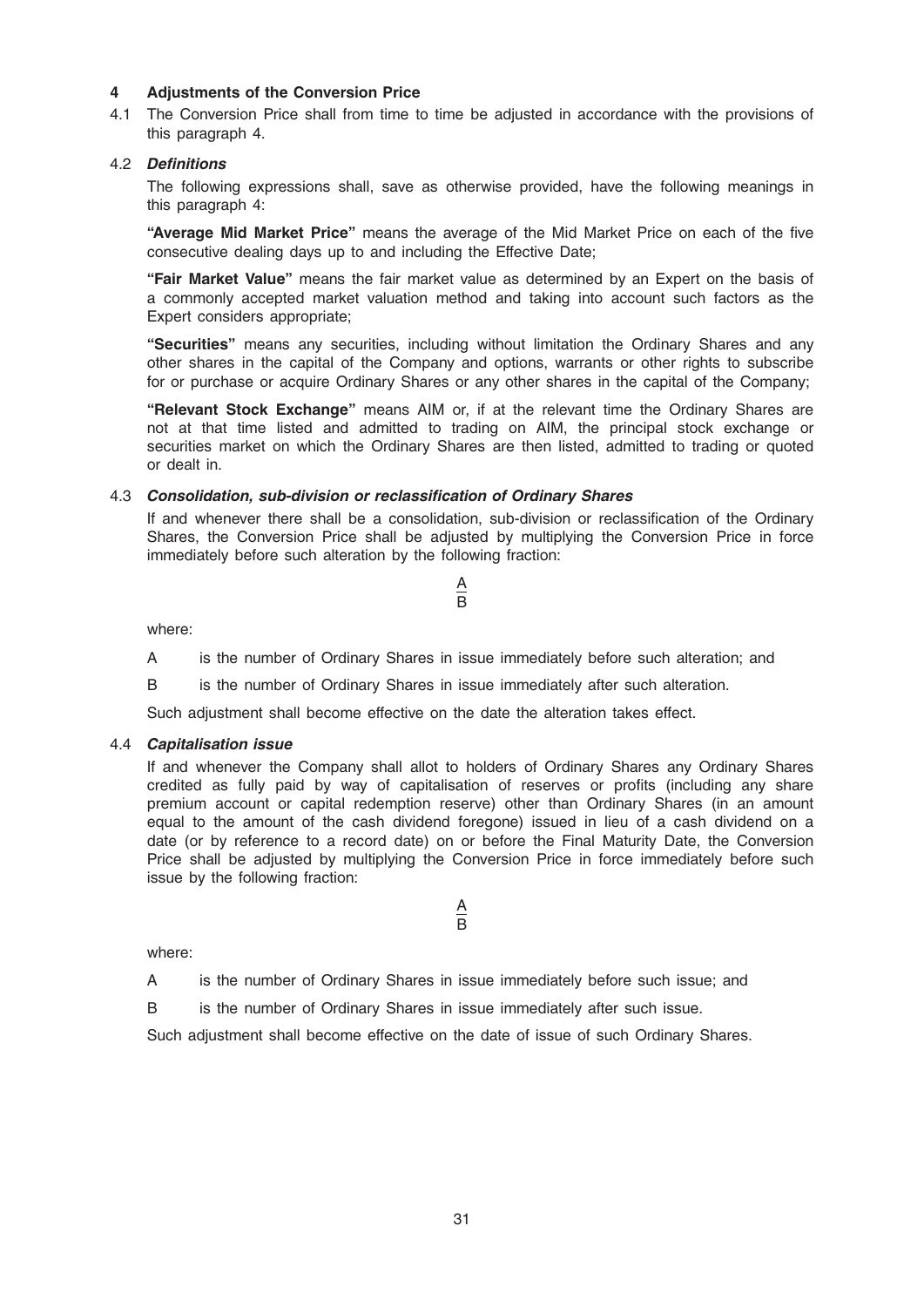#### 4.5 Relevant Dividend

If the Company declares or pays dividends per Ordinary Share ("Relevant Dividend") to holders of Ordinary Shares of an amount exceeding 50 per cent. of the amount of audited statutory fully diluted earnings per Ordinary Share for a financial year ("Dividend Threshold"), the Conversion Price shall be adjusted downwards by multiplying the Conversion Price in force immediately prior to the Effective Date by the following fraction:

$$
\frac{A\,B}{A\,-\,C}
$$

Where:

- A is the Average Mid Market Price of the Ordinary Shares on the Effective Date;
- B is the portion of the Fair Market Value of the Relevant Dividend attributable to one Ordinary Share, with such portion being determined by dividing the Fair Market Value of the Relevant Dividend by the number of Ordinary Shares entitled to receive the Relevant Dividend;
- C is the amount (if any) by which the Dividend Threshold is exceeded in respect of the relevant financial year.

For the purposes of the above Fair Market Value shall be determined as at the Effective Date.

In making any calculations for the purposes of this paragraph 4.5, such adjustments (if any) shall be made as an Expert may determine in good faith to be appropriate to reflect any consideration or subdivision of Ordinary Shares or the issue of Ordinary Shares by way of capitalisation of profits or reserves (or any like or similar event) or any change in the number of Ordinary Shares in issue in the relevant financial year.

Such adjustment shall become effective on the Effective Date.

"Effective Date" means, in respect of this paragraph 4.5, the first date on which the Ordinary Shares are traded ex-the Relevant Dividend on the Relevant Stock Exchange.

#### 4.6 Rights Issues – Ordinary Shares

If and whenever the Company shall issue Ordinary Shares to Shareholders as a class by way of rights, or shall issue or grant to Shareholders as a class by way of rights, any options, warrants or other rights to subscribe for or purchase or otherwise acquire any Ordinary Shares, or any Securities which by their terms of issue carry (directly or indirectly) rights of conversion into, or exchange or subscription for any Ordinary Shares (or shall grant any such rights in respect of existing Securities so issued), in each case at a price per Ordinary Share which is less than 90 per cent. of the Mid Market Price per Ordinary Share on the Effective Date, the Conversion Price shall be adjusted by multiplying the Conversion Price in force immediately prior to the Effective Date by the following fraction:

$$
\frac{A\,+\,B}{A\,+\,C}
$$

where:

- A is the number of Ordinary Shares in issue on the Effective Date;
- B is the number of Ordinary Shares which the aggregate consideration (if any) receivable for the Ordinary Shares issued by way of rights, or for the Securities issued by way of rights or for the options or warrants or other rights issued by way of rights and for the total number of Ordinary Shares deliverable on the exercise thereof, would purchase at such Average Mid Market Price on the Effective Date; and
- C is the number of Ordinary Shares to be issued or, as the case may be, the maximum number of Ordinary Shares which may be issued upon exercise of such options, warrants or rights calculated as at the date of issue of such options, warrants or rights or upon conversion or exchange or exercise of rights of subscription or purchase in respect thereof at the initial conversion, exchange, subscription, purchase or acquisition price or rate;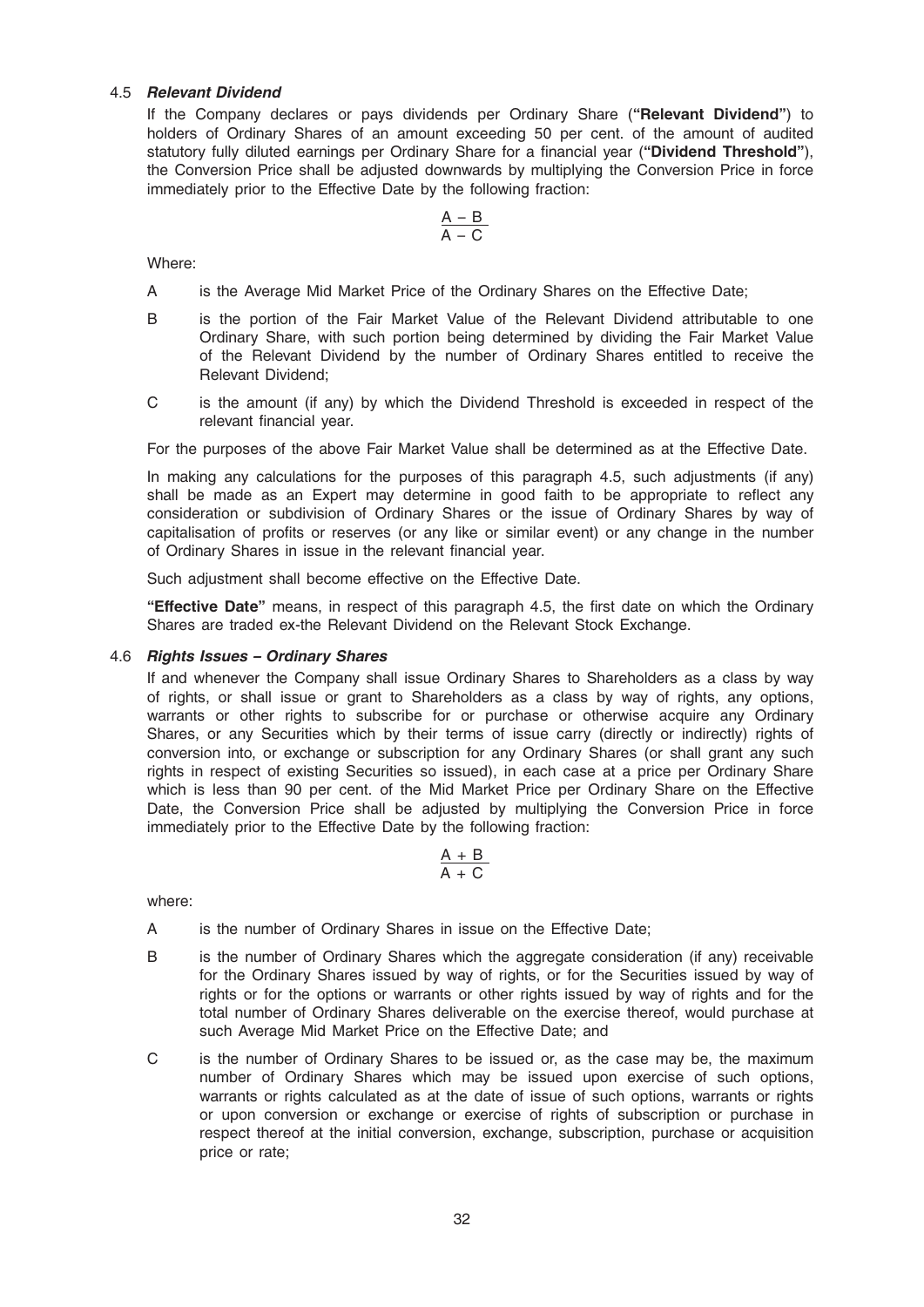Such adjustment shall become effective on the Effective Date (or, if later, the dealing day following the record date or other due date for establishment of the entitlement of Shareholders to participate in the relevant issue or grant).

"Effective Date" means, in respect of this paragraph 4.6, the first date on which the Ordinary Shares are traded ex-rights, ex-options or ex-warrants on the Relevant Stock Exchange.

#### 4.7 Rights Issues – Securities

If and whenever the Company shall issue any Securities (except where the Conversion Price falls to be adjusted under paragraphs 4.4 or 4.6 above) to Shareholders as a class by way of rights or grant to Shareholders as a class by way of rights any options, warrants or other rights to subscribe for or purchase or otherwise acquire any securities (except where the Conversion Price falls to be adjusted under paragraphs 4.4 or 4.6 above), the Conversion Price shall be adjusted by multiplying the Conversion Price in force immediately prior to the Effective Date by the following fraction:

$$
\frac{A-B}{A}
$$

where:

A is the Average Mid Market Price on the Effective Date; and

B is the Fair Market Value on the Effective Date of the portion of the rights attributable to one Ordinary Share.

Such adjustment shall become effective on the Effective Date.

"Effective Date" means, in respect of this paragraph 4.7, the first date on which the Ordinary Shares are traded ex-rights, ex-options or ex-warrants on the Relevant Stock Exchange.

#### 4.8 Issue of Ordinary Shares

If and whenever the Company shall issue (otherwise than as mentioned in paragraph 4.6 above) wholly for cash or for no consideration any Ordinary Shares (other than Ordinary Shares issued on the conversion of the CULS or on the exercise of any rights of conversion into, or exchange or subscription for or purchase of, Ordinary Shares) or issue or grant (otherwise than as mentioned in paragraph 4.6 above) wholly for cash or for no consideration any options, warrants or other rights to subscribe for or purchase or otherwise acquire Ordinary Shares (other than the CULS, which term shall for this purpose include any Further CULS), in each case at a consideration receivable per Ordinary Share (based, where appropriate, on such number of Ordinary Shares as determined by reference to the proviso below) which is less than 90 per cent. of the Average Mid Market Price on the date of the first public announcement of the terms of such issue or grant, the Conversion Price shall be adjusted by multiplying the Conversion Price in force immediately prior to the Effective Date by the following fraction:

$$
\frac{A\,+\,B}{A\,+\,C}
$$

where:

- A is the number of Ordinary Shares in issue on the date of first public announcement of the terms of such issue or grant;
- B is the number of Ordinary Shares which the aggregate consideration (if any) receivable for the issue of such Ordinary Shares or, as the case may be, for the Ordinary Shares to be issued or otherwise made available upon the exercise of any such options, warrants or rights, would purchase at such Average Mid Market Price on the Effective Date; and
- C is the number of Ordinary Shares to be issued pursuant to such issue of such Ordinary Shares or, as the case may be, the maximum number of Ordinary Shares which may be issued upon exercise of such options, warrants or rights calculated as at the date of issue of such options, warrants or rights,

Such adjustment shall become effective on the Effective Date.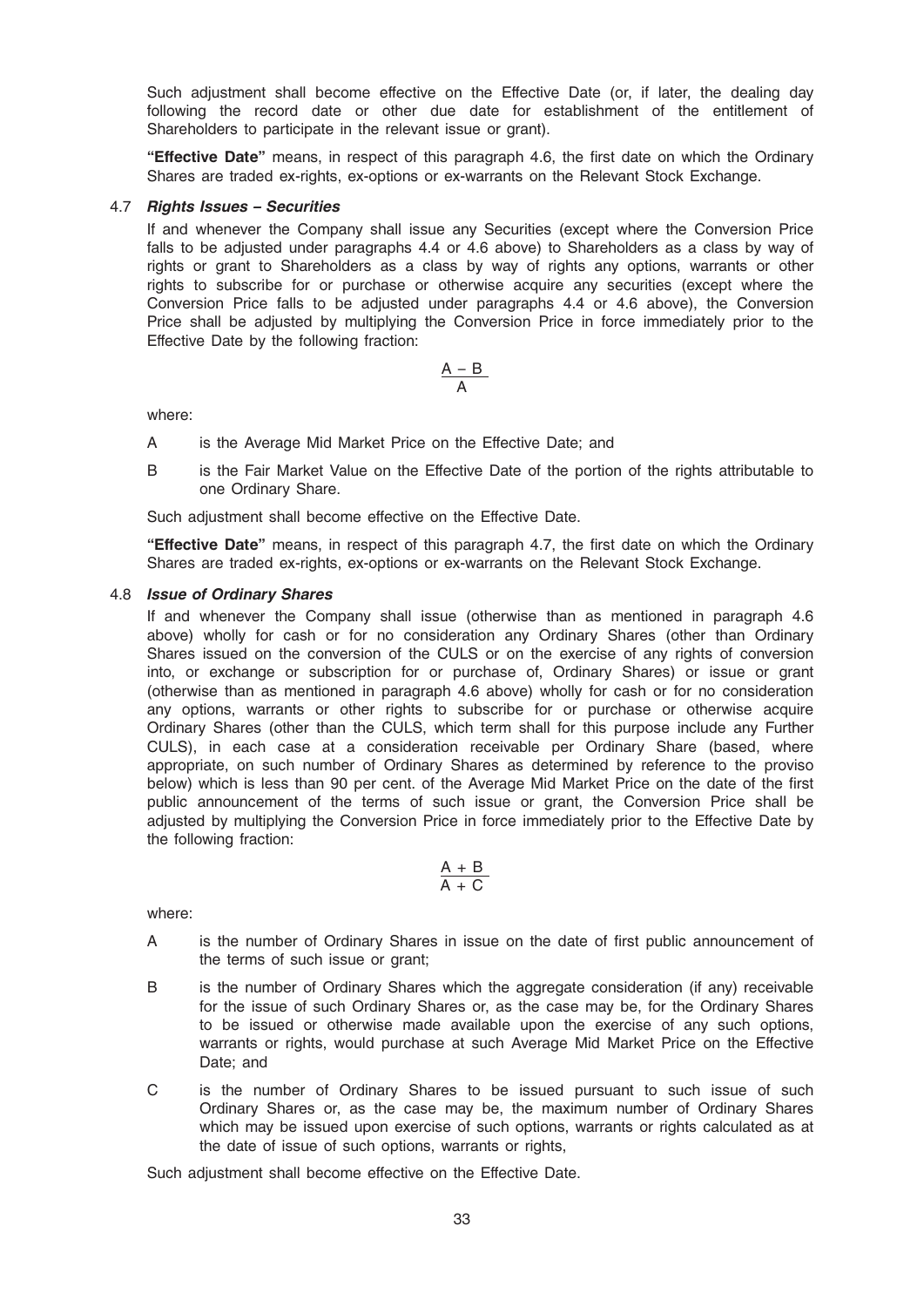"Effective Date" means, in respect of this paragraph 4.8, the date of issue of such Ordinary Shares or, as the case may be, the issue or grant of such options, warrants or rights.

#### 4.9 Issue of Securities

If and whenever the Company shall issue wholly for cash or for no consideration any Securities (other than the CULS, which term shall for this purpose exclude any Further CULS) which by their terms of issue carry (directly or indirectly) rights of conversion into, or exchange or subscription for, purchase of, or rights to otherwise acquire, Ordinary Shares (or shall grant any such rights in respect of existing Securities so issued) or Securities which by their terms might be reclassified or redesignated as Ordinary Shares, and the consideration per Ordinary Share receivable upon conversion, exchange, subscription, purchase, acquisition, reclassification or redesignation is less than 90 per cent. of the Average Mid Market Price on the date of the first public announcement of the terms of issue of such Securities (or the terms of such grant), the Conversion Price shall be adjusted by multiplying the Conversion Price in force immediately prior to the Effective Date by the following fraction:

$$
\frac{A + B}{A + C}
$$

where:

- A is the number of Ordinary Shares in issue on the date of first public announcement of the terms of such Securities (but where the relevant Securities carry rights of conversion into or rights of exchange or subscription for, purchase of, or rights to otherwise acquire Ordinary Shares which have been issued, purchased or acquired by the Company for the purposes of or in connection with such issue, less the number of such Ordinary Shares so issued, purchased or acquired);
- B is the number of Ordinary Shares which the aggregate consideration (if any) receivable for the Ordinary Shares to be issued or otherwise made available upon conversion or exchange or upon exercise of the right of subscription, purchase or acquisition attached to such Securities or, as the case may be, for the Ordinary Shares to be issued or to arise from any such reclassification or redesignation would purchase at such Average Mid Market Price; and
- C is the maximum number of Ordinary Shares to be issued or otherwise made available upon conversion or exchange of such Securities or upon the exercise of such right of subscription, purchase or acquisition attached thereto at the initial conversion, exchange or subscription, purchase or acquisition price or rate or, as the case may be, the maximum number of Ordinary Shares which may be issued or arise from any such reclassification or redesignation;

provided that if at the Effective Date such number of Ordinary Shares is to be determined by reference to the application of a formula or other variable feature or the occurrence of any event at some subsequent time (which may be when such securities are converted or exchanged or rights of subscription, purchase or acquisition are exercised or, as the case may be, such Securities are reclassified or redesignated or at such other time as may be provided), then for the purposes of this paragraph 4.9, "C" shall be determined by the application of such formula or variable feature or as if the relevant event occurs or had occurred as at the Effective Date and as if such conversion, exchange, subscription, purchase, acquisition, reclassification or, as the case may be, redesignation had taken place on the Effective Date.

Such adjustment shall become effective on the Effective Date.

"Effective Date" means, in respect of this paragraph 4.9, the date of issue of such Securities or, as the case may be, the grant of such rights.

#### 4.10 Modification of Rights

If and whenever there shall be any modification of the rights of conversion, exchange, subscription, purchase or acquisition attaching to any Securities (other than the CULS, which term shall for this purpose include any Further CULS) as are mentioned in paragraph 4.9 (other than in accordance with the terms (including terms as to adjustment) applicable to such Securities upon issue) so that following such modification the consideration per Ordinary Share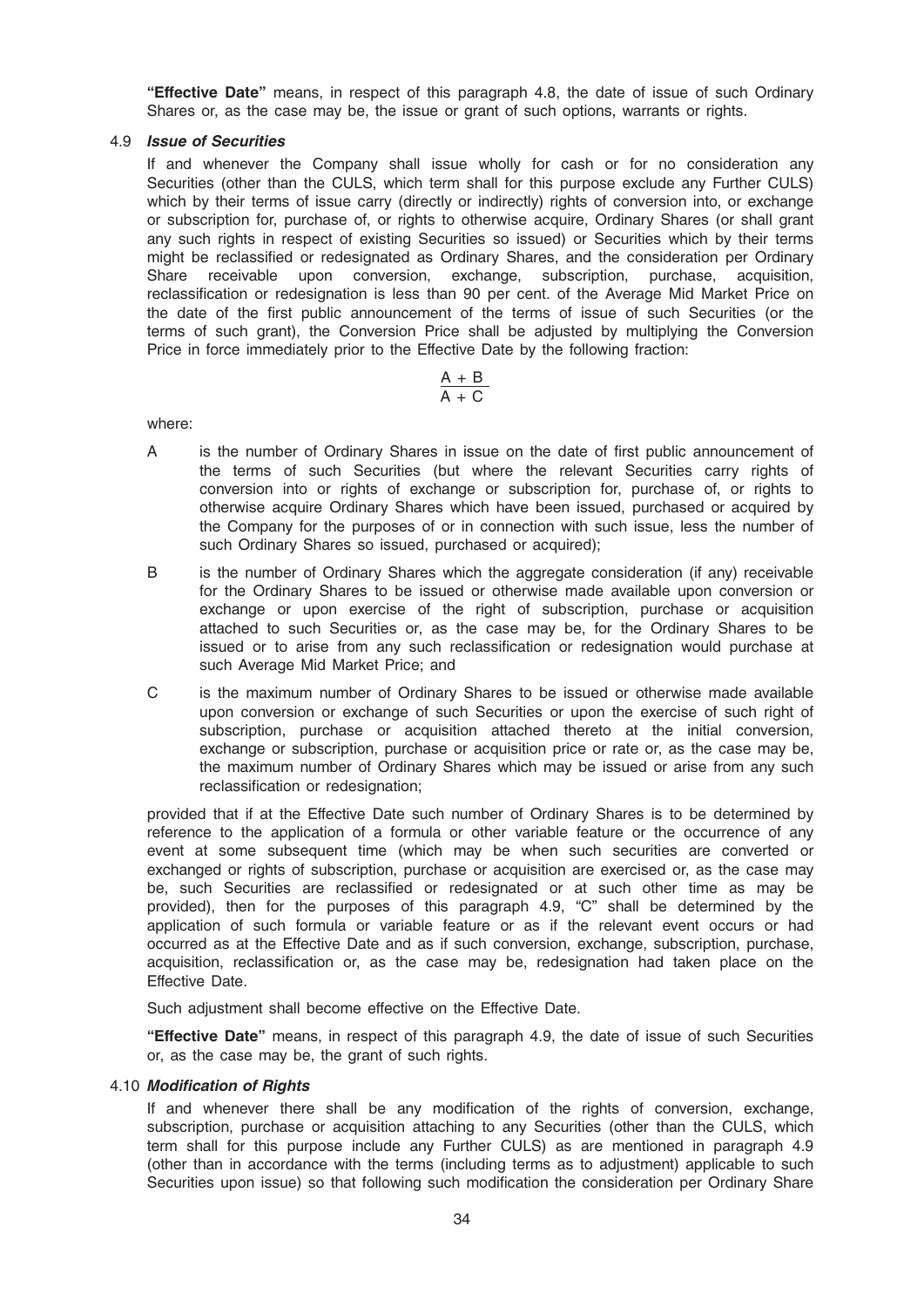receivable has been reduced and is less than 90 per cent. of the Average Mid Market Price on the date of the first public announcement of the proposals for such modification, the Conversion Price shall be adjusted by multiplying the Conversion Price in force immediately prior to the Effective Date by the following fraction:

$$
\frac{A\,+\,B}{A\,+\,C}
$$

where:

- A is the number of Ordinary Shares in issue on the date of the first public announcement of the proposals for such modification (but where the relevant Securities carry rights of conversion into or rights of exchange or subscription for, or purchase or acquisition of, Ordinary Shares which have been issued, purchased or acquired by the Company for the purposes of or in connection with such securities, less the number of such Ordinary Shares so issued, purchased or acquired);
- B is the number of Ordinary Shares which the aggregate consideration (if any) receivable for the Ordinary Shares to be issued or otherwise made available upon conversion or exchange or upon exercise of the right of subscription, purchase or acquisition attached to the Securities so modified would purchase at such Average Mid Market Price on the date of such first public announcement or, if lower, the existing conversion, exchange, subscription, purchase or acquisition price or rate of such Securities; and
- C is the maximum number of Ordinary Shares which may be issued or otherwise made available upon conversion or exchange of such securities or upon the exercise of such rights of subscription, purchase or acquisition attached thereto at the modified conversion, exchange, subscription, purchase or acquisition price or rate but giving credit in such manner as an Expert shall consider in good faith appropriate for any previous adjustment under this paragraph 4.10 or paragraph 4.9 above,

provided that if at the Effective Date such number of Ordinary Shares is to be determined by reference to the application of a formula or other variable feature or the occurrence of any event at some subsequent time (which may be when such Securities are converted or exchanged or rights of subscription, purchase or acquisition are exercised or at such other time as may be provided), then for the purposes of this paragraph 4.10, "C" shall be determined by the application of such formula or variable feature or as if the relevant event occurs or had occurred as at the Effective Date and as if such conversion, exchange, subscription, purchase or acquisition had taken place on the Effective Date.

Such adjustment shall become effective on the Effective Date.

"Effective Date" means, in respect of this paragraph 4.10, the date of modification of the rights of conversion, exchange, subscription, purchase or acquisition attaching to such Securities.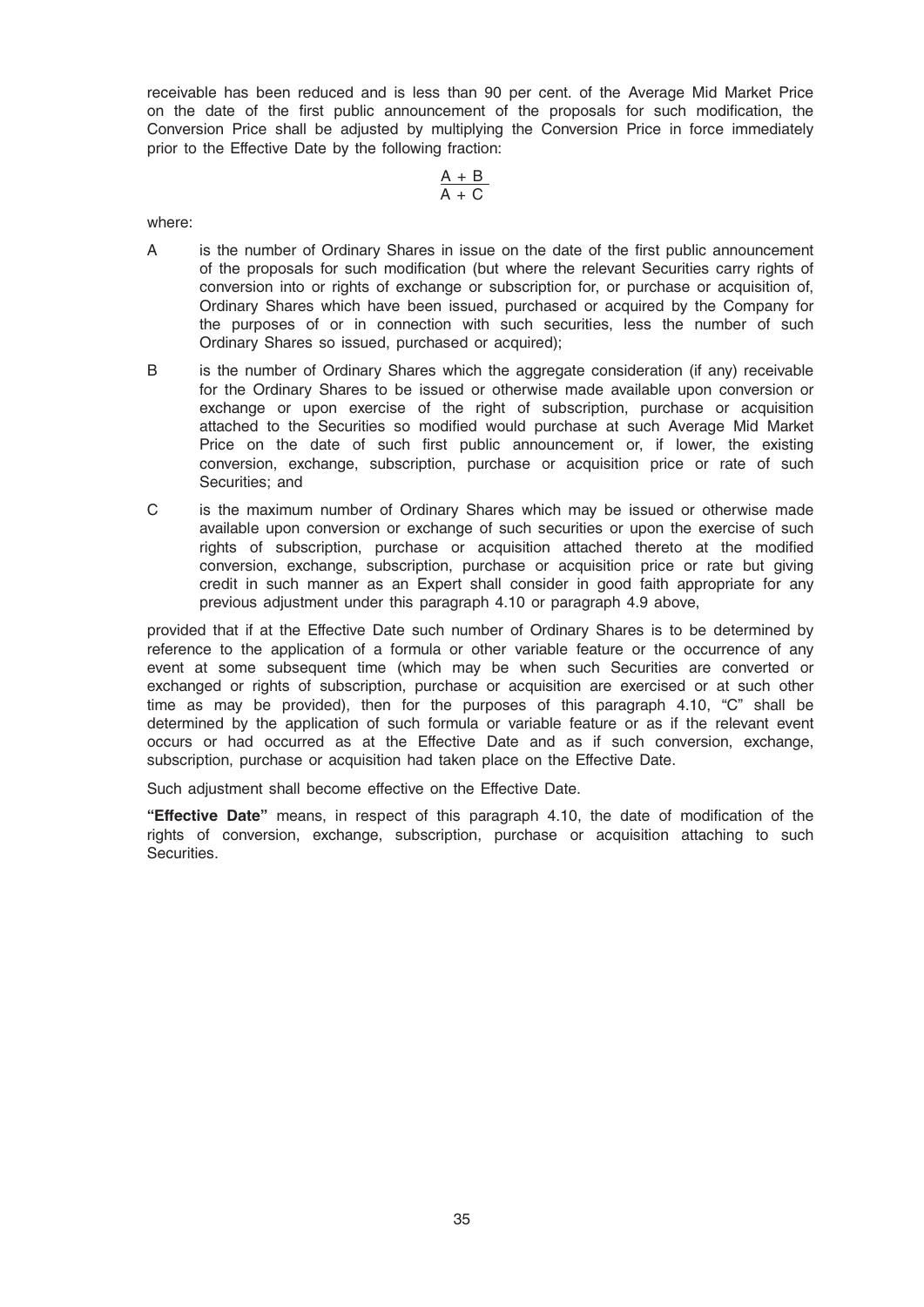### 4.11 Change of Control

If a Change of Control (as defined in paragraph 5) shall occur, then upon any exercise of Conversion Rights during the Change of Control Period (as defined below) the Conversion Price (the "Change of Control Conversion Price") shall be determined as set out below:

$$
COCCP = OCP/(1 + (CP \times c/t))
$$

where:

| Change of<br><b>Control Period</b> |     | means the period commencing on the Change of Control and ending<br>60 days following the Change of Control or, if later, 60 days following the<br>date on which a Change of Control Notice is served on the CULS Holders<br>pursuant to paragraph 5. |
|------------------------------------|-----|------------------------------------------------------------------------------------------------------------------------------------------------------------------------------------------------------------------------------------------------------|
| <b>COCCP</b>                       | $=$ | means the Change of Control Conversion Price;                                                                                                                                                                                                        |
| <b>OCP</b>                         | $=$ | means the Conversion Price in effect on the relevant Conversion Date;                                                                                                                                                                                |
| <b>CP</b>                          | $=$ | means 16.67 per cent. (expressed as a fraction);                                                                                                                                                                                                     |
| C                                  | $=$ | means the number of calendar days from and including the date the<br>Change of Control occurs to but excluding the Final Maturity Date; and                                                                                                          |
| t                                  | $=$ | means the number of calendar days from and including the Issue Date of<br>the CULS to but excluding the Final Maturity Date.                                                                                                                         |

#### 4.12 General

- 4.13 If the Company determines in good faith that an adjustment should be made to the Conversion Price as a result of one or more circumstances not referred to above in this paragraph 4 (even if the relevant circumstance is specifically excluded from the operation of paragraphs 4.3 to 4.11 above), the Company shall, at its own expense and acting reasonably, request an Expert to determine as soon as practicable what adjustment (if any) to the Conversion Price is fair and reasonable to take account thereof and the date on which such adjustment (if any) should take effect and upon such determination such adjustment (if any) shall be made and shall in good faith take effect in accordance with such determination, provided that an adjustment shall only be made pursuant to this paragraph 4.13 if such Expert is so requested to make such a determination not more than 21 days after the date on which the relevant circumstance arises and if the adjustment would result in a reduction to the Conversion Price.
- 4.14 Notwithstanding the foregoing provisions:
	- 4.14.1 where the events or circumstances giving rise to any adjustment pursuant to this paragraph 4 have already resulted or will result in an adjustment to the Conversion Price or where the events or circumstances giving rise to any adjustment arise by virtue of any other events or circumstances which have already given or will give rise to an adjustment to the Conversion Price or where more than one event which gives rise to an adjustment to the Conversion Price occurs within such a short period of time that, in the reasonable opinion of the Company, a modification to the operation of the adjustment provisions is required to give the intended result, such modification shall be made to the operation of the adjustment provisions as may be advised in good faith by an Expert to be in its opinion appropriate to give the intended result;
	- 4.14.2 such modification shall be made to the operation of the conditions of the Trust Deed as may be advised in good faith by an Expert to be in its opinion appropriate (i) to ensure that an adjustment to the Conversion Price or the economic effect thereof shall not be taken into account more than once and (ii) to ensure that the economic effect of a dividend is not taken into account more than once; and
	- 4.14.3 other than pursuant to paragraph 4.3, no adjustment shall be made that would result in an increase to the Conversion Price.
- 4.15 All adjustments to the Conversion Price shall be rounded upwards if necessary to four decimal places. The Company will forthwith notify the CULS Holders in writing (in a form previously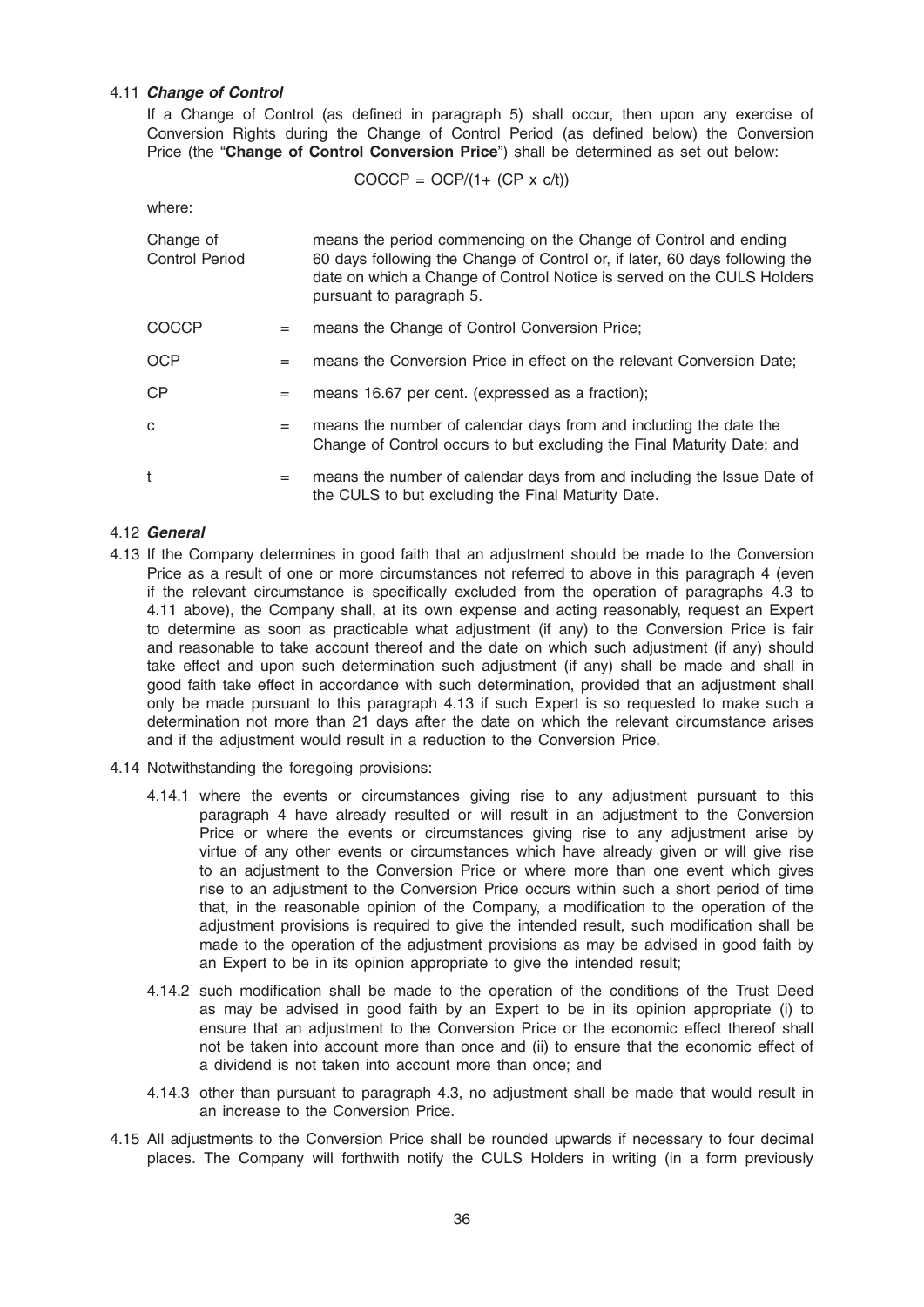approved in writing by the Trustee) of any adjustment to the Conversion Price pursuant to paragraph 4.

4.16 The Trustee shall not be under any duty or obligation to monitor whether any event or circumstance has happened or exists pursuant to paragraph 4 and it may assume until it has actual knowledge by way of express notice in writing from the Company to the contrary that no such event has occurred and will not be responsible to any party for any loss arising from any failure by it to do so. The Trustee shall not at any time be under any duty or responsibility to any CULS Holder with respect to the nature or the extent of any adjustment to the Conversion Price when made, or with respect to the method employed in making the same.

#### 5 Change of Control

- 5.1 If, whilst any of the CULS remains capable of being converted, any offer is made to all (or as nearly as may be practicable all) the Shareholders (or to all (or as nearly as may be practicable all) other than the offeror and/or any company controlled by the offeror and/or persons associated, connected or acting in concert with the offeror) to acquire the whole or any part of the Ordinary Shares (an "Offer") and the Company becomes aware that the right to cast more than 50 per cent. of the votes which may ordinarily be cast on a poll at a general meeting of the Company or to appoint and/or remove all or a majority of the members of the Board has or will become vested in the offeror and/or any company controlled by the offeror and/or persons associated, connected or acting in concert with the offeror ("Change of Control"), the Company shall give notice of that fact in writing (in a form previously approved in writing by the Trustee) (a "Change of Control Notice") to all CULS Holders within 14 days of its becoming so aware. The publication of a scheme of arrangement pursuant to Part 26 of the Companies Act providing for the acquisition by any person of the whole or any part of the Ordinary Shares shall be deemed to be the making of an Offer.
- 5.2 If an offer, proposal, scheme or other arrangement which is on terms as to consideration which are, in the opinion of an Expert, fair and reasonable (having regard to the terms of the Conversion Rights and the period during which they may be exercised and to the terms of such offer and to any other circumstances which may appear to such Expert) (a "Comparable CULS Offer") has already been, or not later than 30 days after the date of such Change of Control Notice is, made or put to all CULS Holders then the Company shall forthwith thereafter give further notice in writing of that fact (in a form previously approved in writing by the Trustee) to all CULS Holders (a "Comparable CULS Offer Notice") and each CULS Holder may, by giving written notice to the Company (in a form previously approved in writing by the Trustee) within the 30 days after the service of a Comparable CULS Offer Notice, require the Company to repay the whole or any part (being an integral multiple of £5,000 nominal) of his or her CULS at its nominal amount together with accrued interest up to (but excluding) the date specified in the Comparable CULS Offer Notice (which date shall be a date falling not less than eight weeks and not more than ten weeks following the date of the Comparable CULS Offer Notice), in which event the Company shall be bound to repay such CULS together with interest accrued accordingly.
- 5.3 If no Comparable CULS Offer is made within the 30 days after the date of a Change of Control Notice, the Company shall forthwith give notice in writing of that fact (in a form previously approved in writing by the Trustee) (a "Default Notice") to all CULS Holders and each CULS Holder shall have the right by giving written notice (in a form previously approved in writing by the Trustee) to the Company within 30 days after service of such Default Notice, (a) to require the Company to repay the whole or any part (being an integral multiple of £5,000 nominal) of his or her CULS at its nominal amount together with accrued interest up to (but excluding) the date specified in the Default Notice (which date shall be a date falling not less than eight weeks and not more than 10 weeks following the date of such Default Notice), in which event the Company shall be bound to repay such CULS together with accrued interest accordingly, and/or (b) to exercise his or her Conversion Rights in respect of the whole or any part (being an integral multiple of £5,000 nominal) of his or her CULS as he or she may specify (and so that for this purpose such 30-day period shall be deemed to be a Conversion Period, the last day thereof shall be deemed to be a Conversion Date and the provisions of paragraph 3.12 shall apply accordingly) at the Conversion Price applicable on such deemed Conversion Date (after making any appropriate adjustments pursuant to paragraph 4).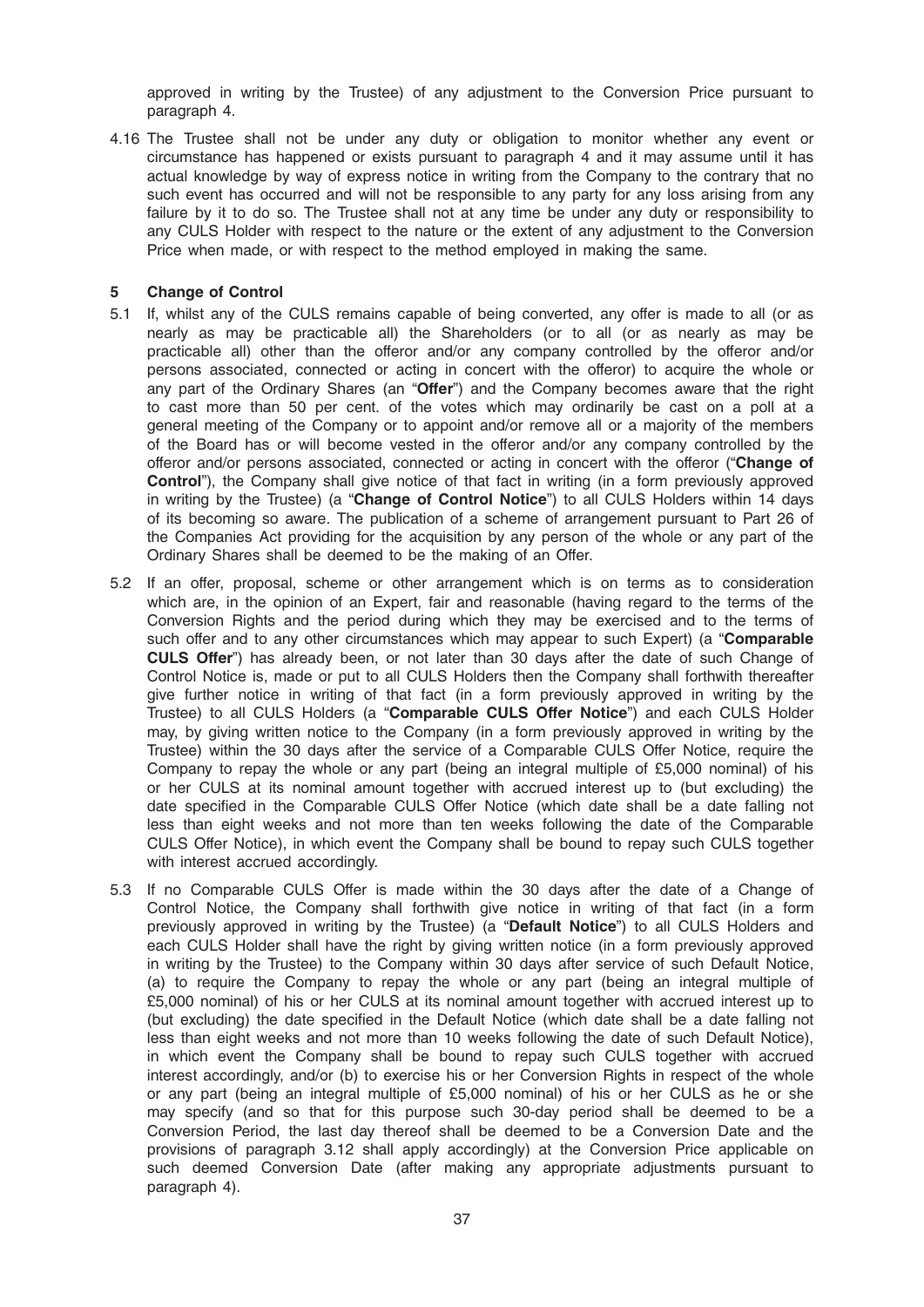- 5.4 The Change of Control Notice shall also specify:
	- 5.4.1 all information material to CULS Holders concerning the Change of Control;
	- 5.4.2 the Conversion Price immediately prior to the occurrence of the Change of Control and the indicative Change of Control Conversion Price (as defined in paragraph 4.11) applicable on the basis of such Conversion Price;
	- 5.4.3 the closing price of the Ordinary Shares as at the latest practicable date prior to the publication of the Change of Control Notice; and
	- 5.4.4 such other information relating to the Change of Control as the Trustee may require.
- 5.5 The Trustee shall not be required to monitor or take any steps to ascertain whether a Change of Control or any event which could lead to a Change of Control has occurred or may occur and will not be responsible or liable to CULS Holders or any person for any loss arising from any failure by it to do so.

#### 6 Undertakings

6.1 If, whilst any CULS remains capable of being converted, the Company commences liquidation (whether voluntary or compulsory) it shall forthwith give notice in writing thereof (in a form previously approved in writing by the Trustee) ("Liquidation Notice") to all CULS Holders and thereupon each CULS Holder shall in respect of the whole or any part (being an integral multiple of £5,000 nominal) of his or her CULS be entitled within four weeks after the service of the Liquidation Notice to elect by notice in writing to the Company to be treated as if a Conversion Date had occurred on the day immediately preceding the date of such commencement of liquidation ("Liquidation Conversion Day") and his or her Conversion Rights had been exercisable and had been exercised in full with effect on the Liquidation Conversion Day at the Conversion Price then applicable (after making any appropriate adjustments pursuant to paragraph 4). In that event, subject as hereafter provided in this paragraph 6.1, each CULS Holder making such an election shall, in lieu of the payments which would otherwise be due in respect of his or her CULS be deemed to have had his CULS converted as a result of such election and be entitled to participate in the assets available in the liquidation pari passu with the Ordinary Shareholders (after giving effect to the rights of any other securities carrying rights to participate in the assets of the Company available on a liquidation) as if he or she were the holder of the Ordinary Shares to which he or she would have become entitled had the CULS in respect of which he or she shall have made such election been converted as aforesaid. Notwithstanding the foregoing, a CULS Holder making such an election shall be entitled to receive and retain any payment in respect of the CULS in relation to which he or she shall have made such election which shall have become due on or prior to the Liquidation Conversion Day as though he or she had not made such election. For the purpose of determining the assets in which any CULS Holder making an election as aforesaid shall be entitled to participate, the provisions of paragraph 3.12 shall be deemed to apply as if the Liquidation Conversion Day were a Conversion Date, provided that if such CULS Holder shall receive any payment on the CULS in relation to which he or she shall have made such an election in respect of interest falling due on the CULS on such Liquidation Conversion Day or any day thereafter up to and including the date of service of the Liquidation Notice by the Company, he or she shall be entitled to retain such payment.

If, at any time, the Company posts a notice to its Ordinary Shareholders convening a meeting at which a resolution will be proposed to wind up the Company ("Winding Up Resolution"), it may at the same time give notice in writing to all CULS Holder (in a form previously approved in writing by the Trustee) ("Winding Up Notice") in which event the period of four weeks referred to above shall commence on the date of the Winding Up Notice and a CULS Holder shall, in respect of the whole or any part (being an integral multiple of £5,000 nominal) of his or her CULS, be entitled to elect within that period by notice in writing to the Company that, if such resolution is passed, he or she should be treated as if a Conversion Date had occurred on the day immediately preceding the date on which the Winding Up Resolution is passed and his or her Conversion Rights had been exercisable and had been exercised in full with effect on that date on the same basis, mutatis mutandis, as is referred to above (and, for the avoidance of doubt, if the Company shall give a Winding Up Notice to CULS Holders as referred to in this paragraph, no further notice shall be given to CULS Holders under this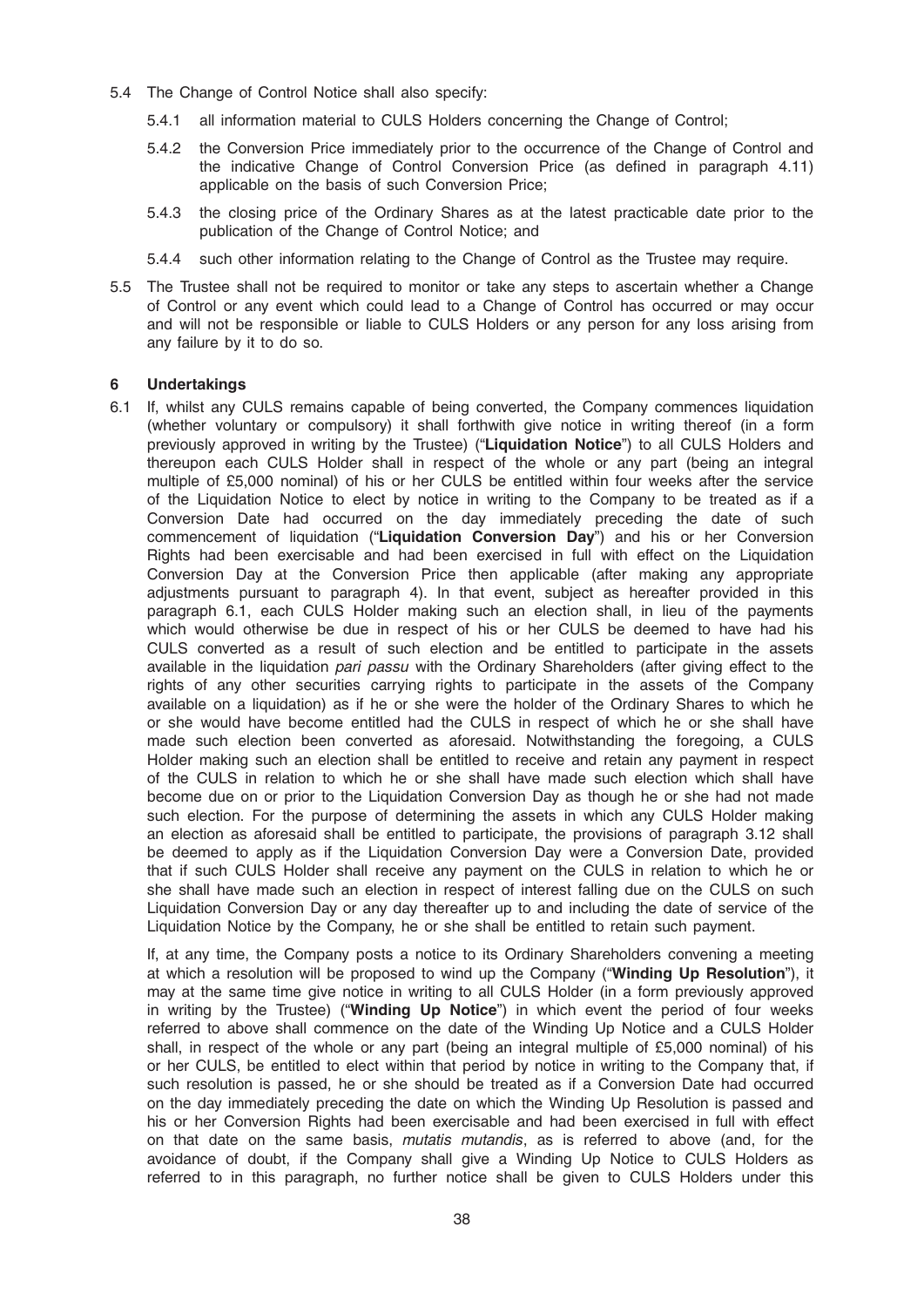paragraph 6.1 on commencement of the liquidation). Subject to this paragraph 6.1, the Conversion Rights shall lapse in the event of the liquidation of the Company.

- 6.2 If, whilst any CULS remains capable of being converted, the CULS shall become immediately due and repayable in accordance with the provisions of the Trust Deed (for any reason other than the liquidation of the Company), the Company shall forthwith give notice in writing thereof to all CULS Holders (in a form previously approved in writing by the Trustee), and thereupon each CULS Holder shall in respect of the whole or any part (being an integral multiple of £5,000 nominal) of his or her CULS be entitled within six weeks after the service of such notice to exercise his or her Conversion Rights (such exercise to be with effect as on the day immediately preceding the date on which the CULS shall have become so due and repayable, which day shall be deemed to be a Conversion Date) at the Conversion Price then applicable (after making any appropriate adjustments pursuant to paragraph 4) by completing and signing the Conversion Notice(s) on the Certificate(s) representing the CULS in respect of which he or she wishes to exercise his or her Conversion Rights and depositing the same at the office of the Company's Registrars or lodging an Uncertificated Conversion Notice (as the case may be), in each case before the expiry of such period of six weeks.
- 6.3 While any Conversion Rights remain capable of exercise by any CULS Holder or the Trustee, save with the previous sanction of a Special Resolution or with the prior approval of the Trustee where, in the Trustee's opinion, it is not materially prejudicial to the interests of the CULS Holders to give such approval, the Company shall procure that no compromise or arrangement (to which Part 26 of the Companies Act applies) affecting the Ordinary Shares shall be proposed unless the CULS Holders shall be parties to the compromise or arrangement and unless the compromise or arrangement shall be subject to approval by the CULS Holders in the manner prescribed by section 899 of the Companies Act provided that these provisions shall not apply (i) if an offer, proposal, scheme or other arrangement which is, in the opinion of an Expert, fair and reasonable (having regard to the terms of the Conversion Rights and the periods during which they may be exercised and to the terms of such compromise or arrangement and to any other circumstances which may appear to such Expert to be relevant) has already been, or not later than the date on which the document containing particulars of the compromise or arrangement shall first be issued to the parties thereto is, made or put to all CULS Holders, (ii) if the Trustee shall be of the opinion that implementation of such compromise or arrangement will not be prejudicial to the interests of the CULS Holders or (iii) to a scheme of arrangement to which paragraph 5 applies.

#### 7 Covenants relating to Conversion Rights

- 7.1 While any Conversion Rights remain capable of exercise by any CULS Holder or the Trustee, save with the previous sanction of Special Resolution or with the prior approval of the Trustee where, in the Trustee's opinion, it is not materially prejudicial to the interests of the CULS Holders to give such approval, the Company shall:
	- 7.1.1 use all reasonable endeavours to procure that (a) the CULS shall at all times remain admitted to trading on the International Securities Market of the London Stock Exchange and (b) the Ordinary Shares which are fully paid shall at all times remain admitted to trading either on AIM or one of the stock markets of the London Stock Exchange;
	- 7.1.2 use all reasonable endeavours to ensure that during such time as the Ordinary Shares are admitted to trading on AIM or one of the stock markets of the London Stock Exchange, all the Ordinary Shares allotted on exercise of Conversion Rights will, on allotment, be admitted to trading on AIM or the relevant market of the London Stock Exchange:
	- 7.1.3 not issue any securities or rights to subscribe for or to convert or exchange any securities into shares or securities or reclassify issued share capital into shares or securities of a particular class where such shares or securities would on issue, conversion, exchange or reclassification have as regards voting, dividends, other distributions or capital more favourable rights than those attached to the Ordinary Shares;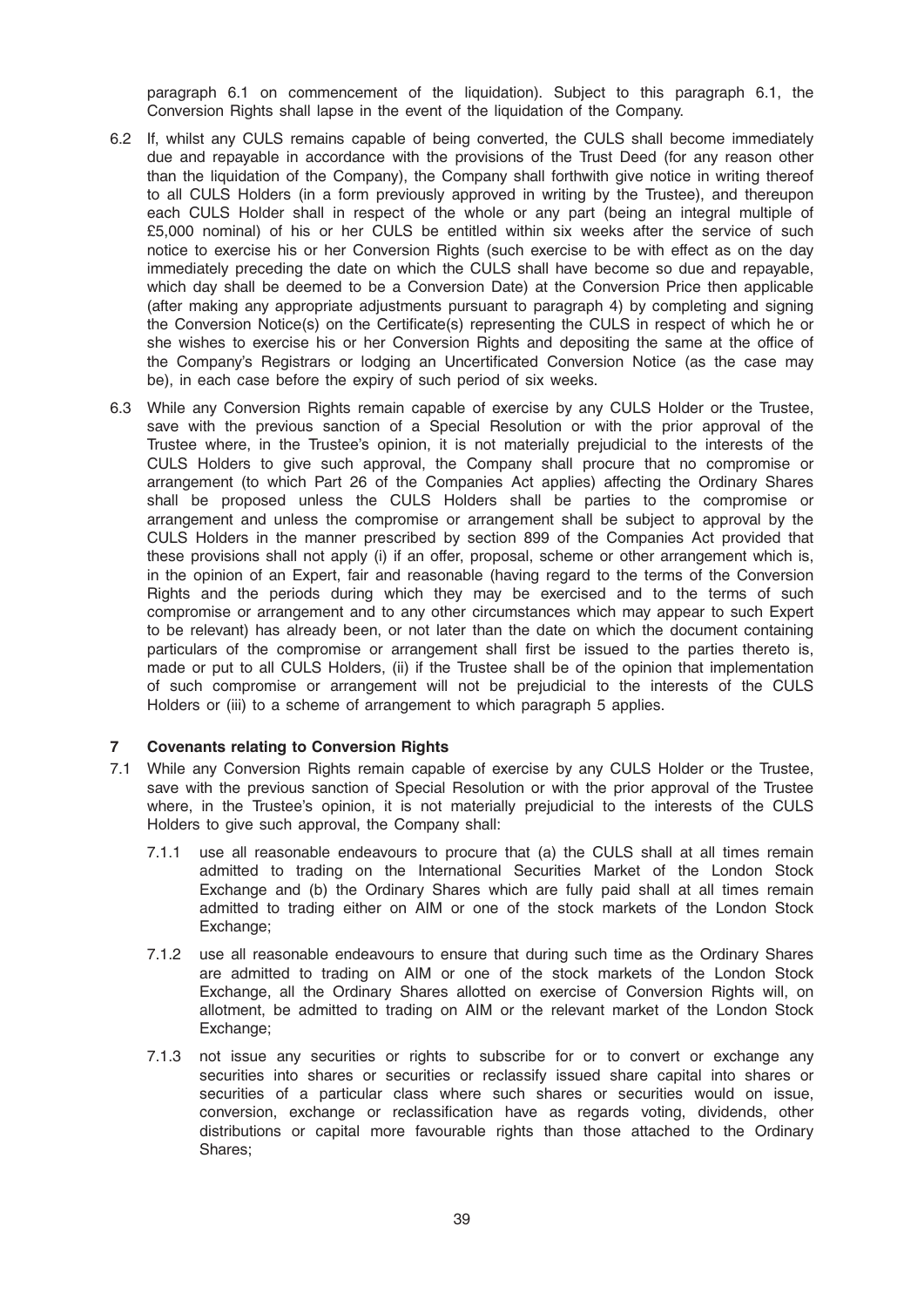- 7.1.4 send to all CULS Holders a copy of any document sent by the Company to Shareholders at the time the same is sent to Shareholders;
- 7.1.5 ensure that sufficient authorities to issue Ordinary Shares are obtained from holders of existing Ordinary Shares to satisfy in full all rights for the time being outstanding of conversion into, subscription for, and other acquisition of, Ordinary Shares, including, without limitation, the rights conferred by the CULS; and
- 7.1.6 as soon as practicable after the announcement of any event giving rise to an adjustment to the Conversion Price pursuant to the Conditions, give notice to the CULS Holders in accordance with paragraph 3.7 advising them of the date on which the relevant adjustment to the Conversion Price is likely to become effective.
- 7.2 While any Conversion Rights remain capable of exercise by any CULS Holder or the Trustee and save with the sanction of Special Resolution or (save in respect of paragraph 7.2.2) with the prior approval of the Trustee where, in the Trustee's opinion, it is not materially prejudicial to the interests of the CULS Holders to give such approval:
	- 7.2.1 the Company shall, subject only to their being admitted to trading on a market of the London Stock Exchange or any other stock exchange or securities market on which the Ordinary Shares may then be listed or quoted or dealt in, issue, allot and deliver Ordinary Shares on exercise of Conversion Rights;
	- 7.2.2 the Company shall not declare or pay dividends to holders of Ordinary Shares if at the relevant time any interest due and payable in respect of the CULS has not been paid; and
	- 7.2.3 the Company shall not take any action if the effect thereof would be that, on conversion of the CULS, Ordinary Shares could not, under any applicable law then in effect, be legally issued as fully paid.

#### 8 Purchase and redemption

- 8.1 The Company or any subsidiary of the Company may at any time purchase CULS on any market of the London Stock Exchange (if the CULS is then admitted to trading on any market of the London Stock Exchange) or on any other stock exchange on which the CULS is for the time being listed or quoted or by tender (available to all CULS Holders alike) or by private treaty.
- 8.2 All CULS not previously redeemed, purchased or converted in accordance with the Trust Deed will be redeemed by the Company on 30 July 2024 at its nominal amount, together with interest accrued up to (but excluding) the date of final repayment of the CULS.
- 8.3 All CULS repaid, redeemed, purchased or converted in accordance with the provisions of the Trust Deed shall be cancelled and the Company shall not be at liberty to keep the same alive for the purposes of re-sale or re-issue or to resell or re-issue the same.
- 8.4 The Company may exercise its rights and powers of conversion, redemption and purchase as regards the CULS and any Further CULS at its sole discretion and without obligation to maintain the ratio between the nominal amounts for the time being outstanding of CULS of any series.

#### 9 Events of default

- 9.1 Upon the occurrence of any of the following events the Trustee may at its discretion and, if requested in writing by CULS Holders holding at least one-quarter in nominal amount of the CULS then outstanding or directed by a Special Resolution, shall (subject in each case to being indemnified and/or secured and/or pre-funded by CULS Holders to its satisfaction) give written notice to the Company that the CULS is (and it shall thereupon forthwith become) immediately due and payable at its nominal amount together with accrued interest as provided in the Trust Deed:
	- 9.1.1 if the Company is in default for a period of 30 days or more in the payment on the due date of any principal or interest or principal due in respect of the CULS; or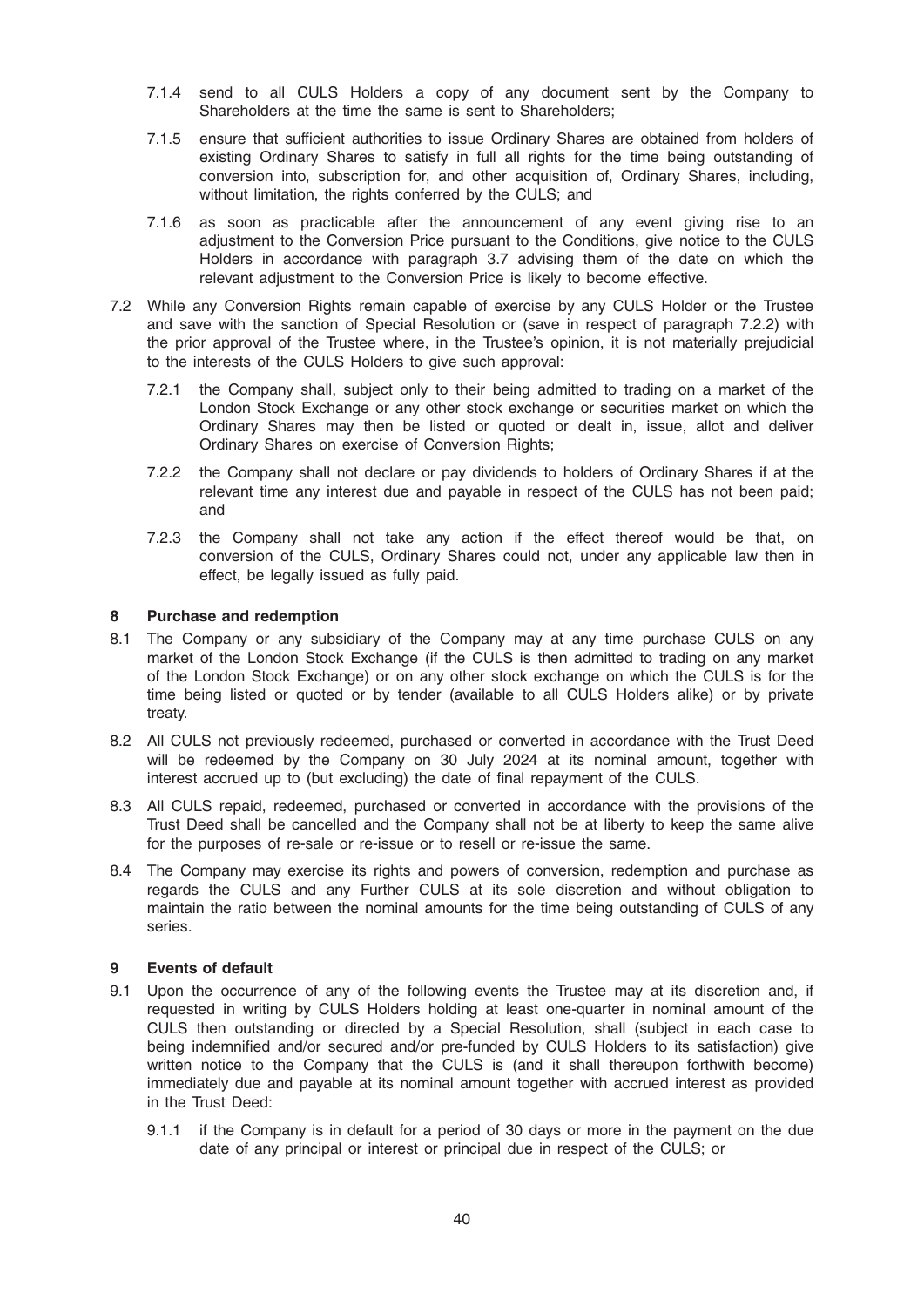- 9.1.2 if an order is made or an effective resolution passed for the winding-up or dissolution of the Company (except for the purpose of a reconstruction or amalgamation the terms of which have previously been approved in writing by the Trustee (such consent not to be unreasonably withheld or delayed) or by a Special Resolution); or
- 9.1.3 if:
	- (a) the Company is unable or admits inability to pay its debts as they fall due;
	- (b) the value of the assets of the Company is less than its liabilities (taking into account contingent and prospective liabilities);
	- (c) a moratorium is declared in respect of any indebtedness of the Company;
	- (d) the Company ceases or threatens to cease to carry on all or substantially all of its business, which shall not include a reconstruction or amalgamation the terms of which have previously been approved in writing by the Trustee (such consent not to be unreasonably withheld or delayed) or by a Special Resolution; or
- 9.1.4 if an encumbrancer takes possession or a receiver or administrator or administrative receiver or other similar official is appointed of the Company or of the whole or a substantial part of the assets or undertaking of the Company or a distress or execution is levied or enforced on or sued out against the whole or a substantial part of the assets or property of the Company and, in each case, is not discharged within 30 days of being levied, enforced or sued out; or
- 9.1.5 if the Company breaches any of the provisions binding on it under or pursuant to the Trust Deed (other than any covenant for the payment of principal and interest in respect of the CULS) or if any event occurs or any action is taken or fails to be taken which is (or but for the provisions of any applicable law would be) a breach of any of the covenants contained in the Trust Deed and (except where in the opinion of the Trustee the same is not capable of remedy, when no such continuation or notice as is herein provided will be required) the same continues for more than 14 days after receipt by the Company of written notice from the Trustee requiring the same to be remedied; or
- 9.1.6 if the Company, without the prior written consent of the Trustee or without the approval of a Special Resolution, alters the rights attached to all or any of its Ordinary Shares in issue from time to time or attaches any special rights, privileges or restrictions thereto, and in each case (except where, in the opinion of the Trustee, such alteration or attachment is not capable of cancellation when no such continuation or notice as is herein provided shall be required) such alteration or attachment shall continue for more than 14 days after written notice requiring such alteration or attachment to be cancelled shall have been given to the Company by the Trustee, provided that nothing in this paragraph shall restrict the right of the Company to consolidate or sub-divide Ordinary Shares or convert Ordinary Shares into stock or vice versa and no such consolidation, subdivision or conversion shall give rise to any rights under this paragraph 9.
- 9.2 Provided that no such event set out in any of paragraphs 9.1.3 to 9.1.6 above (both inclusive) shall constitute an event of default on the occurrence of which the CULS may become immediately due and repayable unless the Trustee shall have certified in writing that, in its opinion, such event is materially prejudicial to the interests of the CULS Holders.

#### 10 Enforcement

- 10.1 The Trustee may at any time, at its discretion and without notice, take such proceedings and/ or other action as it may think fit against or in relation to the Company to enforce its obligations under the Trust Deed. Notwithstanding the Trustee having received payment in respect of all or any of the CULS after the same shall have become immediately due and payable under the provisions of paragraph 9, the CULS shall be deemed to remain outstanding for the purposes of and for the relevant period of four weeks or six weeks as mentioned in paragraph 6.1 and 6.2 respectively.
- 10.2 Proof that as regards any specified CULS Holder the Company has made default in paying any amount due in respect of his or her CULS shall (unless the contrary be proved) be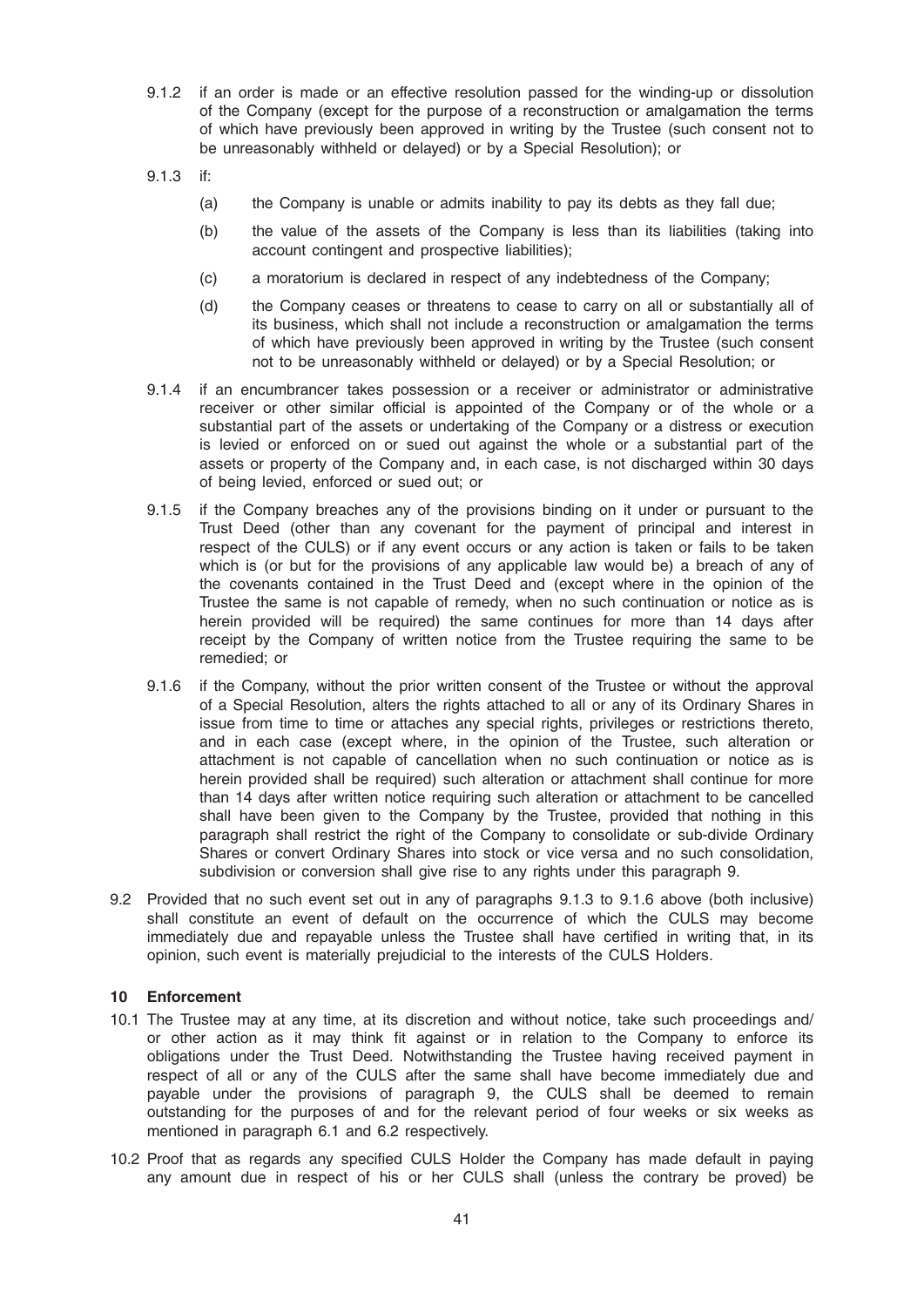sufficient evidence that the same default has been made as regards all other CULS Holders in respect of which the relevant amount is due and payable.

### 11 Subordination

- 11.1 The rights and claims of the CULS Holders may, in the event of the winding-up or dissolution of the Company, be subordinated to the claims of creditors in respect of the Company's secured and unsecured borrowings such that, on such winding-up or dissolution, no payments (whether of principal or outstanding or accrued interest) will be made to the CULS Holders until payment in full has been made to all such creditors.
- 11.2 Any amounts paid to the Trustee in the winding-up of the Company in respect of the claims of the holders of the CULS shall be held by the Trustee upon trust to be applied:
	- 11.2.1 first, for distribution in or towards payment or satisfaction of all liabilities incurred and payments made by the Trustee and/or any attorney, manager or agent of the Trustee in carrying out its functions under the provisions of these presents and all remuneration payable to the Trustee;
	- 11.2.2 second, to the extent of any shortfall, for distribution in or towards payment or satisfaction of the claims of all creditors in respect of the Company's secured and unsecured borrowings which are admitted to proof in the winding up of the Company excluding any indebtedness subordinated to the CULS or which is expressed to rank pari passu with the CULS; and
	- 11.2.3 third, in or towards payment pari passu and rateably of all principal moneys, interest and other amounts (if any) due in respect of the CULS (to the extent that the claims in the name of the Trustee in respect thereof shall be admitted in such winding-up).

#### 12 Denomination and transfer

The CULS will be denominated, and will be registered and transferable without payment of any fee (excepting all transfer taxes), in integral multiples of £5,000 nominal. The Trust Deed will contain provisions enabling the CULS to be held and transferred in uncertificated form. The Trustee may, without any sanction of CULS Holders, concur with the Company in making modifications to the provisions of the Trust Deed in order to reflect changes in the CREST Regulations or in the applicable law and practice relating to the holding or transfer of CULS in uncertificated form and the issue of Ordinary Shares in uncertificated form on conversion of CULS.

# 13 Issues of further unsecured loan stock

Provision will be made in the Trust Deed to enable further convertible unsecured loan stock of the Company to be issued either so as to be identical in all respects with and to form a single series with the CULS or on such terms, including rights as to interest, ranking (but not ranking ahead of the CULS), conversion, repayment and otherwise as the Directors may determine. Such further convertible unsecured loan stock shall, if identical and forming a single series with the CULS, and may in any other case with the consent of the Trustee, be constituted by a trust deed supplemental to the Trust Deed and shall accordingly, if so constituted, be Further CULS.

#### 14 Modification of rights, etc.

14.1 The Trustee may from time to time without the consent or sanction of the CULS Holders (but only if and insofar as in the opinion of the Trustee the interests of the CULS Holders will not be materially prejudiced thereby), on such terms and subject to such conditions as it shall deem expedient, waive or authorise any breach or proposed breach by the Company of any of the covenants or provisions of the Trust Deed, determine that any act or omission which would or could constitute an event of default under the Trust Deed shall not do so, or agree to any modification of the provisions of the Trust Deed. The Trustee may also agree, without such consent or sanction, to any modification of the Trust Deed which is of a formal, technical or minor nature or to correct a manifest error or an error which is in the opinion of the Trustee proven. Provision will be made for convening separate meetings of the holders of the CULS and each series of any Further CULS when the Trustee considers this appropriate.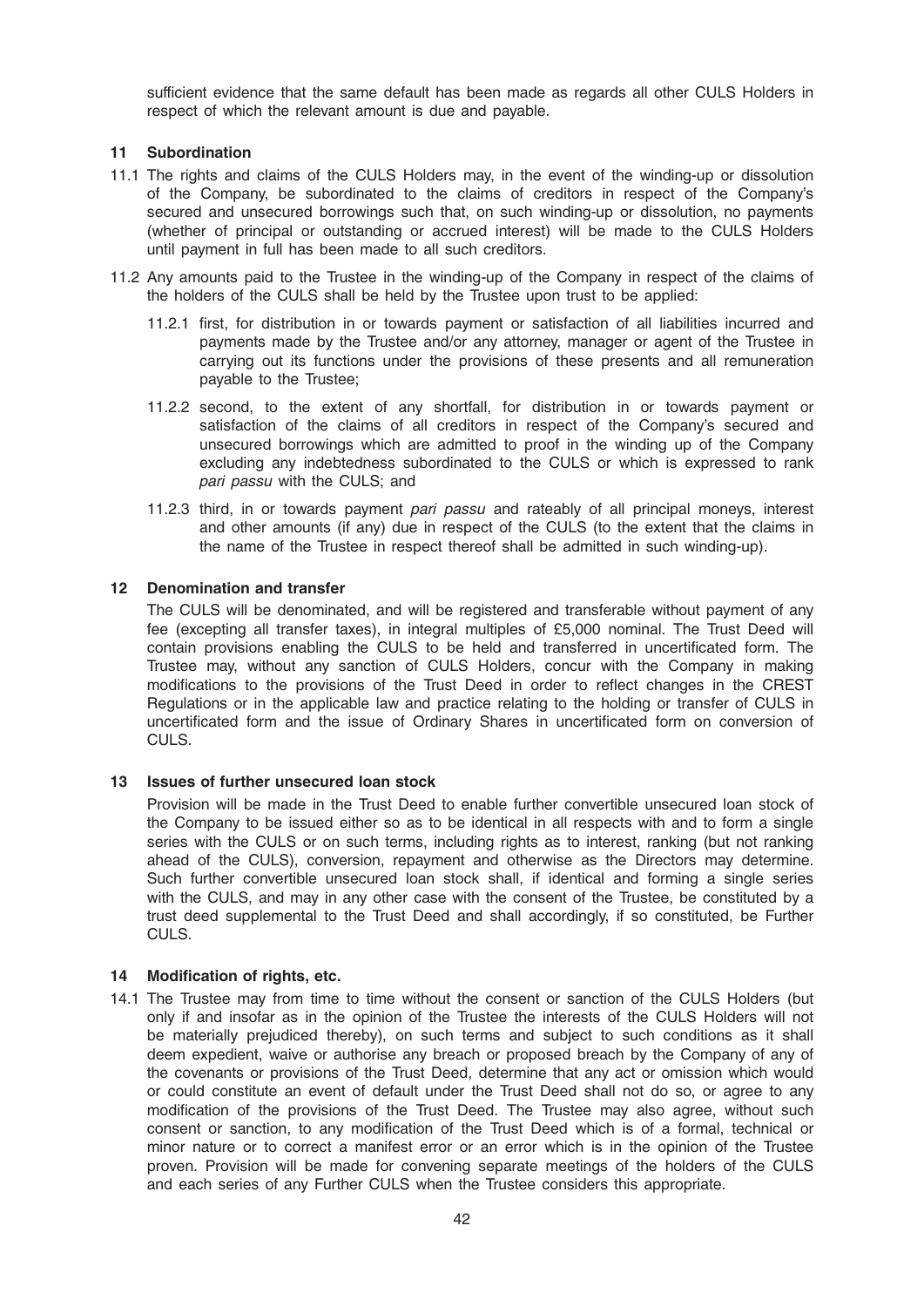14.2 In connection with the exercise by it of any of its trusts, powers, authorities and discretions under the Trust Deed (including, without limitation, any modification, waiver, authorisation or determination), the Trustee shall have regard to the general interests of the CULS Holders as a class but shall not have regard to any interests arising from circumstances particular to individual CULS Holders (whatever their number) and, in particular but without limitation, shall not have regard to the consequences of such exercise for individual CULS Holders (whatever their number) resulting from their being for any purpose domiciled or resident in, or otherwise connected with, or subject to the jurisdiction of, any particular territory or any political subdivision thereof and the Trustee shall not be entitled to require, nor shall any CULS Holder be entitled to claim, from the Company, the Trustee or any other person, any indemnification or payment in respect of any tax consequences of any such exercise on individual CULS Holders.

#### 15 Trustee's indemnification and consents

- 15.1 The Company shall pay or discharge all reasonably and properly incurred liabilities incurred by the Trustee in relation to the preparation and execution of, the exercise of its powers and the performance of its duties under, and in any other manner in relation to, the Trust Deed, including, but not limited to, travelling expenses and any stamp, issue, registration, documentary and other taxes or duties paid or payable by the Trustee in connection with any action taken or contemplated by or on behalf of the Trustee for enforcing, or resolving any doubt concerning, or for any other purpose in relation to, these presents, except for those liabilities which result from the fraud, gross negligence or wilful misconduct of the Trustee
- 15.2 Any consent given by the Trustee may be given on such terms and subject to such conditions (if any) as the Trustee may in its absolute discretion think fit and, notwithstanding anything to the contrary in this Part 3, may be given retrospectively.

#### 16 Payments

#### 16.1 Method of payment

16.1.1 CULS in certificated form

Payment of interest will be made by transfer to a Sterling account (or other account to which Sterling may be credited) maintained by the CULS Holder with a bank in the City of London as previously notified to the Registrar, or in the absence of a bank account by cheque posted to the registered address of the first-named holder on the CULS Register. Payment of the nominal amount will be made by cheque posted to the registered address of the first-named holder on the CULS Register.

16.1.2 CULS in uncertificated form

The Company shall pay or cause to be paid payments of nominal amount in respect of CULS held in uncertificated form by way of a CREST assured payment in accordance with the CREST Regulations.

Payments of interest in respect of CULS held in uncertificated form will be made by transfer to a Sterling account (or other account to which Sterling may be credited) maintained by the CULS Holder with a bank in the City of London where previously notified to the Registrar, or by cheque posted to the address of the first-named holder on the CULS Register relating to CULS held in uncertificated form, or by way of a CREST assured payment in accordance with the CREST Regulations.

#### 16.2 Payments subject to fiscal laws

All payments in respect of the CULS are subject in all cases to any fiscal or other laws and regulations applicable thereto in the place of payment. No commissions or expenses shall be charged to CULS Holders in respect of such payments.

#### 16.3 Non-Business Days

Every cheque sent through the post shall be sent by first class post on or before the Business Day next preceding the due date of the relevant nominal and/or interest payment unless such due date is not a Business Day, in which event it shall be sent on or before the second Business Day next preceding the due date of the relevant payment. Where payment is to be made by transfer to a Sterling bank account, payment instructions (for value the due date or, if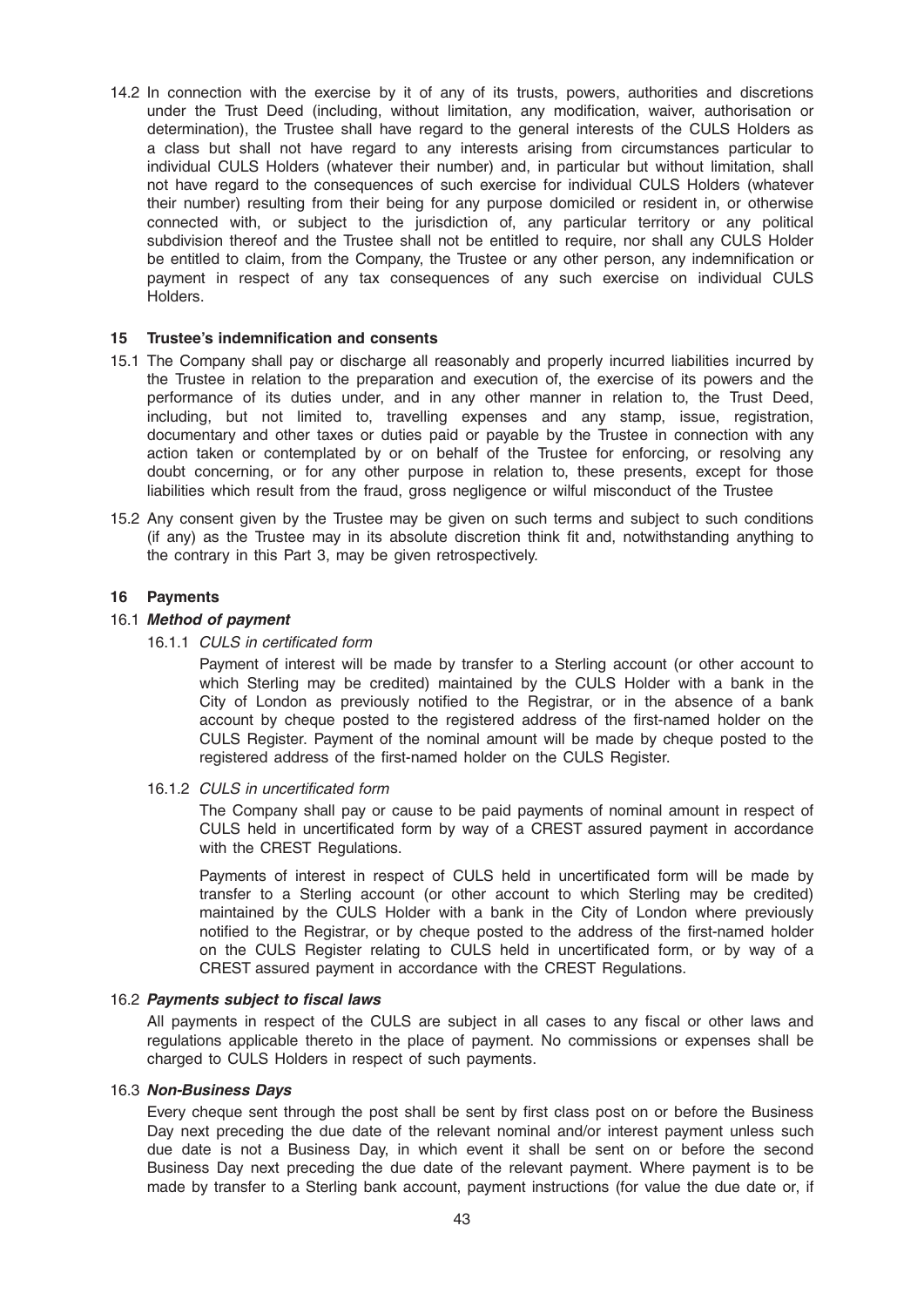the due date is not a Business Day, for value the next succeeding Business Day) will be initiated on the due date for payment. A holder of CULS shall not be entitled to any interest or other payment in respect of any delay in payment resulting from the due date for payment not being a Business Day.

#### 16.4 Record date

Each payment in respect of CULS will be made to the person shown as the CULS Holder in the CULS Register or in the case of joint holders to the person whose name stands first in the CULS Register at the close of business on the fifteenth day before the due date for such payment.

#### 16.5 Fractions

When making payments of nominal amount and/or interest to CULS Holders, the relevant payment will be rounded down to the nearest whole penny.

#### 17 Removal, retirement and replacement of Trustee

The Trust Deed will contain provisions for the removal of the Trustee by a Special Resolution and will permit the Trustee to retire at any time on not less than three months' prior written notice without assigning any reason. The Company will have the power to appoint a new Trustee but such new Trustee shall be subject to the approval of a Special Resolution.

#### 18 Auditors

The Trust Deed will provide that the Trustee may rely on certificates or reports provided by the Auditors or other experts in accordance with the provisions of the Trust Deed whether or not any such certificate or report shall be addressed to the Trustee and whether or not any such certificate or report or any engagement letter or other document entered into by the Trustee and/or the Auditors or such other experts in connection therewith contains any limit (whether monetary or otherwise) on the liability of the Auditors or such other expert.

#### 19 Governing Law

The Trust Deed will be governed by, and construed in accordance with, the law of England and Wales.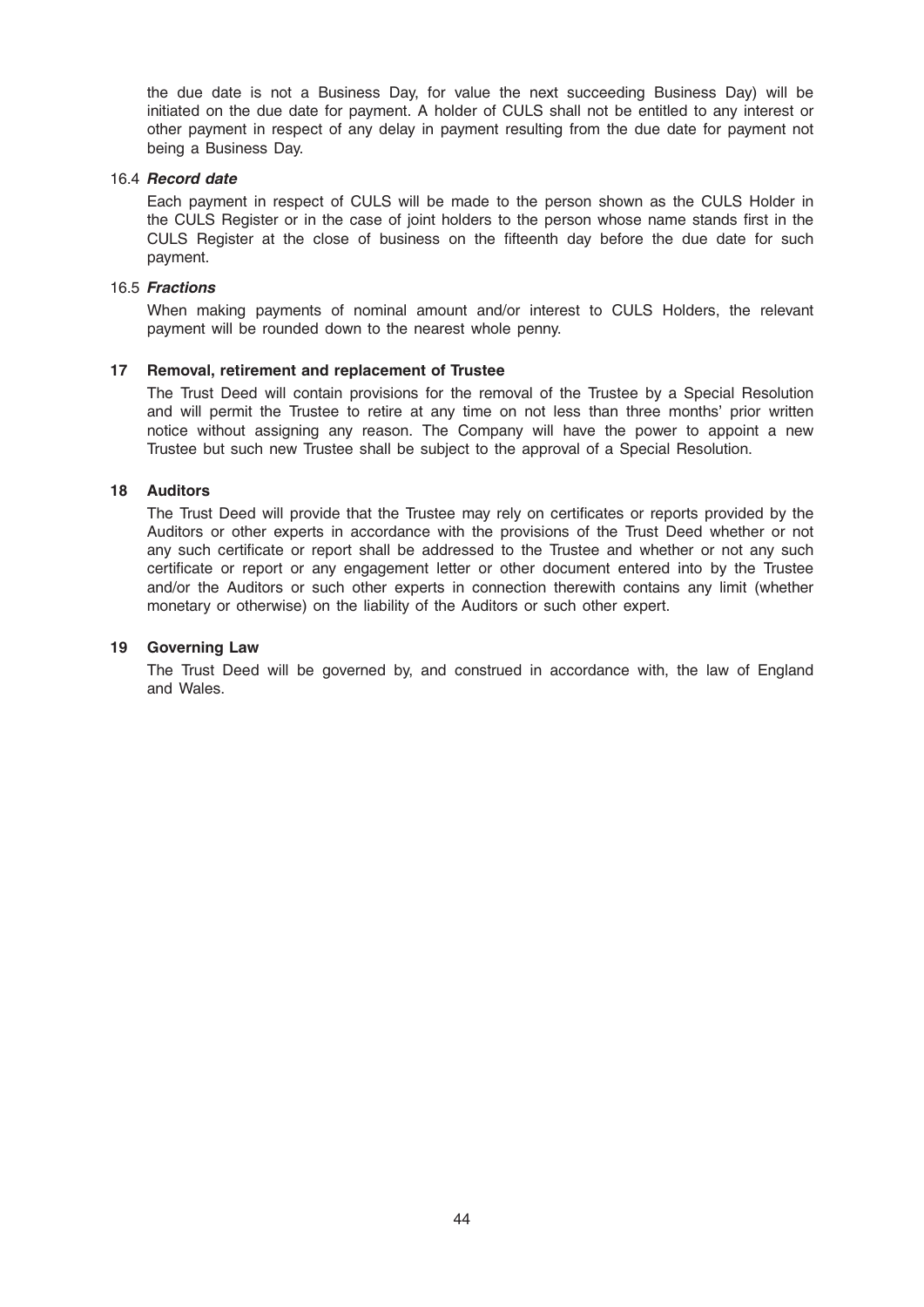# PART 4 – TAXATION

The following is a summary of the expected tax treatment in the UK for UK resident CULS Holders and Shareholders. It does not constitute legal or tax advice. It is intended as a general and non-exhaustive guide only. The following summary outlines certain aspects of current UK tax law and the published practice as at the date of this document; no assurances can be given that courts or other authorities responsible for the administration of such laws will agree with this interpretation or that changes in such laws will not occur. The statements below apply only to CULS Holders or Shareholders who are the absolute beneficial owners of their CULS or Ordinary Shares and who hold their CULS or Ordinary Shares as investments and not in connection with any trade. The statements may not apply to certain categories of investor such as financial traders, pension funds, trustees of trusts, or persons who benefit from tax exemptions or persons who acquired their investment in the Company in connection with any office or employment. Special tax rules may apply to such investors. An update of this summary for subsequent changes or modifications of the law and regulations, or the judicial and administrative interpretations thereof, will not be made.

Any changes to the taxation environment or a change to the tax treatment of the Company or of any company in the Group may affect investment returns to CULS Holders or Shareholders and each CULS Holder or Shareholder will have to consider his own tax position and must take his own advice on the matter.

If you are in any doubt about your tax position, or if you may be subject to tax in a jurisdiction other than the UK, we recommend that you consult your professional adviser immediately.

#### 1 UK Taxation

#### 1.1 The Company

The Company and its subsidiaries are resident in the United Kingdom for tax purposes and are subject to United Kingdom corporation tax on their worldwide income and gains.

#### 1.2 UK-resident investors

### 1.2.1 CULS

#### (a) Taxation of interest

Interest payable under the CULS will be treated as having a UK source for UK tax purposes and all payments of interest by or on behalf of the Company in respect of the CULS shall be subject to the deduction of UK Income Tax at the basic rate (currently 20 per cent. for the 2019-2020 tax year) except where the interest is paid to a CULS Holder who is entitled to receive interest without deduction of tax, such as a UK resident company or UK registered pension scheme or charity.

Depending on a CULS Holder's individual circumstances it may be possible to obtain credit for or repayment of some or all of any such tax withheld. It is recommended that CULS Holders should seek independent professional advice as to the tax implications for them of the tax withheld on a payment of interest on the CULS.

The provisions of the accrued income scheme may apply to individuals transferring CULS and to individuals to whom CULS are transferred. In circumstances where the CULS are transferred cum interest, the charge to tax on income that may arise to the transferor, and the relief which may be allowed to the transferee, will be in respect of an amount representing interest on the CULS which has accrued since the preceding interest date. In circumstances where the CULS are transferred ex interest, the charge to tax on income that may arise to the transferee, and the relief which may be allowed to the transferor, will be in respect of an amount representing interest on the CULS which has accrued from the date of transfer to the following interest date. These amounts will be taken into account in calculating any chargeable gain or allowable loss arising on a disposal of the CULS. It is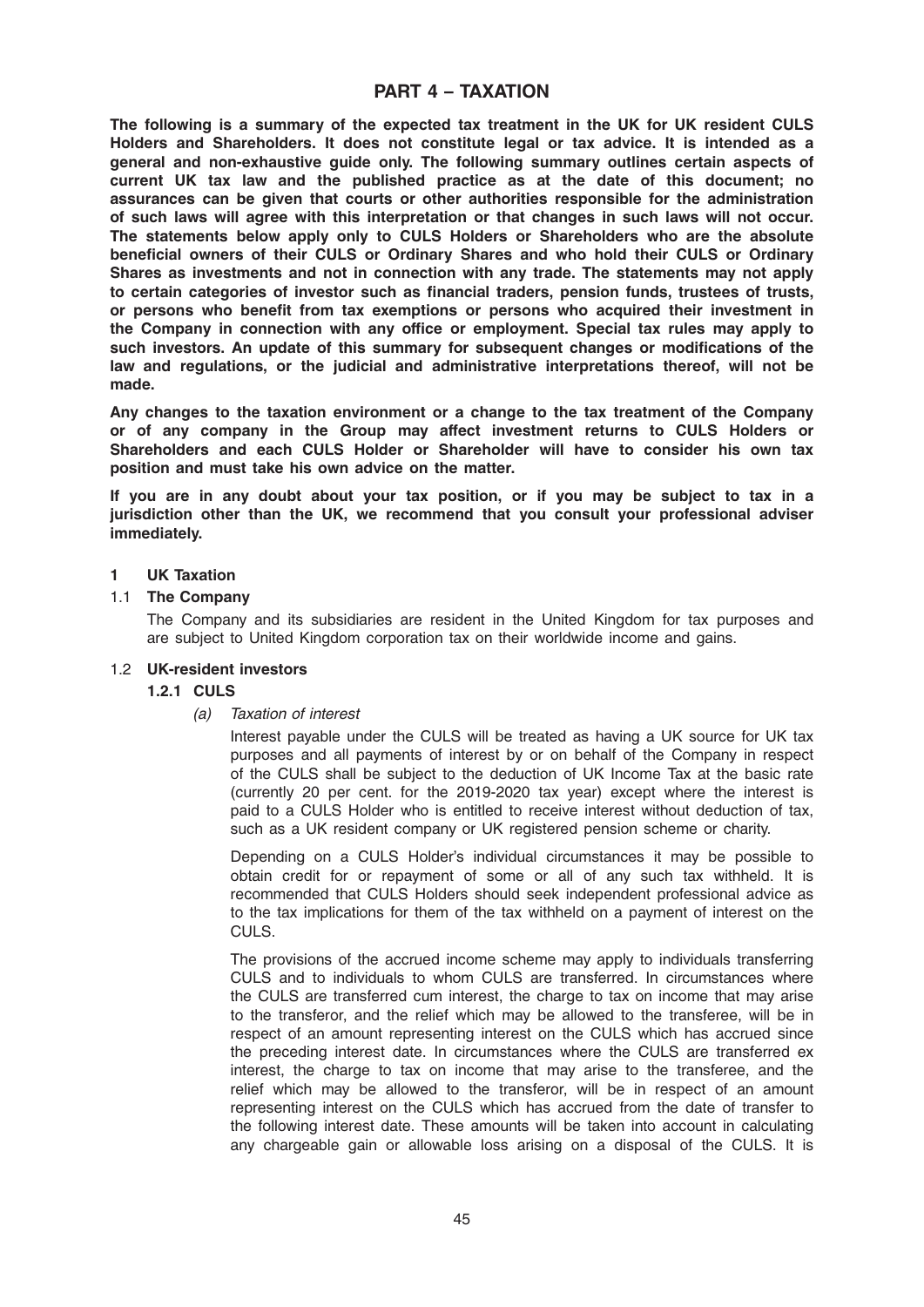recommended that CULS Holders should seek independent professional advice as to the tax implications for them of the application of the accrued income scheme on the transfer of any CULS

Individual CULS Holders who are resident in the UK will be subject to UK income tax on the interest at the rate of 20 per cent. for basic rate taxpayers, 40 per cent. for higher rate taxpayers, and 45 per cent. for additional rate taxpayers.

The UK tax treatment of a CULS Holder who is within the charge to UK corporation tax will depend on, among other things, the accounting treatment of CULS in the CULS Holder's hands. CULS Holders within the charge to UK corporation tax should therefore consult their own accounting and tax advisers concerning the tax liabilities that may arise as a result of holding CULS.

(b) Disposal or conversion

UK resident individuals who convert their CULS into Ordinary Shares should generally be deemed not to have made a disposal of their CULS for the purposes of capital gains tax. Instead, they should be treated as having acquired their Ordinary Shares at the same time and for the same base cost as their CULS. A conversion of CULS may however be treated as a transfer for the purposes of the accrued income scheme mentioned above and UK resident individuals should therefore consult their own professional advisers as to the income tax consequences of a conversion.

UK resident individual CULS Holders may be subject to capital gains tax in the normal way on a disposal of their CULS other than by way of conversion into Ordinary Shares.

The UK tax treatment of a CULS Holder within the charge to UK corporation tax in respect of a disposal or conversion of CULS will depend on, among other things, the accounting treatment of the CULS in the individual entity accounts for the CULS Holder. CULS Holders within the charge to UK corporation tax should therefore consult their own accounting and tax advisers concerning the tax liabilities that may arise as a result of the disposal or conversion of CULS.

#### (c) Stamp duty and stamp duty reserve tax

The issue of CULS should not be subject to stamp duty or stamp duty reserve tax ("SDRT").

Subject to an exemption for certain low value transactions where the consideration is £1,000 or less, an instrument transferring CULS will generally be subject to UK stamp duty.

Other agreements to transfer the CULS will generally be subject to UK SDRT, whether or not the transactions are effected in certificated form or uncertificated through CREST.

(d) Provision of information

CULS Holders should note that HMRC has the power to obtain information (including the name and address of the beneficial owner of the interest) from any person in the UK who either pays interest to, or receives interest for, the benefit of an individual. Information so obtained may, in certain circumstances, be exchanged by HMRC with the tax authorities of the jurisdiction in which the CULS Holders are resident for tax purposes.

# 1.2.2 Ordinary Shares

(a) Dividends

In outline, UK resident individual Shareholders will pay tax on any dividends received over the annual dividend allowance at the following rates:

- 7.5 per cent. on dividend income within the basic rate band;
- 32.5 per cent. on dividend income within the higher rate band; and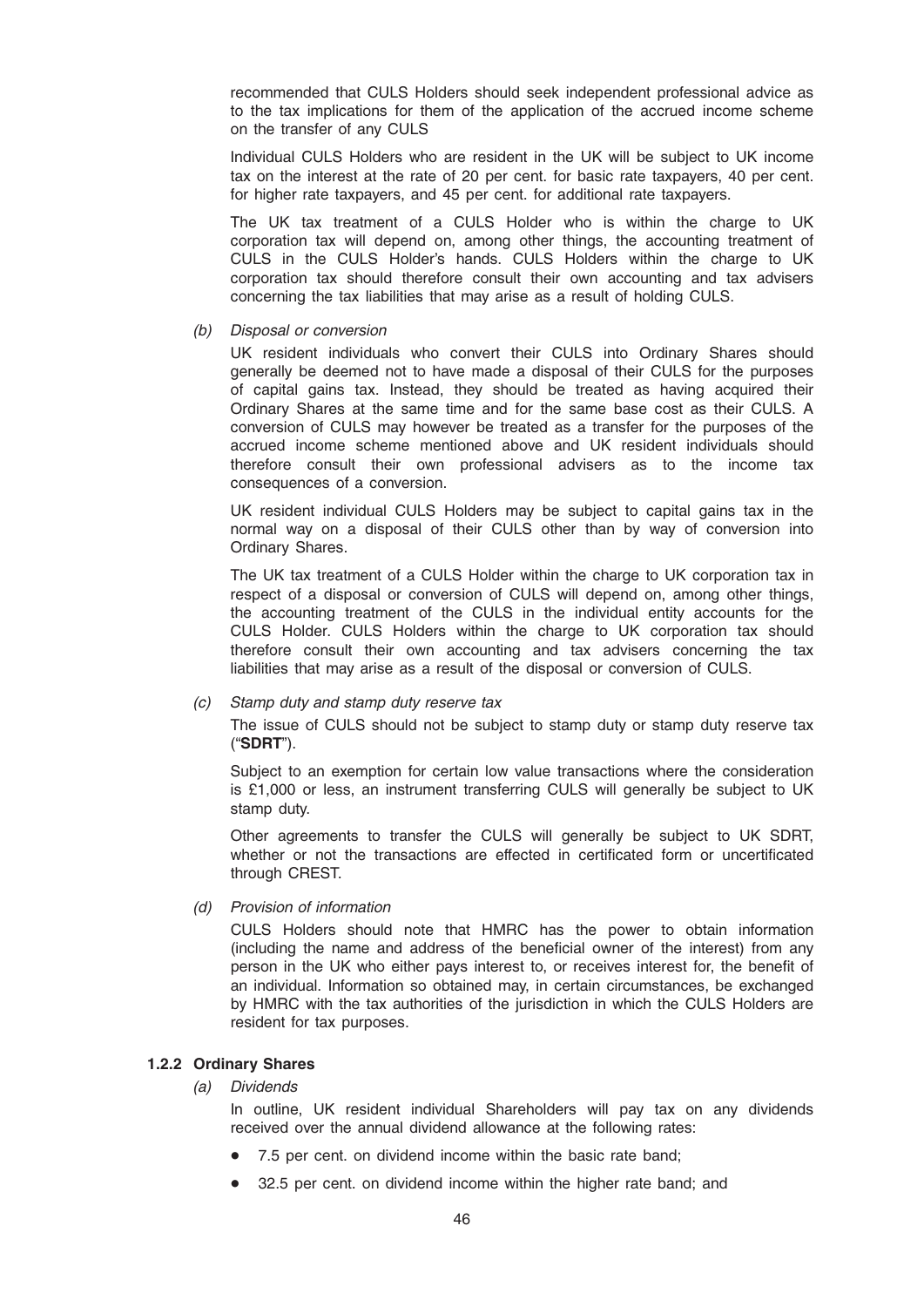• 38.1 per cent. on dividend income within the additional rate band.

Shareholders within the charge to UK corporation tax will not be subject to corporation tax on dividends paid by the Company on the Ordinary Shares so long as the dividends fall within an exempt class and certain conditions are met. It should be noted that the dividend exemption is not comprehensive and is subject to anti-avoidance rules. Shareholders must therefore consult their own professional advisers where necessary.

#### (b) Gains arising on sale or other disposal

Subject to any available exemption or relief and subject to their circumstances, UK resident individual Shareholders will be subject to capital gains tax in respect of any gain arising on a disposal, or deemed disposal, of Ordinary Shares (including Ordinary Shares arising on conversion of CULS).

Shareholders within the charge to UK corporation tax will generally be subject to corporation tax on capital gains in respect of any gain arising on the disposal, or deemed disposal of Ordinary Shares.

#### (c) Stamp duty and stamp duty reserve tax

Stamp Duty and SDRT is not chargeable on transactions in eligible securities which are admitted to trading on AIM but not listed on that or any other market and so transactions in the Ordinary Shares should not be subject to Stamp Duty or SDRT.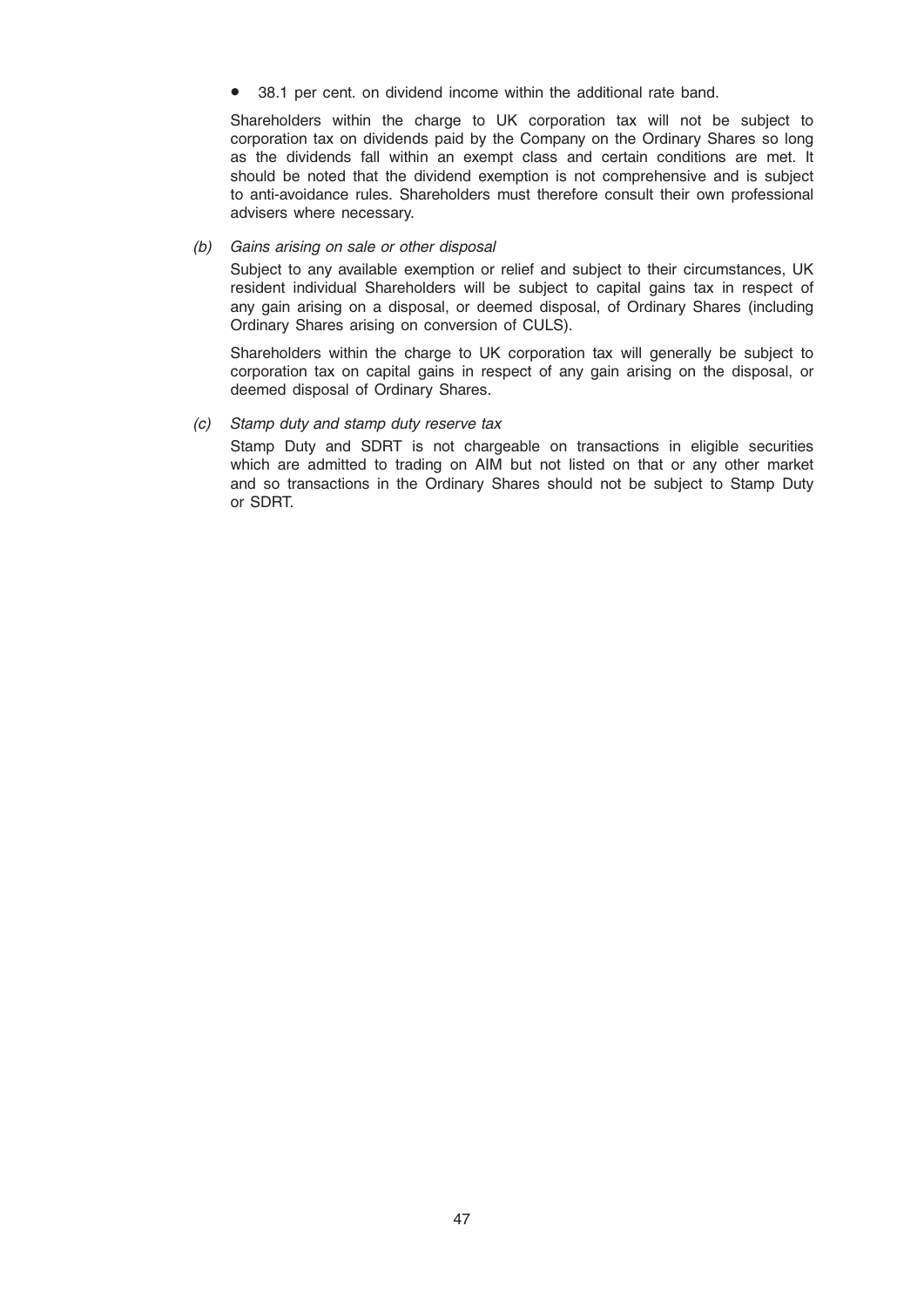# PART 5 – ADDITIONAL INFORMATION

#### 1 Responsibility

The Company is responsible for the information contained in this document, having taken all reasonable care to ensure that such is the case, the information contained in these Admission Particulars is, to the best of the Company's knowledge, in accordance with the facts and contains no omission likely to affect its import.

### 2 The Company

- 2.1 The Company was incorporated on 18 May 2011 in England and Wales under the Companies Act as a public limited company with registration number 07638831 under the name AFH Financial Group PLC.
- 2.2 The registered office of the Company (and its principal place of business) is at AFH House, Buntsford Drive, Stoke Heath, Bromsgrove, Worcestershire B60 4JE.
- 2.3 The principal legislation under which the Company operates is the Companies Act. The liability of the Company's members is limited.
- 2.4 At the date of this document, the Company has the following wholly owned subsidiaries each of which are registered in England and Wales:

| Company                                                  | <b>Principal Activity</b> | <b>Registered</b><br>number |
|----------------------------------------------------------|---------------------------|-----------------------------|
| <b>AFH Group Ltd</b>                                     | <b>Holding Company</b>    | 02557859                    |
| AFH Independent Financial Services Ltd <sup>(1)</sup>    | Other financial services  | 04049180                    |
| Origin Financial Limited <sup>(1)</sup>                  | Other financial services  | 06974777                    |
| GetInvested Limited <sup>(1)</sup>                       | Dormant                   | 07284319                    |
| AFH JV (Holdings) Ltd <sup>(1)</sup>                     | Other financial services  | 06827013                    |
| Eunisure Ltd <sup>(2)</sup>                              | Other financial services  | 06043401                    |
| AFH Home and Protect Limited <sup>(2)</sup>              | Other financial services  | 04286779                    |
| AFH Commercial & General Limited <sup>(2)</sup>          | Other financial services  | 06908534                    |
| AFH Insure Limited <sup>(2)</sup>                        | Other financial services  | 08432351                    |
| Parker Sage Independent Financial Advisers Ltd (1)       | Other financial services  | 05446638                    |
| Core Financial Holdings Limited <sup>(1)</sup>           | Other financial services  | 06775421                    |
| Core Financial Services Limited <sup>(1)</sup>           | Other financial services  | 05428054                    |
| Bay Associates Ltd <sup>(1)</sup>                        | Other financial services  | 03990370                    |
| Bay Financial Management Ltd <sup>(1)</sup>              | Other financial services  | 05810028                    |
| Ashton House IFA Limited <sup>(1)</sup>                  | Other financial services  | 07649557                    |
| Corville Financial Services Limited <sup>(1)</sup>       | Other financial services  | 04337342                    |
| LFS & Partners Limited <sup>(1)</sup>                    | Other financial services  | 04388748                    |
| Duchy Wealth Management Ltd <sup>(1)</sup>               | Other financial services  | 06117191                    |
| HTH (Group) Limited <sup>(1)</sup>                       | Other financial services  | 07307343                    |
| Thomas Heald Limited <sup>(1)</sup>                      | Other financial services  | 06622318                    |
| Thomas Heald Solutions Limited <sup>(1)</sup>            | Other financial services  | 07291791                    |
| Harrison White FS Ltd <sup>(1)</sup>                     | Other financial services  | 08205509                    |
| Mark Hughes & Associates Ltd <sup>(1)</sup>              | Other financial services  | 04033072                    |
| Shape Financial Ltd <sup>(1)</sup>                       | Other financial services  | 06024734                    |
| Independent Financial Services (U.K.) Ltd <sup>(1)</sup> | Other financial services  | 02937166                    |
| Davisons Financial Management Limited <sup>(1)</sup>     | Other financial services  | 08077060                    |
| St Johns Asset Management Limited <sup>(1)</sup>         | Other financial services  | 04949726                    |
| AFH Investment Management Limited <sup>(3)</sup>         | Other financial services  | 07898056                    |
| <b>AFH Legal Limited</b>                                 | Legal services            | 07826312                    |
| <b>AFH Acquisitions Limited</b>                          | <b>Holding Company</b>    | 07006818                    |
| <b>AFH Group Services Limited</b>                        | <b>Holding Company</b>    | 11361568                    |
| <b>AFH Protection Group Limited</b>                      | <b>Holding Company</b>    | 07006895                    |
| Hayburn Rock Group Limited                               | Other financial services  | 08240745                    |
| Hayburn Rock Financial Planning Limited                  | Other financial services  | 03483888                    |
| <b>CTL Three Limited</b>                                 | Other financial services  | 05489000                    |
| The Insurance Partnership Financial Services Limited     | Other financial services  | 04690090                    |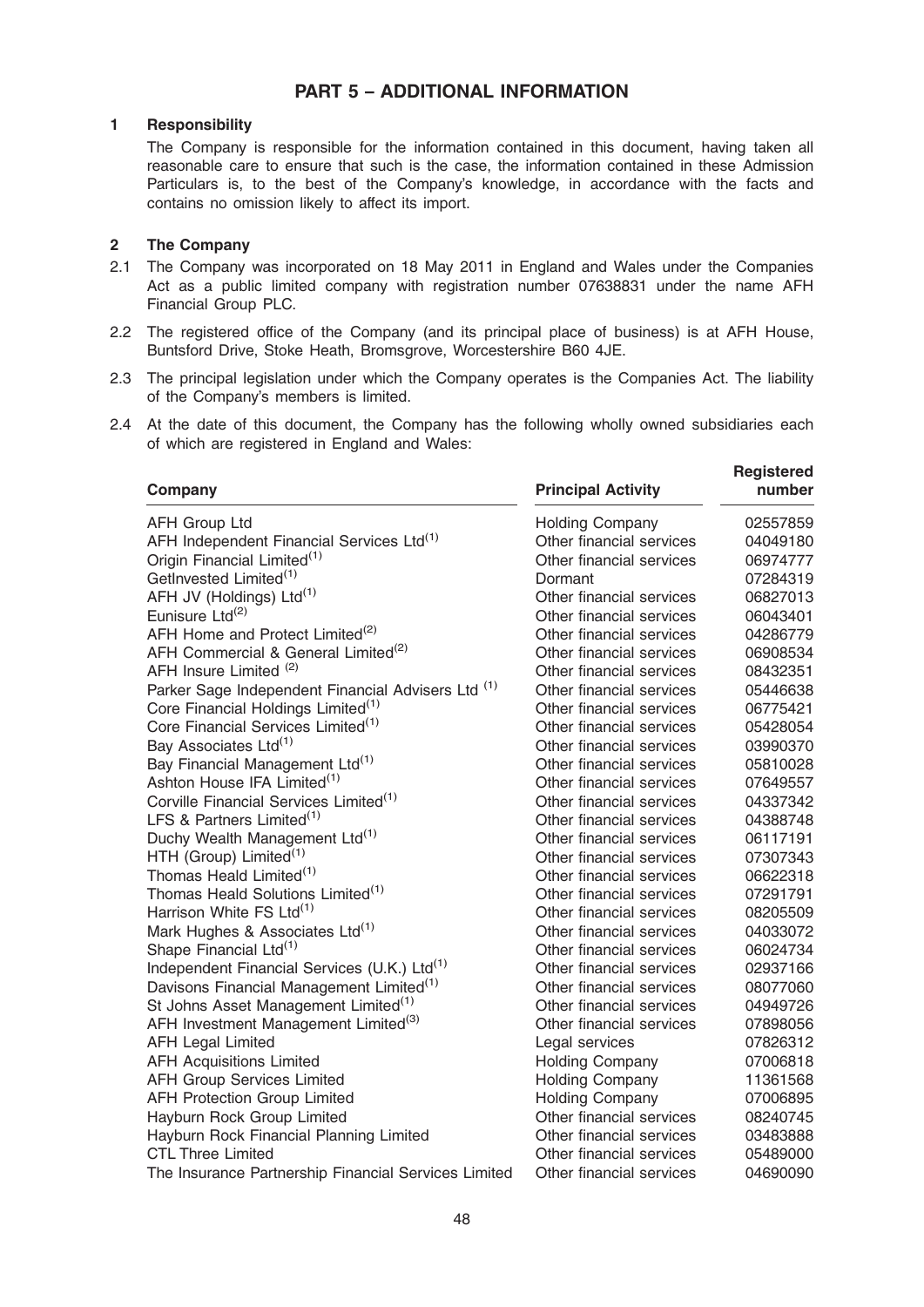| Company                                     | <b>Principal Activity</b> | <b>Registered</b><br>number |
|---------------------------------------------|---------------------------|-----------------------------|
| <b>PCWM Limited</b>                         | Other financial services  | 08959908                    |
| IFA Professional Planning Limited           | Other financial services  | 04604628                    |
| Kirk Ella Investments Ltd                   | Other financial services  | 03830111                    |
| <b>CWP Financial Services Limited</b>       | Other financial services  | 06071909                    |
| Premier Wealth Management Harrogate Limited | Other financial services  | 10184397                    |

(1) 100 per cent. subsidiaries owned by AFH Group Ltd, a wholly owned subsidiary of AFH Financial Group plc.

- (2) 100 per cent. subsidiaries owned by AFH Protection Group Ltd, a wholly owned subsidiary of AFH Financial Group plc. (3) 100 per cent. subsidiary owned by St Johns Asset Management Ltd, a wholly owned subsidiary of AFH Financial Group plc.
- 2.5 The existing Ordinary Shares are admitted to trading on AIM. The Company is subject to the AIM Rules, DTR 5 and the Market Abuse Regulation. Following Admission, the Company will be subject to the continuing obligations set out in the International Securities Market Rulebook.

#### 3 Articles of Association

#### 3.1 General

The Articles were adopted on 18 May 2011. The Articles and the Memorandum of Association contain, inter alia, provisions as summarised below. This summary is qualified in its entirety by the Articles. Defined terms where used in this section shall, unless otherwise defined, bear the meaning ascribed to them in the Articles.

#### 3.2 Voting Rights

- 3.2.1 Subject to any terms as to voting under which any shares may be issued, or may for the time being be held, every member present in person shall have one vote on a show of hands and, on a poll, every member shall have one vote for every Ordinary Share of which he is the holder. The duly authorised representative of a corporate member may exercise the same powers on behalf of that corporation as it could exercise if it were an individual member.
- 3.2.2 A member is not entitled to vote unless all calls due from him have been paid. A member is not entitled to attend or vote at meetings of the Company in respect of any shares held by him in relation to which he or any other person appearing to be interested in such shares has been duly served with a notice under section 793 of the Act and, having failed to supply the Company with the information which he knows to be, or having recklessly given information which is, false in any material particular, within the period specified in such notice (being not less than 14 days or 28 days, depending on the size of his shareholding, from the date of service of such notice) is served with a disenfranchisement notice. Such disenfranchisement notice will apply only for so long as the notice from the Company has not been complied with.

#### 3.3 Transfer of Shares

- 3.3.1 The Ordinary Shares are in registered form. Any member may transfer all or any of his shares by an instrument of transfer in the usual form or in such other form as the Board may approve. The instrument of transfer shall be executed by or on behalf of the transferor and (in the case of a partly paid share) by or on behalf of the transferee. The transferor shall be deemed to remain the holder until the name of the transferee is entered in the register. There is no restriction on the registration of a transfer of a fully paid share provided the transfer:
	- (a) is duly stamped and lodged at the registered office, accompanied by the relevant share certificate and such other evidence of the right of the transferor to make the transfer as the Board may reasonably require;
	- (b) is in respect of only one class of share; and
	- (c) is in favour of not more than four transferees,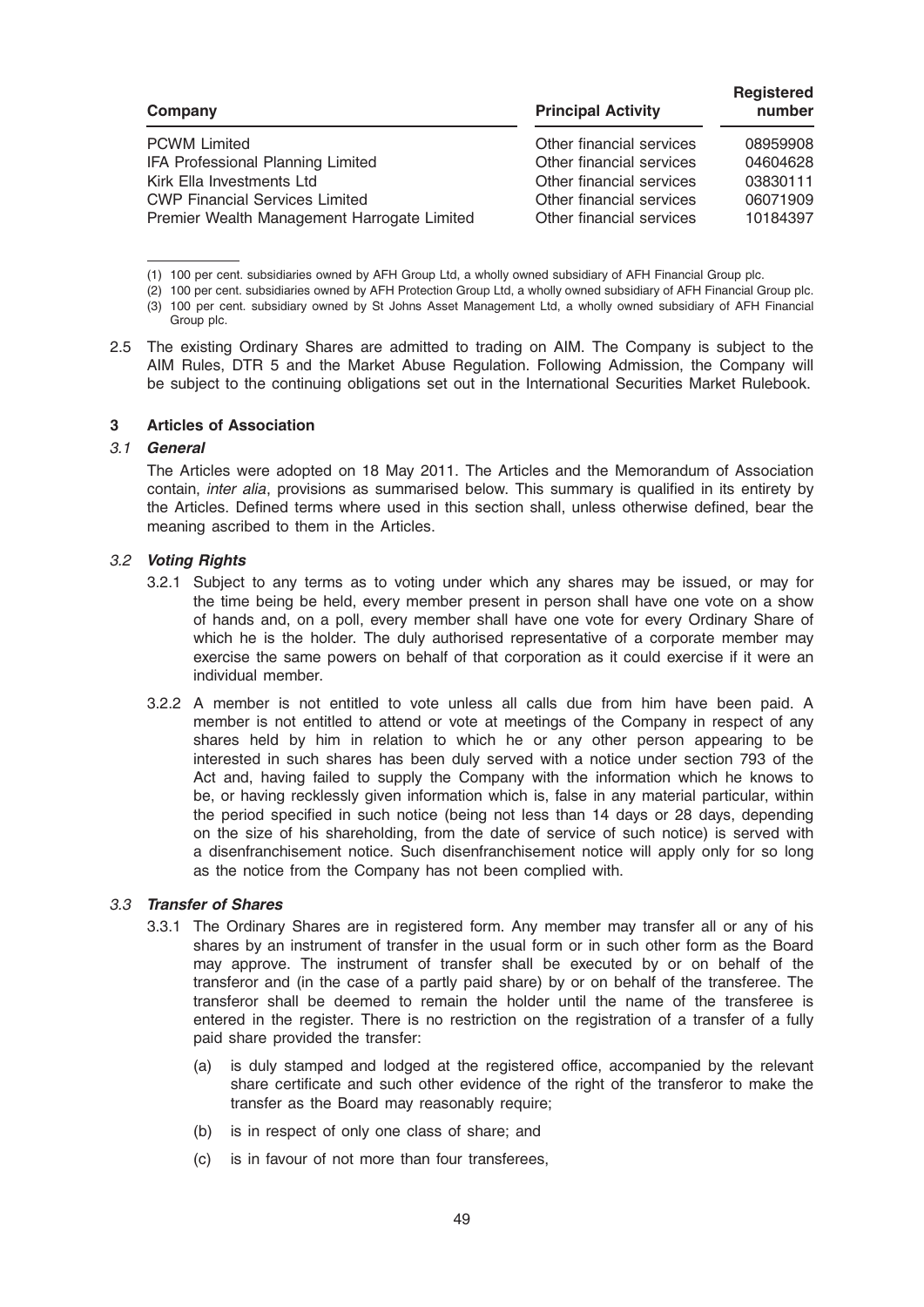if one or more of the above conditions is not complied with, the Board has the discretion whether or not to register the transfer in question.

3.3.2 The Board may, in its absolute discretion and without assigning any reason, refuse to register any transfer of shares, all or any of which are not fully paid or on which the Company has a lien, provided that such discretion may not be executed in such a way as to prevent dealings in the shares from taking place on an open and proper basis.

#### 3.4 Dividends

- 3.4.1 Subject to the Act and every other statute for the time being in force concerning companies and affecting the Company (''Statutes''), the Company may by ordinary resolution declare dividends to be paid to members of the Company according to their rights and interests in the profits available for distribution, but no dividend shall be declared in excess of the amount recommended by the Directors. Subject to the Statutes, the Directors may from time to time pay to the members of the Company such interim dividends as appear to the Board to be justified by the profits available for distribution and the position of the Company.
- 3.4.2 Except in so far as the rights attaching to, or the terms of issue of, any share otherwise provide (no such shares presently being in issue), all dividends shall be apportioned and paid pro rata according to the amounts paid or credited as paid up (other than in advance of calls) on the shares during any portion or portions of the period in respect of which the dividend is paid. Any dividend unclaimed after a period of 12 years from the date of declaration shall be forfeited and shall revert to the Company.
- 3.4.3 The Directors may, if authorised by an ordinary resolution, offer the holders of Ordinary Shares the right to elect to receive additional Ordinary Shares, credited as fully paid, instead of cash in respect of any dividend or any part of any dividend.

#### 3.5 Directors

- 3.5.1 The Board may, subject to quorum and voting requirements, authorise a matter which would otherwise involve a Director breaching his statutory duty to avoid conflicts of interest. The Director seeking authorisation must provide all relevant information to the Board and is excluded from voting and counting towards the quorum. Any authorisation is revocable and may be conditional.
- 3.5.2 Provided a Director has declared his interest in accordance with the Articles and statute, that Director may:
	- (a) be a party to or otherwise directly or indirectly interested in any contract with the Company or in which the Company has a direct or indirect interest;
	- (b) be or become a director or other officer of, or employed by, or otherwise interested in, any subsidiary company of the Company or in which the Company is otherwise interested;
	- (c) hold any other office or place of profit within the Company (except that of Auditor) in conjunction with his office of director for such period and upon such terms, including as to remuneration, as the Board may decide;
	- (d) act by himself or through a firm with which he is associated in a professional capacity for the Company or any other company in which the Company is interested; and/or
	- (e) be or become a director of any other company in which the Company does not have an interest and which cannot reasonably be regarded as giving rise to a conflict of interest at the time of his appointment as a director of that other company.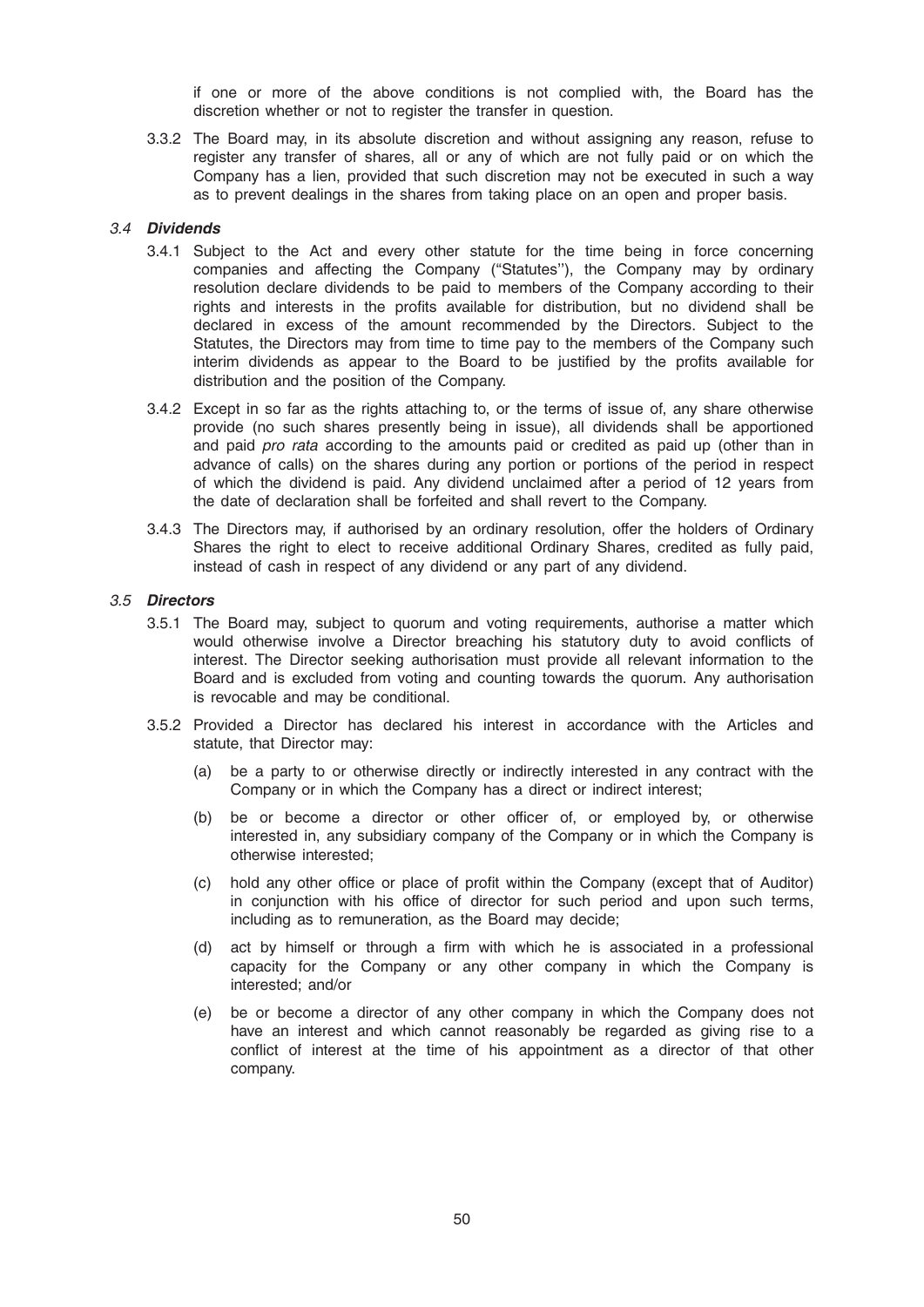- 3.5.3 A Director may not vote or be counted in a quorum in relation to any resolution of the Board in respect of a contract in which he has an interest, including resolutions regarding his own appointment, unless the interest cannot reasonably be regarded as giving rise to a conflict or the interest arise only from one or more of the following matters:
	- (a) the giving to him or any other person of a guarantee, security, or indemnity in respect of money lent to, or an obligation undertaken by him or by any other person at the request of or for the benefit of, the Company or any of its subsidiary undertakings;
	- (b) the giving to a third party of a guarantee, security, or indemnity in respect of a debt or obligation of the Company or any of its subsidiary undertakings for which the Director has assumed responsibility in whole or part and whether alone or jointly with others under a quarantee or indemnity or by the giving of security;
	- (c) the giving to him of any other indemnity where all other Directors are also being offered indemnities on substantially the same terms;
	- (d) the funding by the Company of his expenditure on defending proceedings or the doing by the Company of anything to enable him to avoid incurring such expenditure where all other Directors are being offered substantially the same arrangements;
	- (e) where the Company or any of its subsidiary undertakings is offering securities in which offer the Director is or may be entitled to participate as a holder of securities or in the underwriting or sub-underwriting of which the Director is to participate;
	- (f) any contract in which he is interested by virtue of his interest in shares or debentures or other securities of the Company or by reason of any other interest in or through the Company;
	- (g) any contract concerning any other company (not being a company in which the Director has a Relevant Interest) in which he is interested directly or indirectly whether as an officer, shareholder, creditor or otherwise howsoever;
	- (h) any contract concerning the adoption, modification or operation of a pension fund, superannuation or similar scheme or retirement, death or disability benefits scheme or employees' share scheme which relates both to Directors and employees of the Company or of any of its subsidiary undertakings and does not provide in respect of any Director as such any privilege or advantage not accorded to the employees to which the fund or scheme relates;
	- (i) any contract for the benefit of employees of the Company or of any of its subsidiary undertakings under which the benefits in a similar manner to the employees and which does not accord to any Director as such any privilege or advantage not accorded to the employees to whom the contract relates; and
	- (j) any contract for the purchase or maintenance of insurance against any liability for, or for the benefit of, any Director or Directors or for, or for the benefit of, persons who include Directors.

A "Relevant Interest" means an interest in one per cent. or more of any class of the equity share capital of a company (calculated exclusive of any shares of that class in that company held as treasury shares) or of the voting rights available to members of that company is and so long as the Director is to his knowledge (ether directly or indirectly) the holder of or beneficially interested in such interest.

3.5.4 The Directors shall be paid such remuneration (by way of fee) for their services as may be determined by the Board. The Directors shall also be entitled to be repaid by the Company all travel, hotel and other expenses of travelling to and from Board meetings, committee meetings, general and other meetings or otherwise reasonably incurred while engaged on the business of the Company or in the discharge of his duties as a Director. Any Director who by request of the Board performs special services or goes or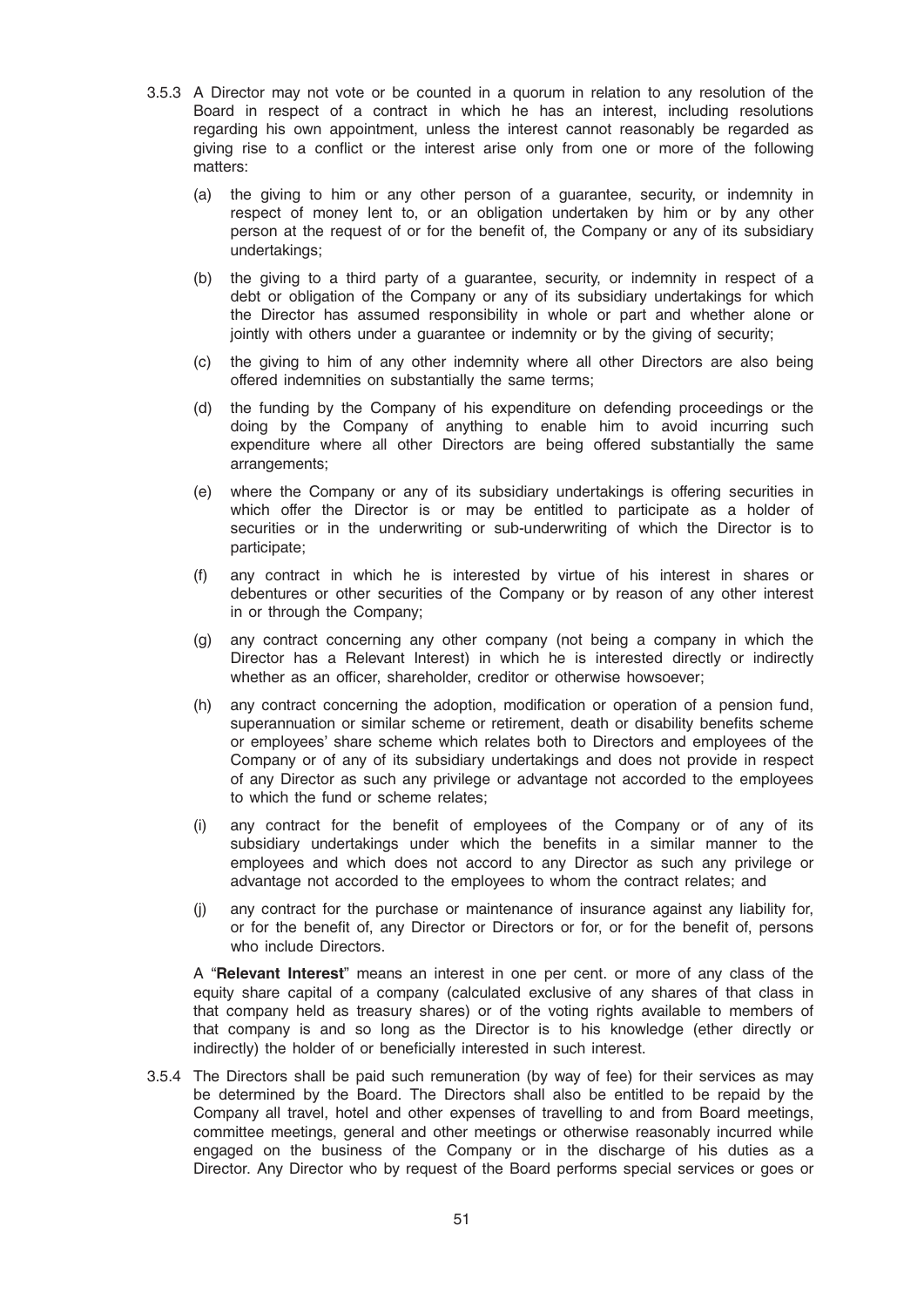resides abroad for any purposes of the Company may be paid such extra remuneration by way of salary, commission, percentage of profits or otherwise as the Board may determine.

- 3.5.5 The Board may exercise all the powers of the Company to provide benefits, whether by the payment of gratuities or pensions or by insurance or otherwise, to or for the benefit of past directors who held executive office or employment with the Company or any of its subsidiaries or a predecessor in business of any of them or to or for the benefit of persons who are or were related to or dependants of any such Directors.
- 3.5.6 Directors and officers of the Company are entitled to be indemnified against all losses and liabilities which they may sustain in the execution of the duties of their office and they shall not be liable for any loss, damage or misfortune which may be incurred by the Company in or from the execution of those duties.
- 3.5.7 The Company may by ordinary resolution elect a person who is willing to act to be a Director either to fill a vacancy or as an additional Director. A Director may resign his office by notice in writing submitted to the Board. The Company may by ordinary resolution remove a Director before his appointment expires despite provisions in these Articles or any letter of appointment or service contract. Such removal is without prejudice to any claims a Director may then have against the Company for breach of contract.
- 3.5.8 Other than a Director appointed to the office of chief executive, managing director or joint managing director, a Director shall retire at least once every three years. A retiring director shall be eligible for re-election at the annual general meeting at which he retires. Any Director appointed by the Board holds office only until the next annual general meeting, when he is eligible for re-election.
- 3.5.9 Unless and until otherwise determined by ordinary resolution of the Company, the Directors (other than alternate Directors) shall not be less than two and there shall be no maximum number of Directors.

# 3.6 Variation of rights

- 3.6.1 Subject to the Statutes, all or any of the rights attached to any class of shares may (unless otherwise provided by the terms of issue of the shares of that class) be varied or abrogated, whether or not the Company is being wound up, either with the written consent of the holders of not less than three-quarters in nominal value of the issued shares of that class or with the sanction of a special resolution passed at a separate general meeting of such holders.
- 3.6.2 The quorum at any such general meeting is two persons holding or representing by proxy at least one third in nominal value of the issued shares of that class and at an adjourned meeting the quorum is one holder present in person or by proxy, whatever the amount of his shareholding.
- 3.6.3 Any holder of shares of the class in question present in person or by proxy may demand a poll. Every holder of shares of the class shall be entitled on a poll to one vote for every share of the class held by him. Except as mentioned above, such rights may not be varied. The special rights conferred upon the holders of any shares or class of shares shall not, unless otherwise expressly provided in the Articles or the conditions of issue of such shares, be deemed to be varied by the creation or issue of new shares ranking pari passu therewith or subsequent thereto.

# 3.7 Share capital

3.7.1 Subject to the Statutes, the Company may issue redeemable shares. Without prejudice to any special rights previously conferred on the holders of any existing shares, any share may be issued with such rights or such restrictions as the Company may from time to time determine by ordinary resolution. Subject to the provisions of the Articles and the Statutes, the power of the Company to allot and issue shares shall be exercised by the Board at such time and for such consideration and upon such terms and conditions as the Board may determine.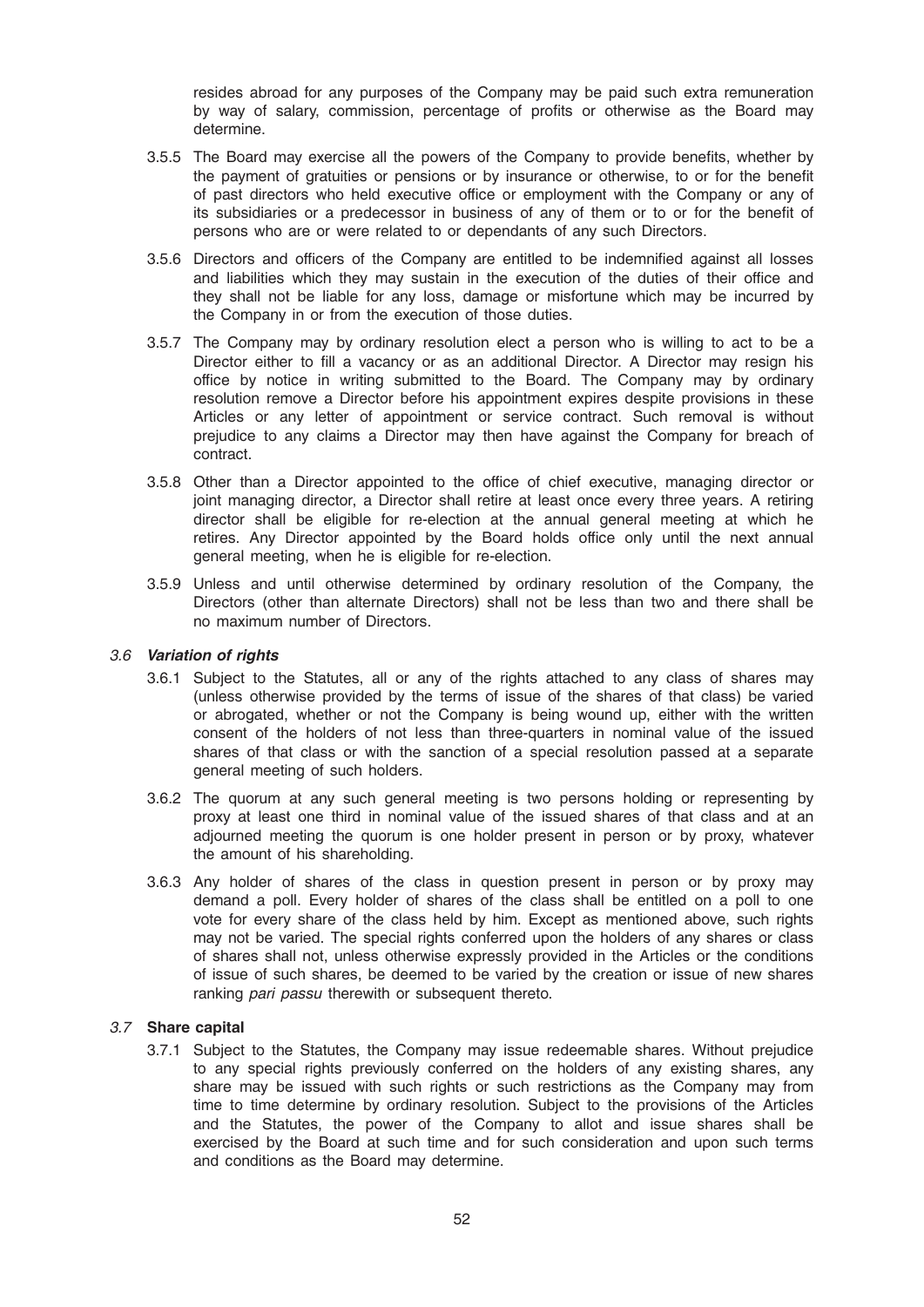- 3.7.2 Any resolution authorising the Company to sub-divide its shares, or any of them, into shares of a smaller amount, may determine that as between the holders of such shares resulting from the sub-division any of them may have any preference or advantage or be subject to any restriction as compared to the others.
- 3.7.3 Whenever as a result of a consolidation of shares any members would become entitled to fractions of a share the Board may deal with the fractions as it thinks fit and in particular may, on behalf of those members, sell the shares representing the fractions for the best price reasonably obtainable to any person and distribute the net proceeds of sale in due proportion among those members, and the Board may authorize some person to execute an instrument of transfer of the shares to, or in accordance with the directions of, the purchaser. The transferee shall not be bound to see to the application of the purchase money nor shall his title to the shares be affected by any irregularity in or invalidity of the proceedings relating to the sale.

#### 3.8 Share warrants

The Company may, with respect to any fully paid shares, issue a share warrant stating that the bearer of the warrant is entitled to the shares specified in it and may provide (by coupons or otherwise) for the payment of future dividends or other monies on the shares included in a share warrant. The power to issue share warrants may be exercised by the Board, which may determine and vary the conditions on which share warrants shall be issued. Subject to such conditions and to the Articles, the bearer of a share warrant shall be deemed to be a member for all purposes. The bearer of a share warrant shall be subject to the conditions for the time being in force applicable thereto, whether made before or after the issue of such share warrant.

#### 3.9 Borrowing powers

The Board may exercise all the powers of the Company to borrow money, and to mortgage or charge its undertaking, property and assets (present and future) and uncalled capital, and, subject to the Statutes, to issue debentures and other securities, whether outright or as collateral security, for any debt, liability or obligation of the Company or of any third party.

#### 3.10 General meetings

- 3.10.1 The Company shall hold annual general meetings which shall be convened by the Board in accordance with the Statutes. All general meetings other than annual general meetings shall be called general meetings.
- 3.10.2 An annual general meeting can be called by giving at least 21 clear days' notice in writing.
- 3.10.3 The Board may call a general meeting whenever it thinks fit, and, on the request of members in accordance with the Act, it shall convene a general meeting for a date not more than 28 days after the notice convening the meeting. A general meeting can be called by giving at least 14 clear days' notice in writing. If there are no sufficient number of Directors present in the United Kingdom to call a general meeting, any Director can call a general meeting. If no Directors are present in the United Kingdom, any member of the Company may call a general meeting.

#### 4 Information concerning Admission to trading of Ordinary Shares

- 4.1 The Ordinary Shares are admitted to trading on AIM and were first admitted to trading on AIM on 30 June 2014.
- 4.2 Price information in relation to the Ordinary Shares, together with recent trading volumes, past performance and volatility is available on the London Stock Exchange website at https://www.londonstockexchange.com.

#### 5 General

5.1 Liberum has given and not withdrawn its written consent to the inclusion in this document of references to its name in the form and context in which it appears.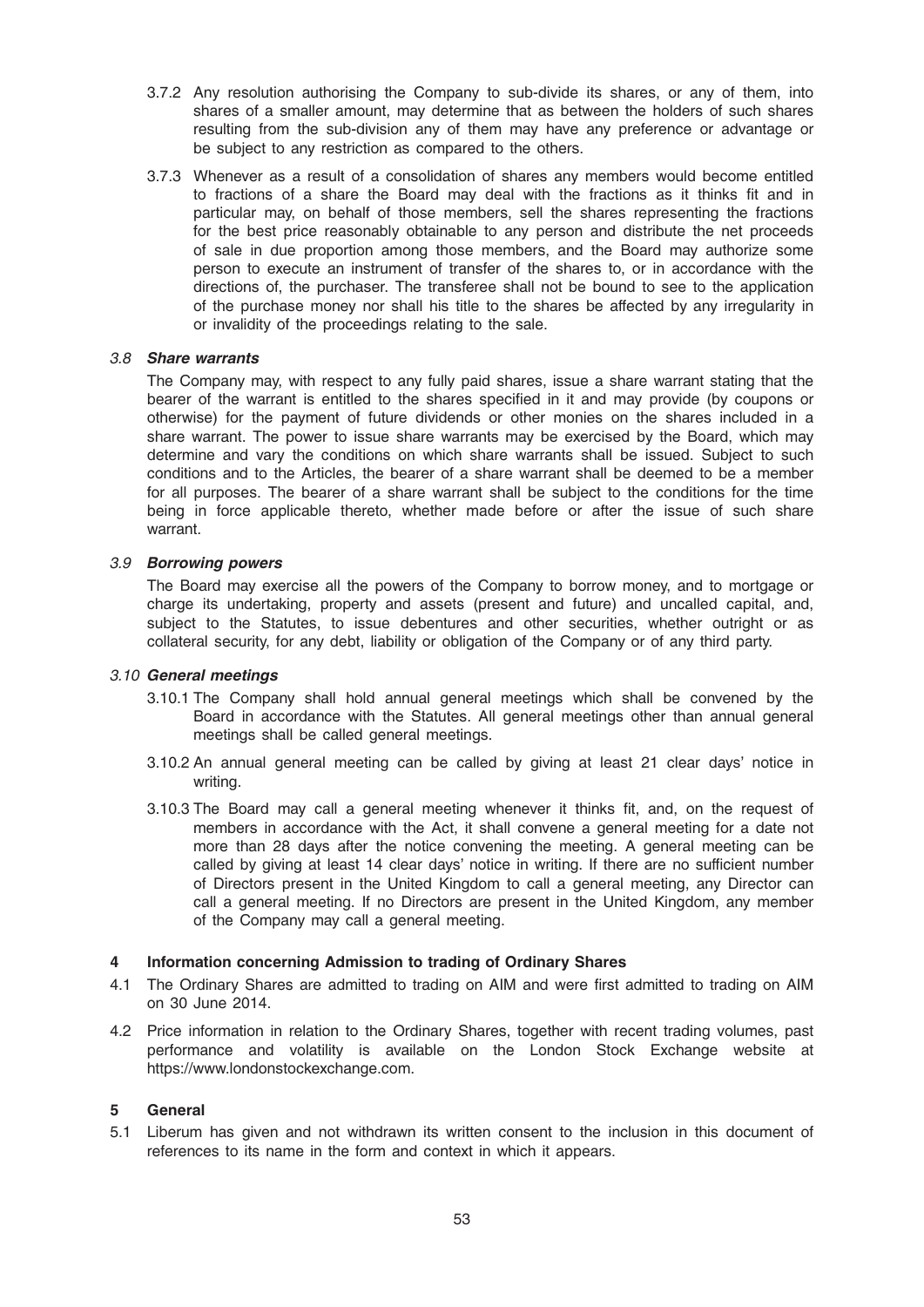5.2 Shore Capital has given and not withdrawn its written consent to the inclusion in this document of references to its name in the form and context in which it appears.

# 6 No Significant Change

- 6.1 There has been no significant change in the financial or trading position of the Group since 30 April 2019, being the end of the last financial period for which unaudited interim financial information has been published.
- 6.2 There are no interests that are material to the Placing and no conflicting interests.

# 7 Litigation and Arbitration Proceedings

There are no governmental, legal or arbitration proceedings (including any such proceedings which are pending or threatened) of which the Company is aware, which may have or have had during the 12 months immediately preceding the date of this document a significant effect on the Company's ability to meet its obligations to CULS Holders.

# 8 Directors' Recommendation

- 8.1 In relation to the Resolutions and for the purposes of section 571(6) of the Companies Act:
	- 8.1.1 the reasons for the Directors making the recommendation are set out in Part 1 of this document;
	- 8.1.2 the amount to be paid to the Company in respect of the equity securities to be allotted is the principal amount of the CULS outstanding at the relevant Conversion Date plus accrued interest to that date convertible into Ordinary Shares at the then applicable Conversion Price; and
	- 8.1.3 the Directors' justification of that amount is set out in Part 1 of this document.

# 9 Documents on display

The following documents will be available for inspection during usual business hours on any day (Saturdays, Sundays and public holidays excepted) at the registered office of the Company until Admission and are available on the Company's website https://www.afhwm.co.uk/investor-relations/:

- 9.1 this document;
- 9.2 the Articles; and
- 9.3 the annual report and audited financial statements of the Company for the financial years ended 31 October 2018 and 31 October 2017.

Dated: 12 July 2019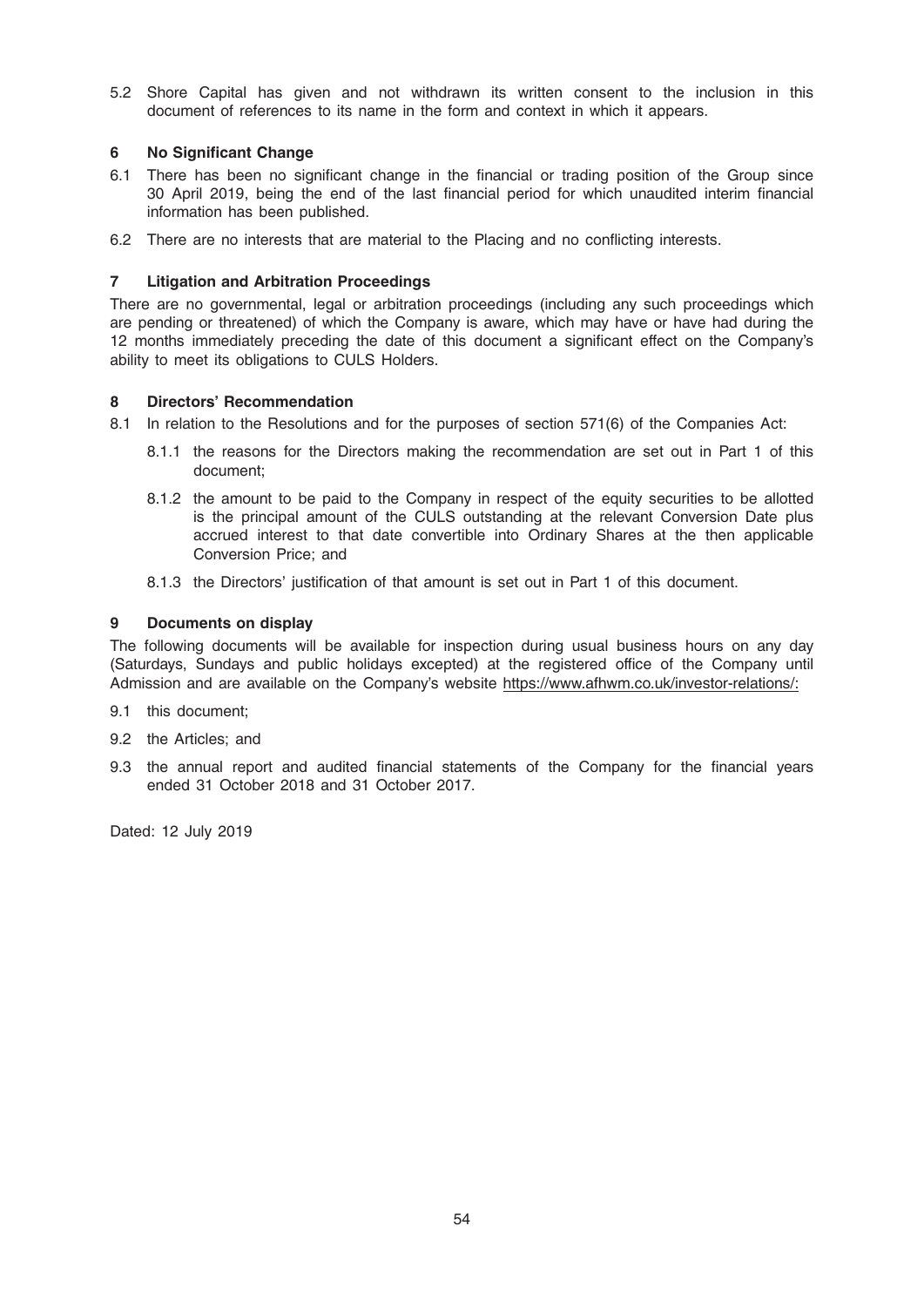# PART 6 – DEFINITIONS

| "Admission"                                   | admission of the CULS to be issued pursuant to the Placing to<br>trading on the London Stock Exchange's International Securities<br>Market becoming effective in accordance with the LSE Admission<br><b>Standards</b>                                                                                                                                                                                                                                            |
|-----------------------------------------------|-------------------------------------------------------------------------------------------------------------------------------------------------------------------------------------------------------------------------------------------------------------------------------------------------------------------------------------------------------------------------------------------------------------------------------------------------------------------|
| "Admission Particulars" or "this<br>document" | these admission particulars                                                                                                                                                                                                                                                                                                                                                                                                                                       |
| "AIM"                                         | the market of that name operated by the London Stock Exchange                                                                                                                                                                                                                                                                                                                                                                                                     |
| "AIM Rules"                                   | the rules of AIM comprising together the AIM Rules for Companies<br>and the AIM Rules for Nominated Advisers                                                                                                                                                                                                                                                                                                                                                      |
| "Articles"                                    | the articles of association of the Company                                                                                                                                                                                                                                                                                                                                                                                                                        |
| "Auditors"                                    | the auditors of the Company from time to time                                                                                                                                                                                                                                                                                                                                                                                                                     |
| "Business Day"                                | a day on which banks generally are open for business in London,<br>excluding Saturdays and Sundays and public holidays                                                                                                                                                                                                                                                                                                                                            |
| "certificated form"                           | not in uncertificated form                                                                                                                                                                                                                                                                                                                                                                                                                                        |
| "Companies Act" or "Act"                      | the Companies Act 2006 as amended from time to time                                                                                                                                                                                                                                                                                                                                                                                                               |
| "Company" or "AFH"                            | <b>AFH Financial Group plc</b>                                                                                                                                                                                                                                                                                                                                                                                                                                    |
| "Compulsory Conversion<br>Notice"             | has the meaning given in paragraph 3.3 of Part 3 of this document                                                                                                                                                                                                                                                                                                                                                                                                 |
| "Compulsory Conversion<br>Period"             | means the 30 day period commencing 40 days prior to the Final<br>Maturity Date and expiring 10 days prior to the Final Maturity Date                                                                                                                                                                                                                                                                                                                              |
| "Conversion Date"                             | has the meaning given in paragraph 3.2 of Part 3 of this document                                                                                                                                                                                                                                                                                                                                                                                                 |
| "Conversion Period"                           | has the meaning given in paragraph 3.2 of Part 3 of this document                                                                                                                                                                                                                                                                                                                                                                                                 |
| "Conversion Price"                            | the conversion price in effect on the relevant Conversion Date in<br>accordance with the provisions of the Trust Deed                                                                                                                                                                                                                                                                                                                                             |
| "Conversion Rights"                           | the right of each CULS Holder (and where applicable the<br>Company or the Trustee on behalf of holders of the CULS) to<br>convert the whole or such part (being an integral multiple of<br>£5,000 nominal) of their CULS as they may specify into fully paid<br>Ordinary Shares in accordance with the provisions of the Trust<br>Deed                                                                                                                            |
| "CREST"                                       | the relevant system (as defined in the CREST Regulations) for the<br>paperless settlement of share transfers and the holding of shares<br>in uncertificated form which is administered by Euroclear                                                                                                                                                                                                                                                               |
| "CREST Regulations"                           | the Uncertificated Securities Regulations 2001 (SI 2001/3755) (as<br>amended)                                                                                                                                                                                                                                                                                                                                                                                     |
| "CULS"                                        | 4.0 per cent. convertible unsecured loan stock 2024 of the<br>Company, with the rights described in Part 3 of this document                                                                                                                                                                                                                                                                                                                                       |
| "CULS Holder(s)"                              | (a) holder(s) of CULS                                                                                                                                                                                                                                                                                                                                                                                                                                             |
| "CULS Register"                               | the register of CULS Holders maintained on behalf of the<br>Company                                                                                                                                                                                                                                                                                                                                                                                               |
| "Data Protection Legislation"                 | all applicable data protection and privacy legislation in force from<br>time to time in the UK including the General Data Protection<br>Regulation ((EU) 2016/679); the Data Protection Act 2018; the<br>Privacy and Electronic Communications Directive 2002/58/EC (as<br>updated by Directive 2009/136/EC) and the Privacy and Electronic<br>Communications Regulations 2003 (SI 2003 No. 2426) as<br>amended; any other European Union legislation relating to |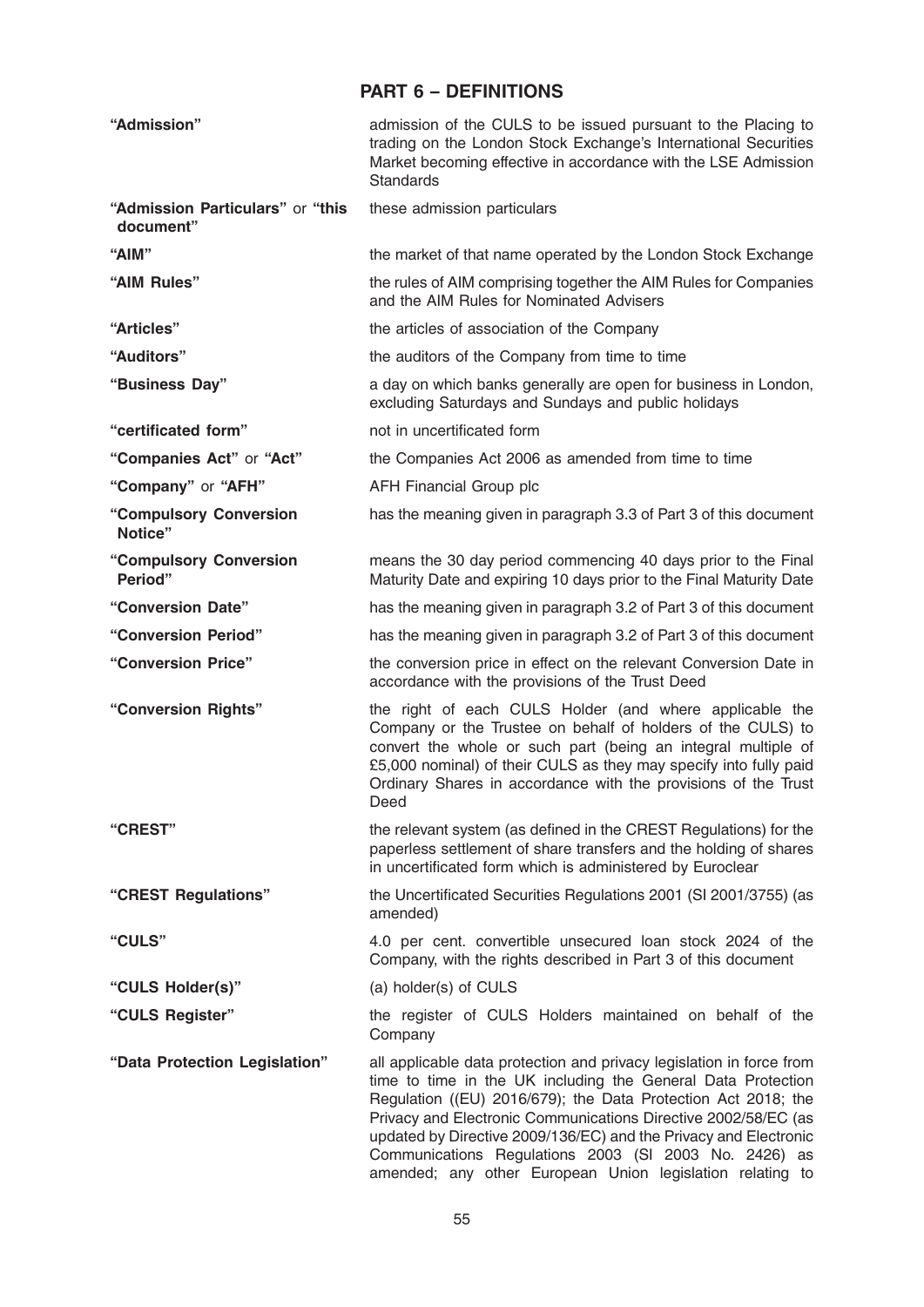|                                               | personal data and all other legislation and regulatory requirements<br>in force from time to time which apply to a party relating to the use<br>of personal data (including, without limitation, the privacy of<br>electronic communications) |
|-----------------------------------------------|-----------------------------------------------------------------------------------------------------------------------------------------------------------------------------------------------------------------------------------------------|
| "Directors" or "Board"                        | the board of directors of the Company                                                                                                                                                                                                         |
| "DTR 5"                                       | Chapter 5 of the disclosure guidance and transparency rules<br>contained in the FCA Handbook of rules and guidance, as<br>amended from time to time                                                                                           |
| "EBITDA"                                      | earnings before interest, tax, depreciation and amortisation                                                                                                                                                                                  |
| "Euroclear"                                   | Euroclear UK & Ireland Limited                                                                                                                                                                                                                |
| "Excluded Jurisdiction"                       | each of Australia, Canada, Japan, New Zealand, the Republic of<br>South Africa and the United States                                                                                                                                          |
| "FCA"                                         | the UK Financial Conduct Authority                                                                                                                                                                                                            |
| "Final Maturity Date"                         | 30 July 2024                                                                                                                                                                                                                                  |
| "Final Conversion Date"                       | has the meaning given in paragraph 3.2 of Part 3 of this document                                                                                                                                                                             |
| "Form of Proxy"                               | the form of proxy which accompanies this document for use by<br>Shareholders in respect of the General Meeting                                                                                                                                |
| <b>"FSMA"</b>                                 | the UK Financial Services and Markets Act 2000, as amended                                                                                                                                                                                    |
| "General Meeting"                             | the general meeting of the Company convened for 11.00 a.m. on<br>29 July 2019 for the purpose of approving the Resolutions, or any<br>adjournment of that meeting, and notice of which is set out in<br>Part 7 of this document               |
| "Group"                                       | the Company and its subsidiaries from time to time or, where the<br>context requires, any one or more of them                                                                                                                                 |
| "HMRC"                                        | Her Majesty's Revenue & Customs                                                                                                                                                                                                               |
| "IFA"                                         | independent financial adviser                                                                                                                                                                                                                 |
| "IFRS"                                        | International Financial Reporting Standards, as adopted by the EU                                                                                                                                                                             |
| "International Securities<br>Market" or "ISM" | the international securities market operated by the London Stock<br>Exchange                                                                                                                                                                  |
| "Issue Date"                                  | 30 July 2019                                                                                                                                                                                                                                  |
| "Law Debenture"                               | The Law Debenture Trust Corporation PLC, the trustee to the<br><b>CULS</b>                                                                                                                                                                    |
| "Liberum"                                     | Liberum Capital Limited, the Company's AIM nominated adviser,<br>joint broker and joint placing agent                                                                                                                                         |
| "London Stock Exchange" or<br>"LSE"           | London Stock Exchange plc                                                                                                                                                                                                                     |
| "LSE Admission Standards"                     | the admission and disclosure standards published by the London<br>Stock Exchange                                                                                                                                                              |
| "Market Abuse Regulation"                     | Regulation (EU) No. 596/2014 of the European Parliament and of<br>the Council of 16 April 2014 on market abuse                                                                                                                                |
| "Mid Market Price"                            | means the closing middle market price of an Ordinary Share (as<br>derived from the London Stock Exchange Daily Official List or any<br>other record of daily prices approved in writing by the Trustee)                                       |
| "Ordinary Shares"                             | ordinary shares of 10p each in the capital of the Company                                                                                                                                                                                     |
| "Placing"                                     | the conditional placing of £15.0 million nominal of CULS by the<br>Placing Agents on behalf of the Company pursuant to the Placing<br>Agreement                                                                                               |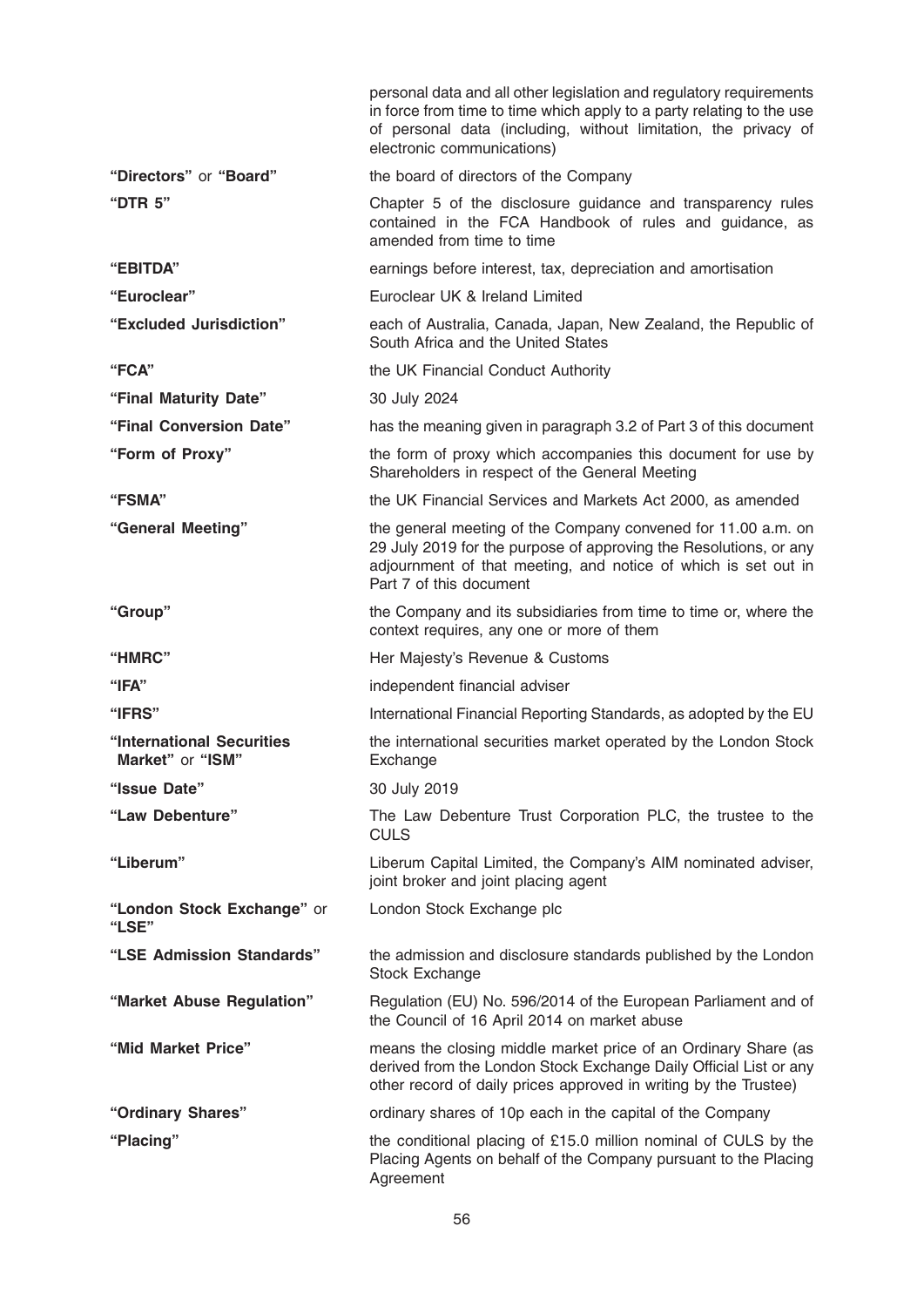| "Placing Agents"                              | Liberum and Shore Capital                                                                                                                                                                   |
|-----------------------------------------------|---------------------------------------------------------------------------------------------------------------------------------------------------------------------------------------------|
| "Placing Agreement"                           | the placing agreement between the Company, Liberum and Shore<br>Capital dated 28 June 2019                                                                                                  |
| "Prospectus Rules"                            | the Prospectus Rules made by the FCA pursuant to<br>sections $73(A)(1)$ and (4) of FSMA                                                                                                     |
| "QIBs" or "qualified institutional<br>buyers" | qualified institutional buyers (as defined in Rule 144a under the<br><b>US Securities Act)</b>                                                                                              |
| "Register"                                    | the register of members of the Company                                                                                                                                                      |
| "Registrar"                                   | SLC Registrars Limited, or such other entity appointed as the<br>Company's registrar from time to time                                                                                      |
| "Regulation S"                                | Regulation S under the US Securities Act                                                                                                                                                    |
| "Regulatory Information<br>Service" or "RIS"  | a service authorised by the UK Listing Authority to release<br>regulatory announcements to the London Stock Exchange                                                                        |
| "Resolutions"                                 | the resolutions to be proposed at the General Meeting                                                                                                                                       |
| "SDRT"                                        | stamp duty reserve tax                                                                                                                                                                      |
| "Shareholder" or "Member"                     | a holder of Ordinary Shares                                                                                                                                                                 |
| "Shore Capital"                               | Shore Capital Stockbrokers Limited, the Company's joint broker<br>and joint placing agent                                                                                                   |
| "Special Resolution"                          | a resolution passed at a meeting of CULS Holders and carried by<br>a majority of not less than three-fourths of the persons voting<br>thereat                                               |
| "Trust Deed"                                  | the trust deed proposed to be entered into between the Company<br>and the Trustee constituting the CULS, the principal terms of<br>which are summarised in Part 3 of this document          |
| "Trustee"                                     | the trustee from time to time of the CULS, which on the issue of<br>the CULS will be Law Debenture                                                                                          |
| "UK"                                          | the United Kingdom of Great Britain and Northern Ireland                                                                                                                                    |
| "UK Listing Authority" or<br>"UKLA"           | the FCA acting in its capacity as the competent authority for the<br>purposes of Part VI of FSMA                                                                                            |
| "uncertificated form"                         | an Ordinary Share recorded on the Register as being held in<br>uncertificated form in CREST and title to which, by virtue of the<br>CREST Regulations, may be transferred by means of CREST |
| "United States" or "US"                       | the United States of America, its territories and possessions, any<br>state of the United States of America and the District of Columbia                                                    |
| "US Person"                                   | a US Person as defined for the purposes of Regulation S                                                                                                                                     |
| "US Securities Act"                           | the United States Securities Act of 1933, as amended                                                                                                                                        |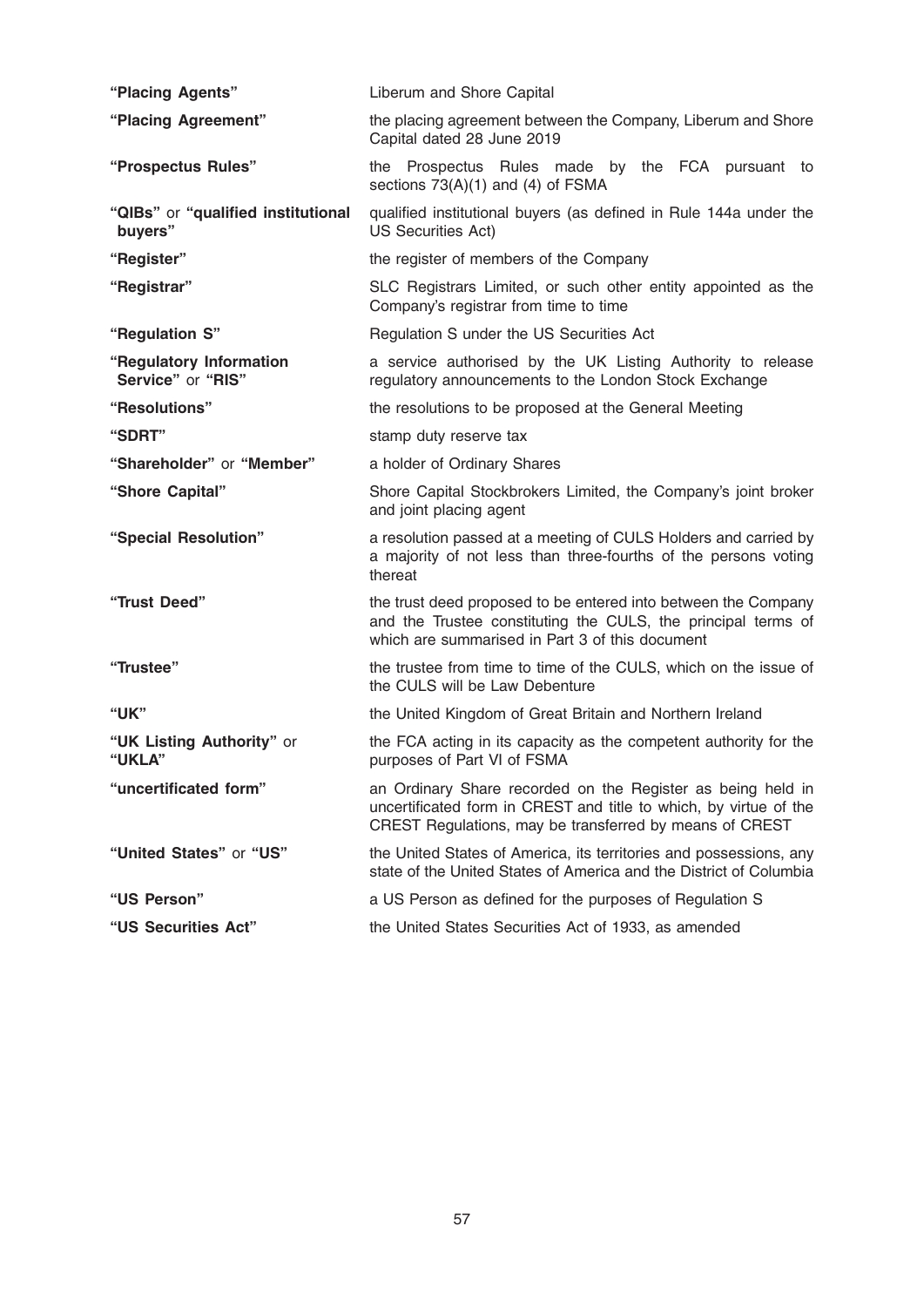# PART 7 – NOTICE OF GENERAL MEETING

OF

# AFH FINANCIAL GROUP PLC

(Incorporated in England and Wales under the Companies Act 2006 with registered number 07638831)

NOTICE IS HEREBY GIVEN that a general meeting (the "General Meeting") of AFH Financial Group plc (the "Company") will be held at the Company's registered office, AFH House, Buntsford Drive, Stoke Heath, Bromsgrove, Worcestershire, B60 4JE at 11:00 a.m. on 29 July 2019 for the purpose of considering and, if thought fit, passing the following resolutions, of which Resolution 1 will be proposed as an ordinary resolution and Resolution 2 will be proposed as a special resolution:

#### Ordinary Resolution

1. THAT in addition to all existing authorities which shall continue in full force and effect to the extent unutilised, the directors of the Company be generally and unconditionally authorised for the purposes of Section 551 of the Companies Act 2006 (the "Companies Act") to exercise all the powers of the Company to allot shares in the Company, or to grant rights to subscribe for or to convert any security into shares in the Company up to an aggregate nominal amount of £500,000.00 in relation to the issue(s) of the 4.0 per cent. convertible unsecured loan stock 2024 of the Company, with the rights described in the Admission Particulars dated 12 July 2019 (the "CULS"). Unless previously renewed, revoked or varied, the authority conferred by this resolution shall apply in addition to all other authorities under section 551 of the Companies Act until the date which is six months after the date of the end of the Company's next annual general meeting after the date on which this resolution is passed, provided that the Company may make offers and enter into agreements before the authority expires which would, or might, require shares to be allotted or rights to subscribe for or convert any security into shares to be granted after the authority expires and the directors of the Company may allot shares or grant such rights under such an offer or agreement as if the authority conferred hereby had not expired.

#### Special Resolution

2. THAT subject to, and conditional on, the passing of Resolution 1 and in addition to all existing powers which shall continue in full force and effect to the extent unutilised, the directors of the Company be generally empowered, pursuant to Section 571 of the Companies Act, to allot equity securities (as defined in Section 560(1) of the Companies Act and interpreted in accordance with Section 560(2) of the Companies Act) for cash pursuant to the authorities conferred by Resolution 1 up to an aggregate nominal amount of £500,000.00 in relation to any issue of CULS, free of the restriction in Section 561 of the Companies Act. Unless previously renewed, revoked or varied, the power conferred by this resolution shall expire on the date which is six months after the date of the end of the Company's next annual general meeting after the date on which this resolution is passed, provided that the directors of the Company may enter into agreements before this authority expires which would, or might, require equity securities to be allotted after the power expires and the directors of the Company may allot equity securities under such an offer or agreement as if the power conferred by this authority had not expired.

By order of the Board

12 July 2019

Registered Office AFH House Buntsford Drive Stoke Heath **Bromsgrove Worcestershire** B60 4JE